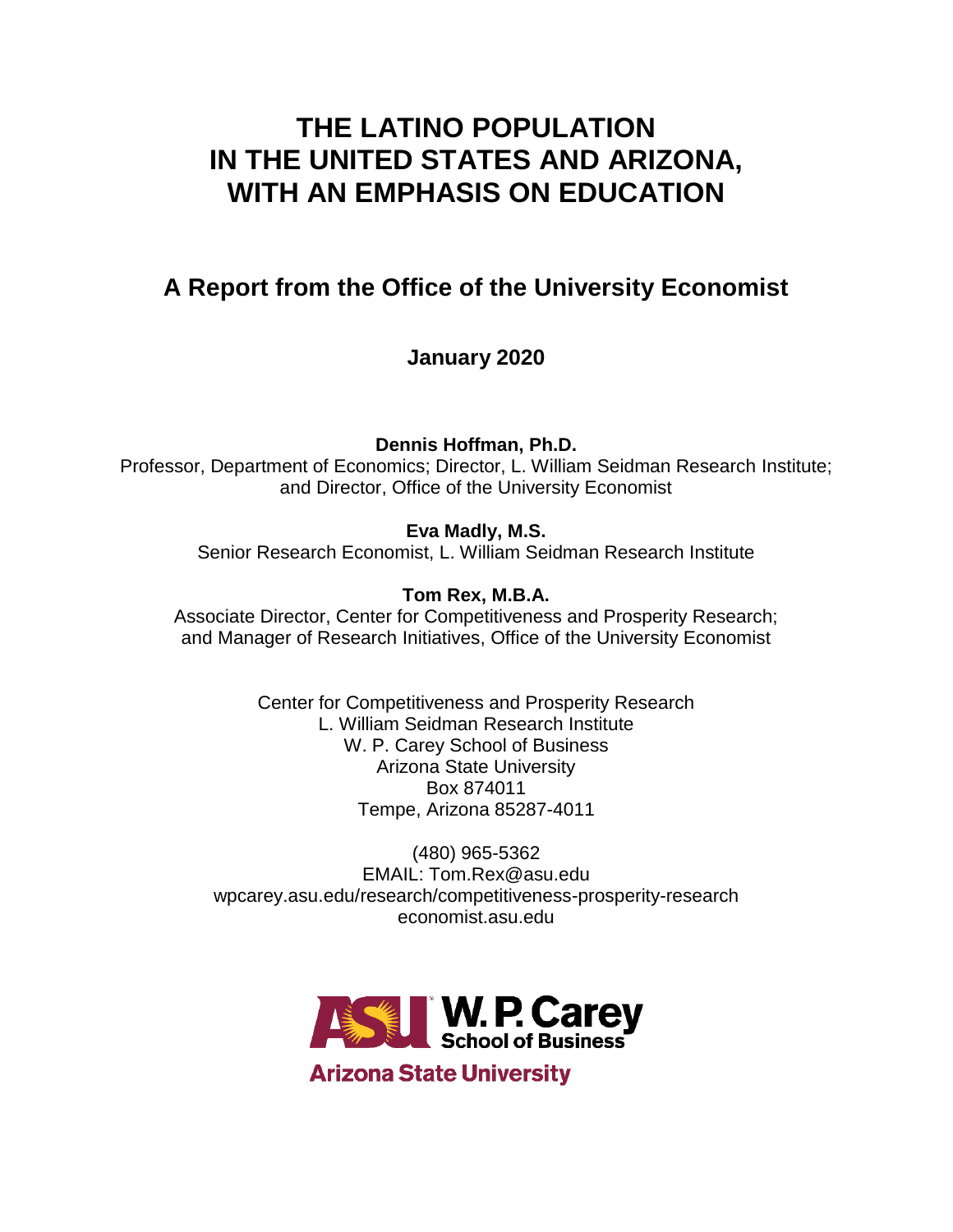# **TABLE OF CONTENTS**

| Summary                                                                         |    |
|---------------------------------------------------------------------------------|----|
| <b>Total Population by Race/Ethnicity</b>                                       | .5 |
| Characteristics of the Population in 2018                                       | 8  |
| Change in the Characteristics of the Population Between 2010 and 2018           | 24 |
| Simulating the Economic Impact of Raising the Educational Attainment of Latinos | 33 |

# **LIST OF TABLES**

| 1. Racial/Ethnic Share of the Population Over Time, United States and Arizona                                                                                | 6                |
|--------------------------------------------------------------------------------------------------------------------------------------------------------------|------------------|
| 2. Age Distribution of Population Race/Ethnicity, United States, 2018                                                                                        | $\boldsymbol{9}$ |
| 3. Racial/Ethnic Share of the Population by Age, United States, 2018                                                                                         | $\overline{9}$   |
| 4. Educational Attainment of the Population 25 Years of Age and Older by Race/Ethnicity,<br>United States, 2018                                              | 11               |
| 5. National Test Scores, 2019                                                                                                                                | 12               |
| 6. Percentage of the Population 16 Years of Age and Older Employed in a Civilian Job by Sex<br>and Race/Ethnicity, United States, 2018                       | 14               |
| 7. Employment-to-Population Ratio and Age Distribution, United States, 2018                                                                                  | 14               |
| 8. Occupational Mix of the Population 16 Years of Age and Older Employed in a Civilian Job<br>by Race/Ethnicity, United States, 2018                         | 16               |
| 9. Earnings and Income by Race/Ethnicity, United States, 2018                                                                                                | 18               |
| 10. Poverty Rates by Age and Race/Ethnicity, United States, 2018                                                                                             | 19               |
| 11. Proportion of the Population Foreign Born by Race/Ethnicity, United States, 2018                                                                         | 20               |
| 12. Proportion of Households by Type by Race/Ethnicity, United States, 2018                                                                                  | 21               |
| 13. Percentage-Point Change in the Age Distribution of the Population by Race/Ethnicity,                                                                     | 24               |
| United States, 2010 to 2018                                                                                                                                  |                  |
| 14. Percentage-Point Change in the Educational Attainment of the Population 25 Years of Age<br>and Older by Race/Ethnicity, United States, 2010 to 2018      | 26               |
| 15. Percentage-Point Change in the Population 16 Years of Age and Older Employed in a<br>Civilian Job by Sex and Race/Ethnicity, United States, 2010 to 2018 | 28               |
| 16. Inflation-Adjusted Percent Change in Earnings and Income by Race/Ethnicity, United                                                                       | 30               |
| States, 2010 to 2018                                                                                                                                         |                  |
| 17. Percentage-Point Change in the Proportion of the Population Foreign Born by                                                                              | 31               |
| Race/Ethnicity, United States, 2010 to 2018                                                                                                                  |                  |
| 18. Simulated Educational Attainment Projections, Arizona                                                                                                    | 35               |
| 19. Simulation Results, Arizona                                                                                                                              | 35               |
| 20. Simulated Educational Attainment Projections, United States                                                                                              | 37               |
| 21. Simulation Results, United States                                                                                                                        | 37               |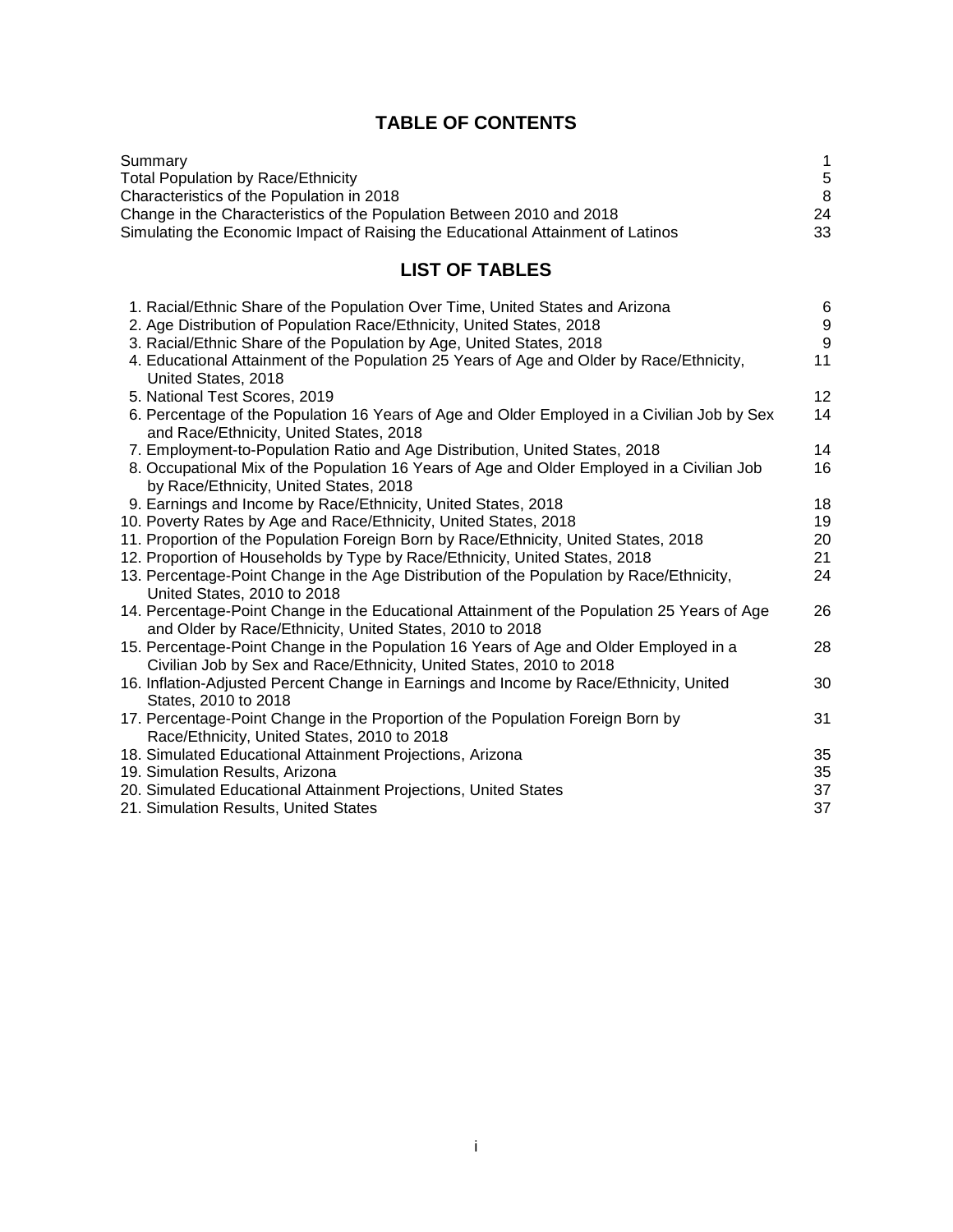# **LIST OF CHARTS**

| S-1. Latino Share of the Population Over Time, United States and Arizona                     |    |
|----------------------------------------------------------------------------------------------|----|
| S-2. Latino Share of the Population, Employment, and Aggregate Income, United States and     | 2  |
| Arizona                                                                                      |    |
| 1. Latino Share of the Population by Age Group, United States and Arizona, 2018              | 10 |
| 2. Share of the 25-and-Older Population With at Least a Bachelor's Degree by Race/Ethnicity, | 11 |
| United States and Arizona, 2018                                                              |    |
| 3. Differences in the Occupational Mix of Latinos, Arizona Minus the United States, 2018     | 17 |
| 4. Proportion of the Latino Population With Health Insurance, United States and Arizona,     | 23 |
| 2018                                                                                         |    |
| 5. Percentage-Point Change in the Latino Share of the Population by Age, United States and   | 25 |
| Arizona, 2010 to 2018                                                                        |    |
| 6. Percentage-Point Change in the Share of the 25-and-Older Population With at Least a       | 26 |
| Bachelor's Degree by Race/Ethnicity, United States and Arizona, 2010 To 2018                 |    |
| 7. Differences in the Change in the Occupational Mix of Latinos, Arizona Minus the United    | 29 |
| States, 2010 To 2018                                                                         |    |
| 8. Current and Projected Differences in the Educational Attainment of the Latino and Non-    | 34 |
| Latino White Workforce, Arizona                                                              |    |
| 9. Current and Projected Differences in the Educational Attainment of the Latino and Non-    | 36 |
| Latino White Workforce, United States                                                        |    |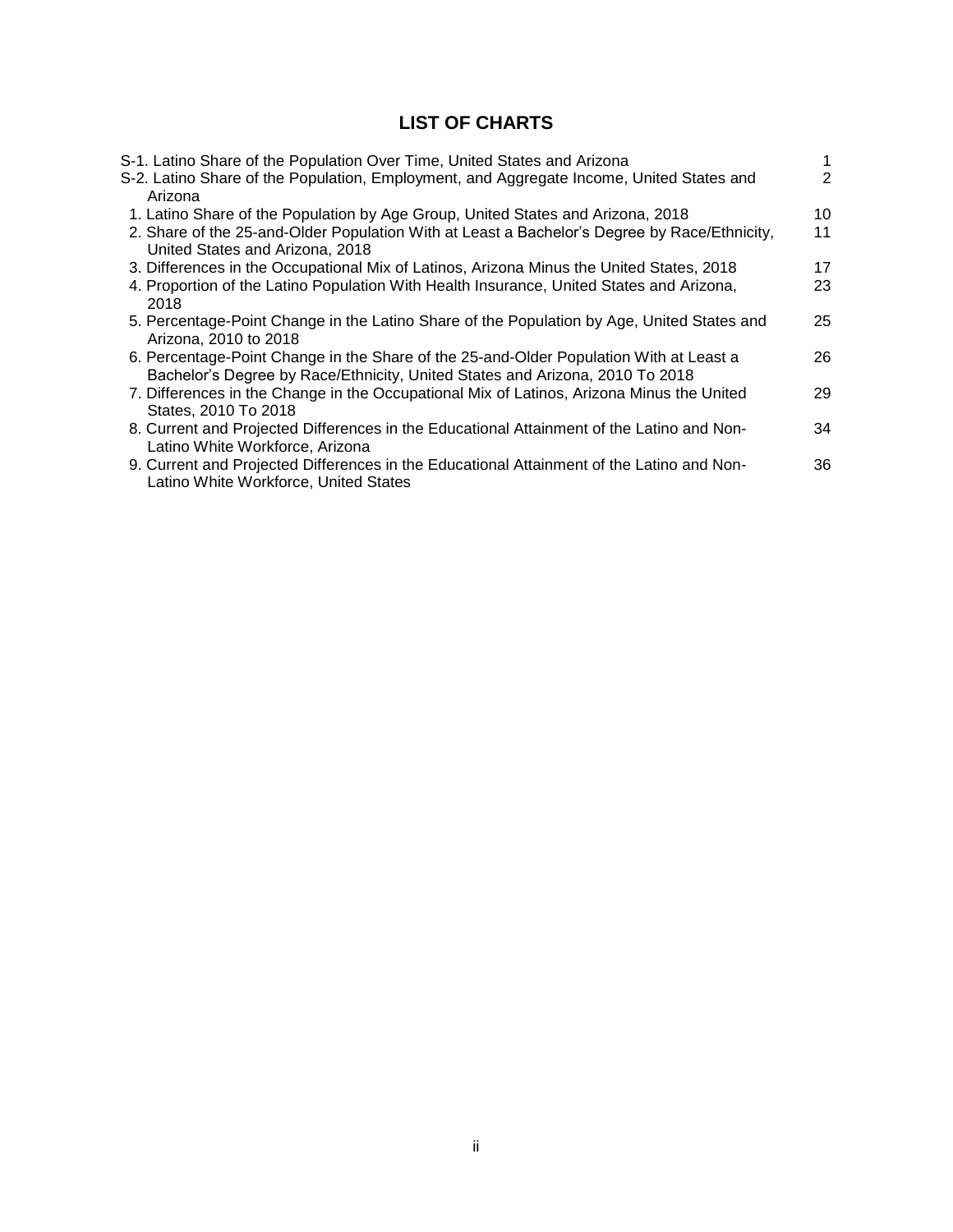#### **SUMMARY**

The Latino share of the national population increased substantially during the 1990s and into the 2000s. The rate of increase has been slower since 2007, about the same rate as in the 1980s. The current pace of the increase in the Latino share is expected to continue for the next two decades, then slow a little, as seen in Chart S-1. The 2018 Latino share of 18.3 percent is projected to rise to 27.5 percent in 2060. In Arizona, the Latino share historically was higher than in the nation. As in the nation, the Latino share rose especially rapidly between 1990 and 2007. The 2018 Latino share in Arizona was 31.6 percent.

Two factors in particular account for the slower pace of Latino population growth relative to the growth of the overall American and Arizona population since 2007. First, the number of undocumented immigrants from Mexico and Central America living in the United States and Arizona has decreased. Second, a greater decline in fertility rates among Latinos than non-Latinos has slowed the growth rate of the Latino population nationally and in Arizona.

Latinos in 2018 accounted for a lesser share of U.S. employment (17.5 percent) than population; a similar situation was present in Arizona, where the Latino share of employment was 30.9 percent. Two factors in particular contributed to the employment share being less than the population share nationally and in Arizona. First, a greater proportion of the Latino than non-Latino population was younger than 16. Second, the workforce participation rate of Latinas was less than that of non-Latina women.

The Latino share of aggregate income in 2018 (11.1 percent nationally and 19.3 percent in Arizona) was considerably lower than their share of employment, as seen in Chart S-2. In





Source: U.S. Department of Commerce, Census Bureau. The 1980 through 2010 figures are from the decennial censuses; and the 2020 through 2050 figures are projections.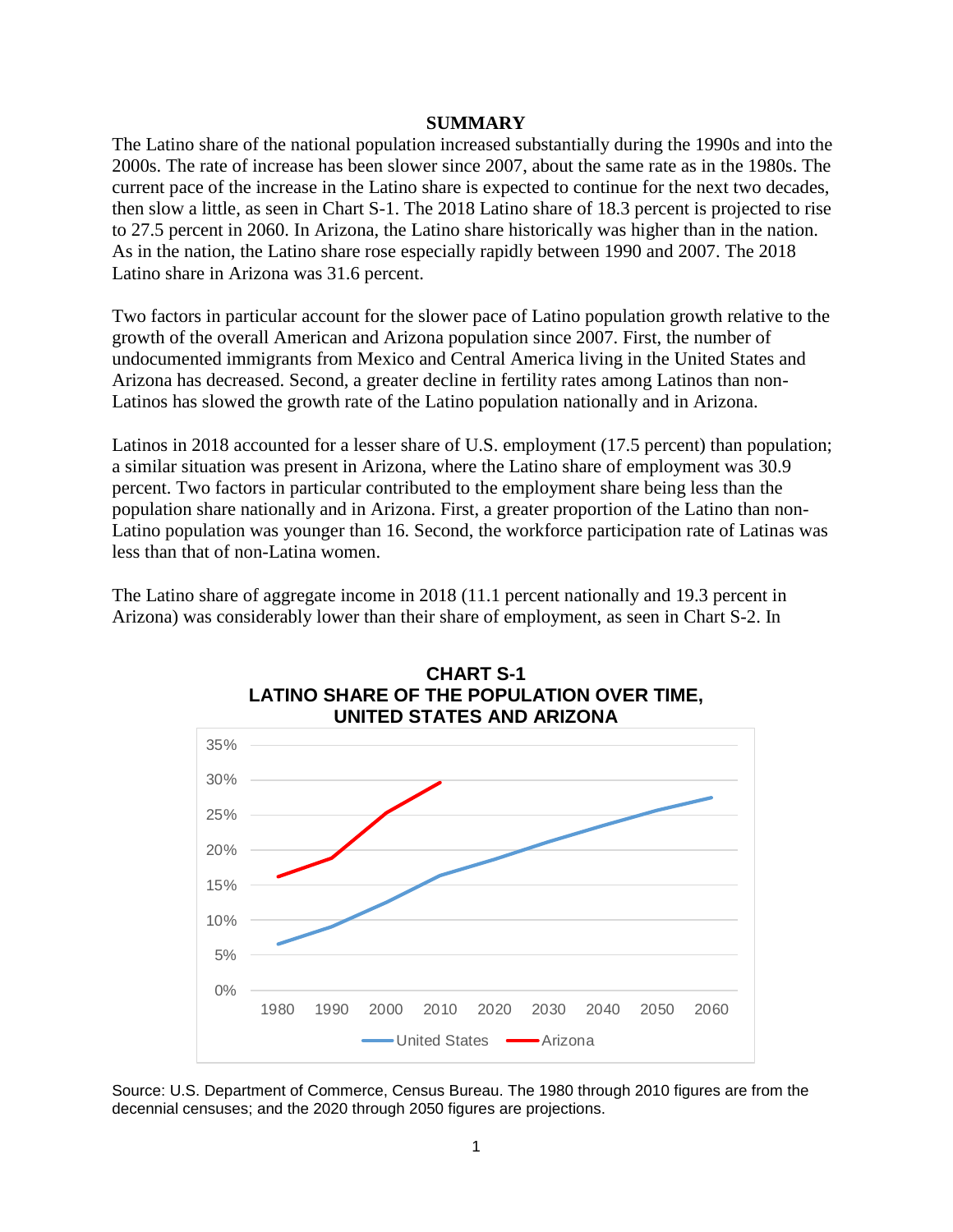

Note: The percentage-point change in share is displayed.

 $\overline{a}$ 

Source: U.S. Department of Commerce, Census Bureau, American Community Survey.

addition to the lesser share of Latinos than non-Latinos at work, earnings of Latinos are much less than of non-Latinos. In 2018 nationally among those working full time and year round, the median earnings of Latino men was 37 percent less than of non-Latino white men. The differential among females was 31 percent. Latinos were further below non-Latino whites on measures of individual income in 2018.

The goal of economic development is to enhance prosperity, not simply to become larger. Thus, measures of prosperity, such as earnings per individual and per capita income, are far more relevant than measures of aggregate growth, such as population, employment, and aggregate income. That the prosperity of Latinos is far less than that of non-Latinos should be of primary concern.

Between 2010 and 2018, the Latino share of the U.S. population rose 11.4 percent,<sup>1</sup> less than the gain in employment (17.0 percent). The greater increase in the employment share was a result of the larger gains in the employment-to-population ratio among Latinos than non-Latinos. The somewhat larger increase in the Latino share of aggregate income (19.3 percent) than employment indicates that some progress was made in narrowing the earnings gap, but it would take decades to eliminate the gap at this pace. Further, no progress was made in Arizona in narrowing the gap. In Arizona, the Latino share rose 6.2 percent for population, 17.0 percent for employment, and 16.7 percent for aggregate income.

<sup>1</sup> The percentage-point change was 1.87, from 16.40 percent in 2010 to 18.27 percent in 2018. The percent increase between 16.40 and 18.27 is 11.4 percent.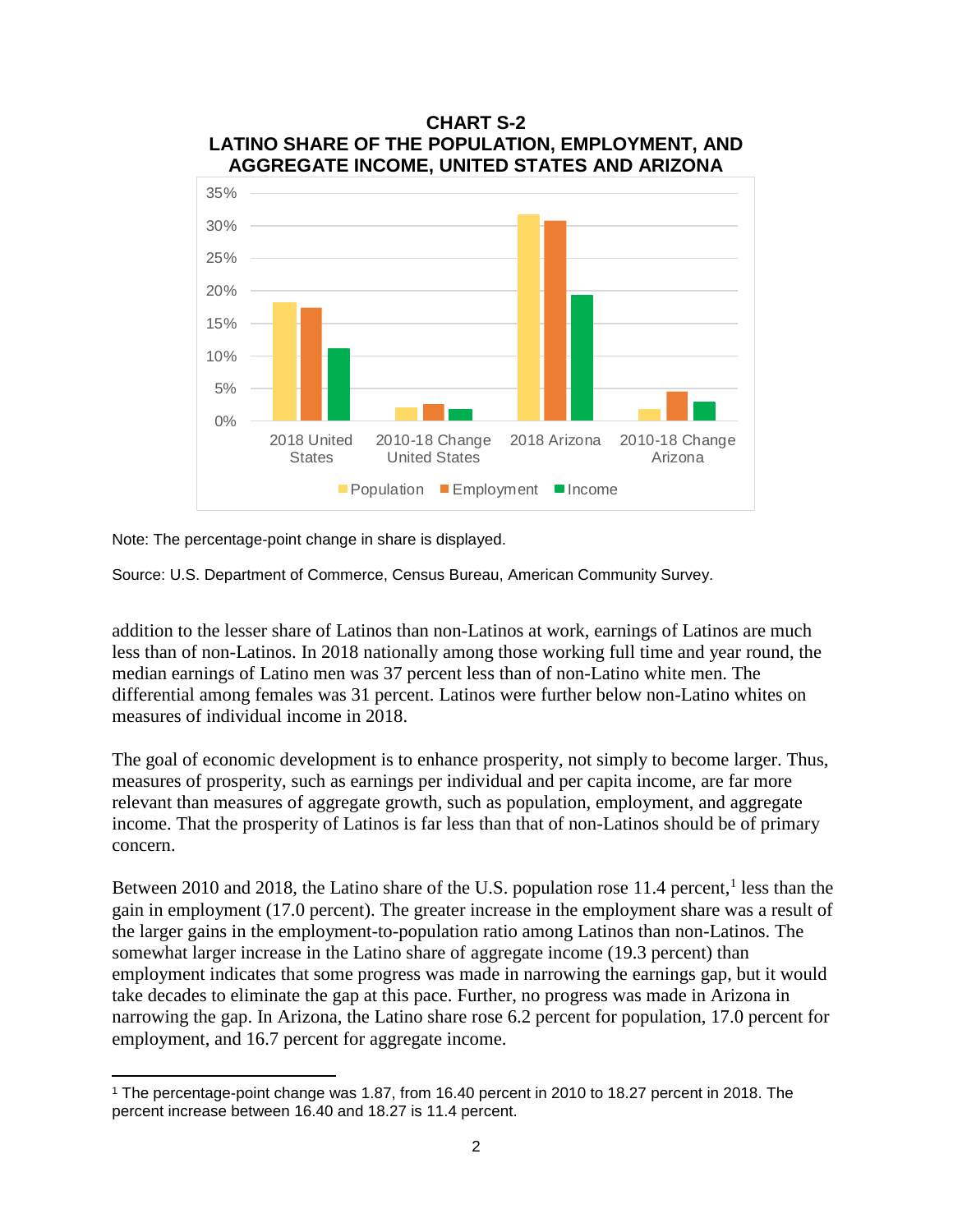Among the factors accounting for the much lower earnings of Latinos is their much lesser educational attainment — earnings rise substantially with attainment. The very different occupational mix of Latinos, tied to the lesser educational attainment, also contributes. In addition, the average age of the Latino workforce is younger than the average age of non-Latino whites — earnings rise strongly with age.

For Latinos to significantly boost their share of income and other dollar measures of the U.S. economy, and to reduce the gap in prosperity, gains in educational attainment greater than the advances of non-Latinos are necessary. The educational attainment of Latinos 25 and older is much less than the attainment of non-Latino whites, and less than each of the other racial/ethnic groups other than Native Americans. In 2018 nationally, 17.0 percent of Latinos had earned at least a bachelor's degree compared to 36.3 percent of non-Latino whites. The proportion without a high school diploma or the equivalent was 30.4 percent for Latinos and only 6.8 percent for non-Latino whites.

Between 2010 and 2018, the proportion who had not received a high school diploma or the equivalent fell more among Latinos than other racial/ethnic groups. However, Latinos fell further behind each of the other racial/ethnic groups except for Native Americans in the proportion with at least a bachelor's degree.

Educational attainment in Arizona in 2018 was somewhat less than in the nation, with the differential greater among Latinos. The gain in educational attainment in Arizona was not quite as strong as the national average between 2010 and 2018. As in the nation, Latinos in Arizona had the largest decline in the share who had not received a high school diploma or the equivalent, but lagged behind all groups except Native Americans in the increase in share with at least a bachelor's degree.

A simulation in which the educational attainment of Latinos rises faster than that of the overall population provides insight into the gains in earnings that could be achieved by Latinos in Arizona and nationwide.

With a policy intervention that would raise the share of Arizona's Latino workforce with at least a bachelor's degree by one-fifth of 1 percent (0.2 percent) per year more than the current trend, the educational gap between Latinos and non-Latino whites would potentially decrease from the current (2019) 22.5 percent to 21.2 percent in 2039, the 20th year of the simulation, and to 20.5 percent by 2050. Without the policy intervention, the differences are projected to be 25.2 percent in 2039 and 26.7 percent in 2050.

A simulation with similar assumptions at the national level suggests that the educational gap between Latinos and non-Latino whites with at least a bachelor's degree, currently (2019) at 19.5 percent, would decrease to 18.0 percent in 2039, the 20th year of the simulation, and to 17.1 percent by 2050. Without the policy intervention, the differences are projected to be 21.0 percent in 2039 and 23.3 percent in 2050.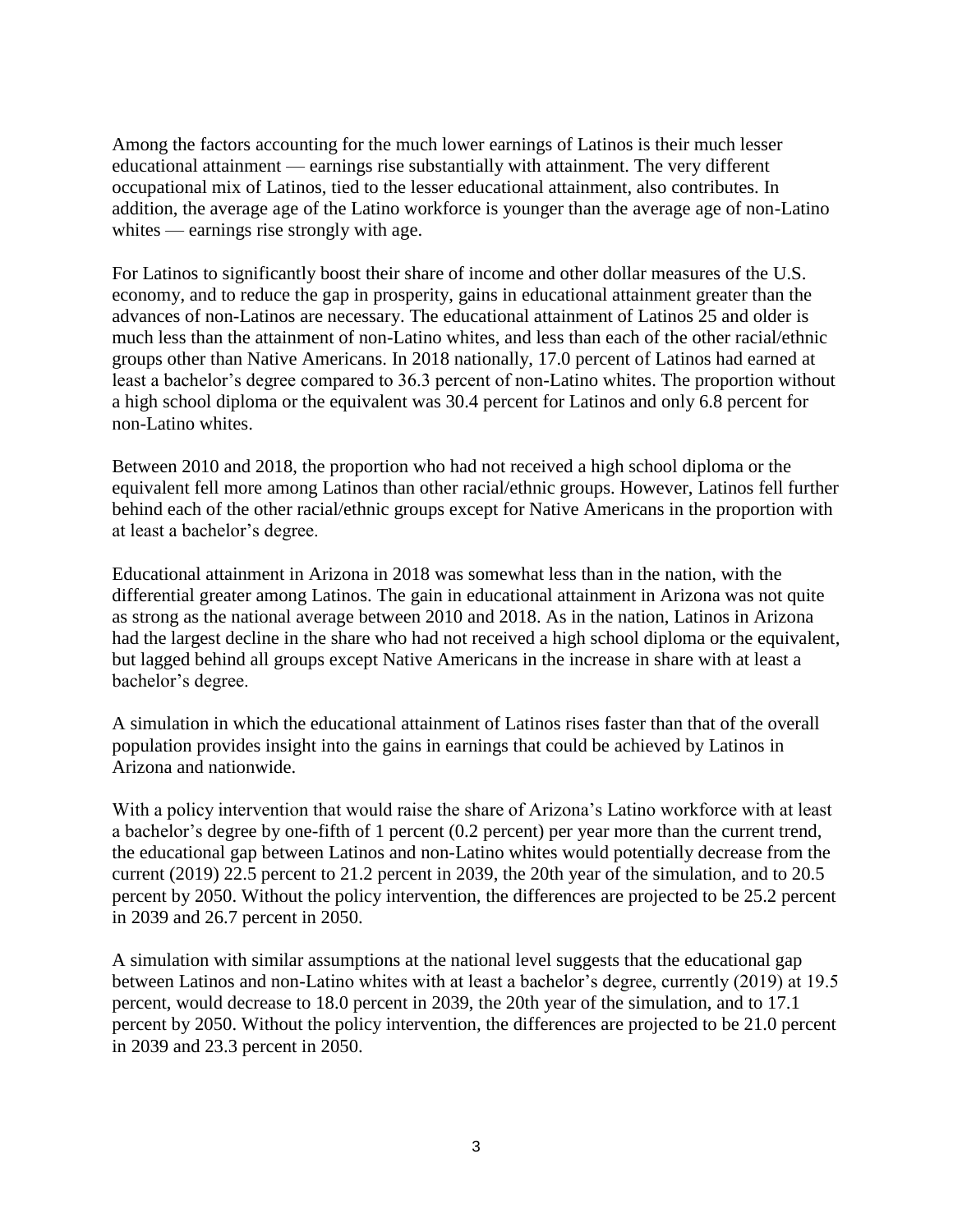While the decrease in the Latino educational attainment gap in the simulation may seem modest, the economic effects are substantial. The economic impacts of the policy initiative are measured by calculating its direct and spillover effects, and then summing the two to obtain total effects. The "direct" effect is the result of the higher wages realized by individuals who complete a bachelor's degree. The "spillover" effect is the increase in wages that occurs throughout the labor force due to a productivity gain resulting from enhanced educational attainment.

The simulation is run through 2050, separately for Arizona and the nation. The effects of the policy initiative increase over time as more individuals earn bachelor's degrees and their earnings increase. In Arizona, at the end of the simulation period, the number of Latinos earning a bachelor's degree due to the policy initiative exceeds 160,000, accounting for 2.9 percent of the entire workforce. The total impact of the initiative is estimated at \$11.7 billion, with an increase in state government general fund revenue of \$613 million.

In the United States, at the end of the simulation in 2050, the number of Latinos earning a bachelor's degree due to the policy initiative exceeds 2.5 million, accounting for 1.6 percent of the entire workforce. The total impact of the initiative is \$184 billion, with an increase in federal tax revenue of \$31.7 billion.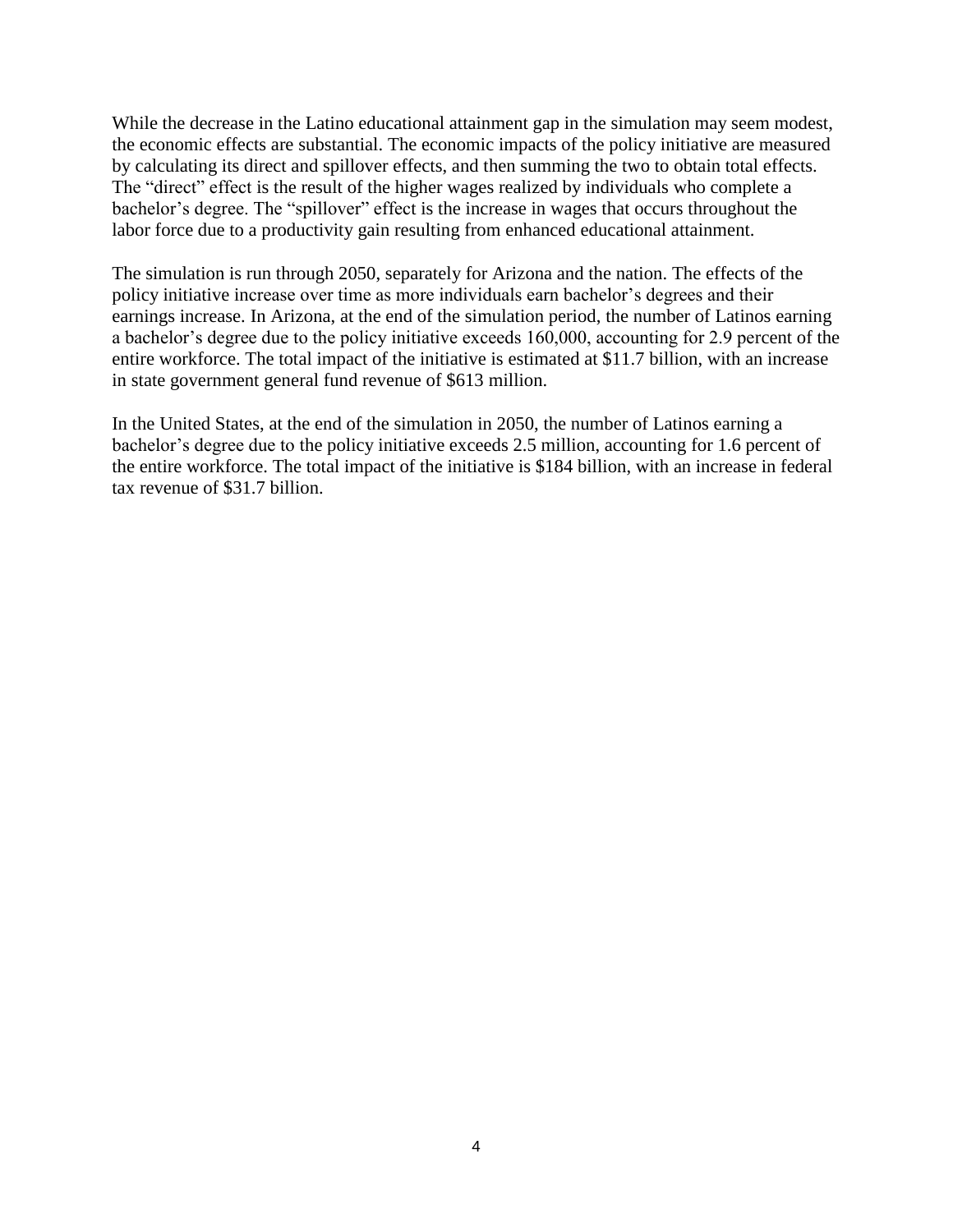# **TOTAL POPULATION BY RACE/ETHNICITY**

The Latino share of the national population increased substantially during the 1990s and into the 2000s. Based on the decennial censuses, the Latino share rose 3.5 percentage points in the 1990s and a further 3.8 percentage points in the 2000s. The rate of increase was less between 2010 and 2018, according to Census Bureau estimates. The projected increase in Latino share of 2.4 percentage points between 2010 and 2020 is about the same as between 1980 and 1990. The increase in each of the next two decades is forecast by the U.S. Census Bureau to be 2.4 percentage points.

The greater increase in the Latino share of the U.S. population during the 1990s into the 2000s largely was the result of increased immigration, due mostly to a surge in undocumented immigration from Mexico. The primary factor stimulating this increase in immigration was a reduction in the number of young people aging into the workforce in the United States, which can be traced to the substantially lesser number of births in the United States from the mid-1960s through the mid-1980s than in the preceding baby-boom generation.

Two factors primarily account for the slower pace of Latino population growth relative to the growth of the overall American population since the late 2000s. First, the number of undocumented immigrants from Mexico and Central America living in the United States has decreased. According to the Pew Research Center, the total number of unauthorized immigrants living in the United States shot up between 1990 and 2007, the peak year, from 3.5 million to 12.2 million. The number was down to 10.5 million in 2017. Between 2007 and 2017, the number from Mexico and Central America fell from 8.4 million to 6.8 million, accounting for nearly all of the overall decrease.

The decline in undocumented immigrants living in the United States since 2007 has been due to a variety of factors:

- The deep recession in the United States in 2008 and 2009 reduced job opportunities for immigrants.
- The number of native-born Americans aging into the workforce increased, also reducing job opportunities for immigrants.
- Enforcement of U.S. immigration laws increased, reducing the number of unauthorized immigrants entering the United States and making it more difficult for those already in the United States to find work.
- A long and substantial decrease in fertility rates in Mexico resulted in a lesser number of Mexicans reaching workforce age, making it easier for Mexicans to find work in Mexico, and thus reducing the number of undocumented immigrants entering into, and living in, the United States.

The second cause of the slower pace of Latino population growth relative to the growth of the overall American population is a greater decline in fertility rates in the United States among Latinos than non-Latinos. Fertility rates among all races/ethnicities have declined since 2007 in the United States. The initial decrease was tied to reductions in household income during the recession, but since the end of the recession fertility rates have continued to drop among all races/ethnicities. In 2007, the fertility rate of Latinos living in the United States was much higher than that of both other residents of the United States and residents of Mexico. Thus, the larger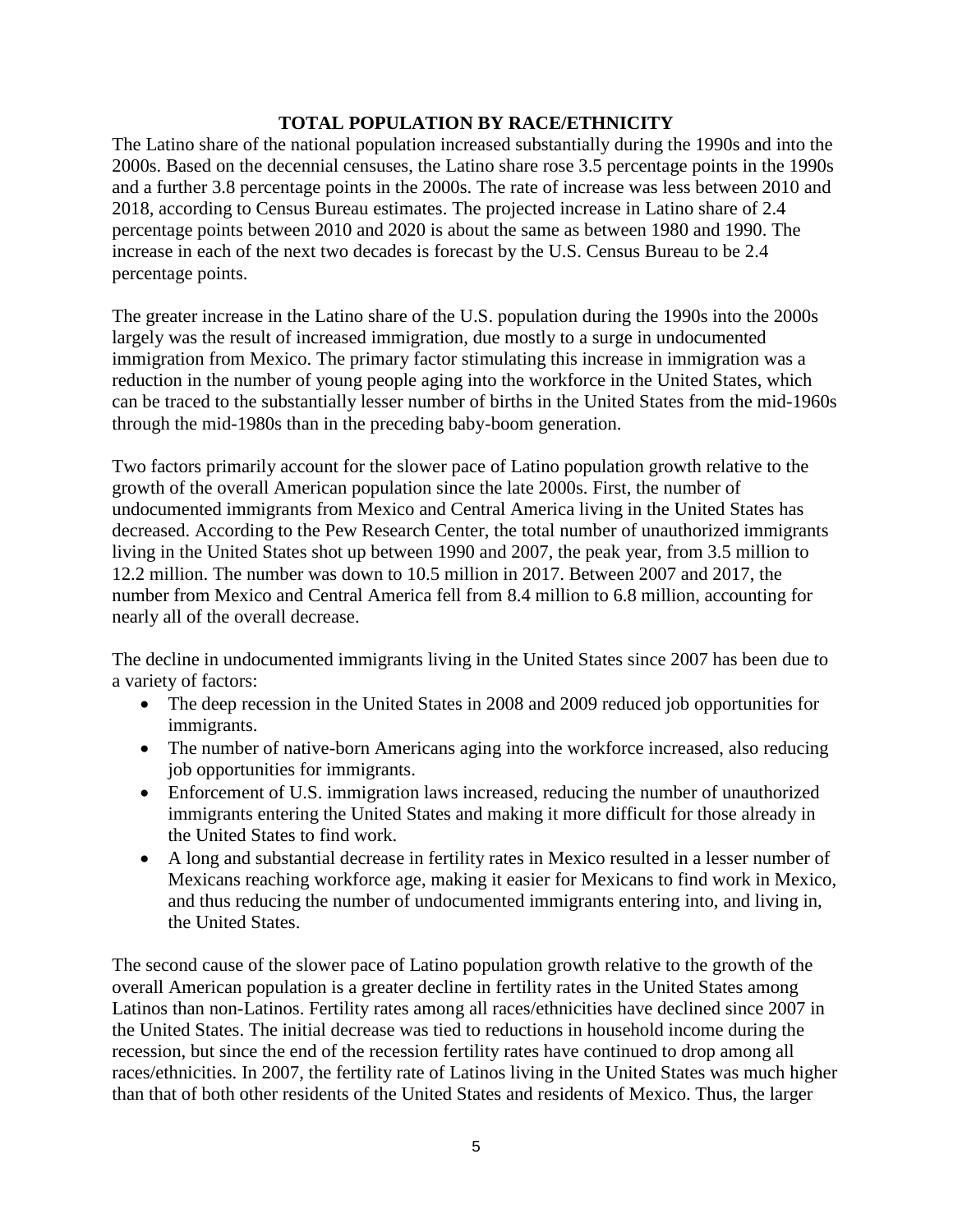decline in the fertility rate of Latinos living in the United States since 2007 represents a convergence toward the fertility rates prevailing in both Mexico and the United States. In 2018, the fertility rate of Latinos living in the United States still was higher than the fertility rates of other residents of the United States, but had dropped a little below the fertility rate in Mexico.

The actual and projected share of the U.S. population by major racial/ethnic group is shown in Table 1. The population share of those other than Latino and non-Latino white (including non-Latino blacks, Native Americans, and Asians) is rising, though not as fast as the Latino share. The share of non-Latino whites is falling substantially. During the 2040s, the population share of non-Latino whites in the United States is predicted to fall below 50 percent, while the share of Latinos and the "other" group each rises to more than 25 percent.

Based on the Census Bureau's projections by age, the Latino share and the "other" share of the population will rise considerably in all age groups, with the largest increase among those 55 and older. Yet, 40 years from now, the Latino and "other" shares of the population 70 and older are expected to remain less than 25 percent, while the shares of children and young adults exceed 30 percent.

|           |        |                                           | UNITED STATES AND ARIZONA |        | RACIAL/ETHNIC SHARE OF THE POPULATION OVER TIME. |       |
|-----------|--------|-------------------------------------------|---------------------------|--------|--------------------------------------------------|-------|
|           |        | <b>United States</b><br><b>Non-Latino</b> |                           |        | Arizona<br><b>Non-Latino</b>                     |       |
|           | Latino | White                                     | Other                     | Latino | White                                            | Other |
| 1980*     | 6.5%   |                                           |                           | 16.2%  |                                                  |       |
| 1990      | 9.0    | 75.6%                                     | 15.4%                     | 18.8   | 71.7%                                            | 9.6%  |
| 2000      | 12.5   | 69.1                                      | 18.3                      | 25.3   | 63.8                                             | 10.9  |
| 2010      | 16.3   | 63.7                                      | 19.9                      | 29.6   | 57.8                                             | 12.5  |
| 2018      | 18.3   | 60.4                                      | 21.3                      | 31.6   | 54.4                                             | 14.0  |
| 2020      | 18.7   | 59.7                                      | 21.6                      |        |                                                  |       |
| 2030      | 21.1   | 55.8                                      | 23.2                      |        |                                                  |       |
| 2040      | 23.5   | 51.7                                      | 24.8                      |        |                                                  |       |
| 2050      | 25.7   | 47.8                                      | 26.5                      |        |                                                  |       |
| 2060      | 27.5   | 44.3                                      | 28.2                      |        |                                                  |       |
| Change:   |        |                                           |                           |        |                                                  |       |
| 1980-90*  | 2.5    |                                           |                           | 2.6    |                                                  |       |
| 1990-2000 | 3.5    | $-6.5$                                    | 2.9                       | 6.5    | $-7.9$                                           | 1.3   |
| 2000-10   | 3.8    | $-5.4$                                    | 1.6                       | 4.3    | $-6.0$                                           | 1.6   |
| 2010-18   | 2.0    | $-3.3$                                    | 1.4                       | 2.0    | $-3.4$                                           | 1.5   |
| 2010-20   | 2.4    | $-4.0$                                    | 1.7                       |        |                                                  |       |
| 2020-30   | 2.4    | $-3.9$                                    | 1.6                       |        |                                                  |       |
| 2030-40   | 2.4    | $-4.1$                                    | 1.6                       |        |                                                  |       |
| 2040-50   | 2.2    | $-3.9$                                    | 1.7                       |        |                                                  |       |

# **TABLE 1 RACIAL/ETHNIC SHARE OF THE POPULATION OVER TIME,**

\* Ethnic data from the 1980 census are limited. The Latino population was described as "Spanish origin."

2050-60 1.8 -3.5 1.7

Source: U.S. Department of Commerce, Census Bureau. The 1980 through 2010 figures are from the decennial censuses; the 2018 figures are from the population estimates; and the 2020 through 2050 figures are projections.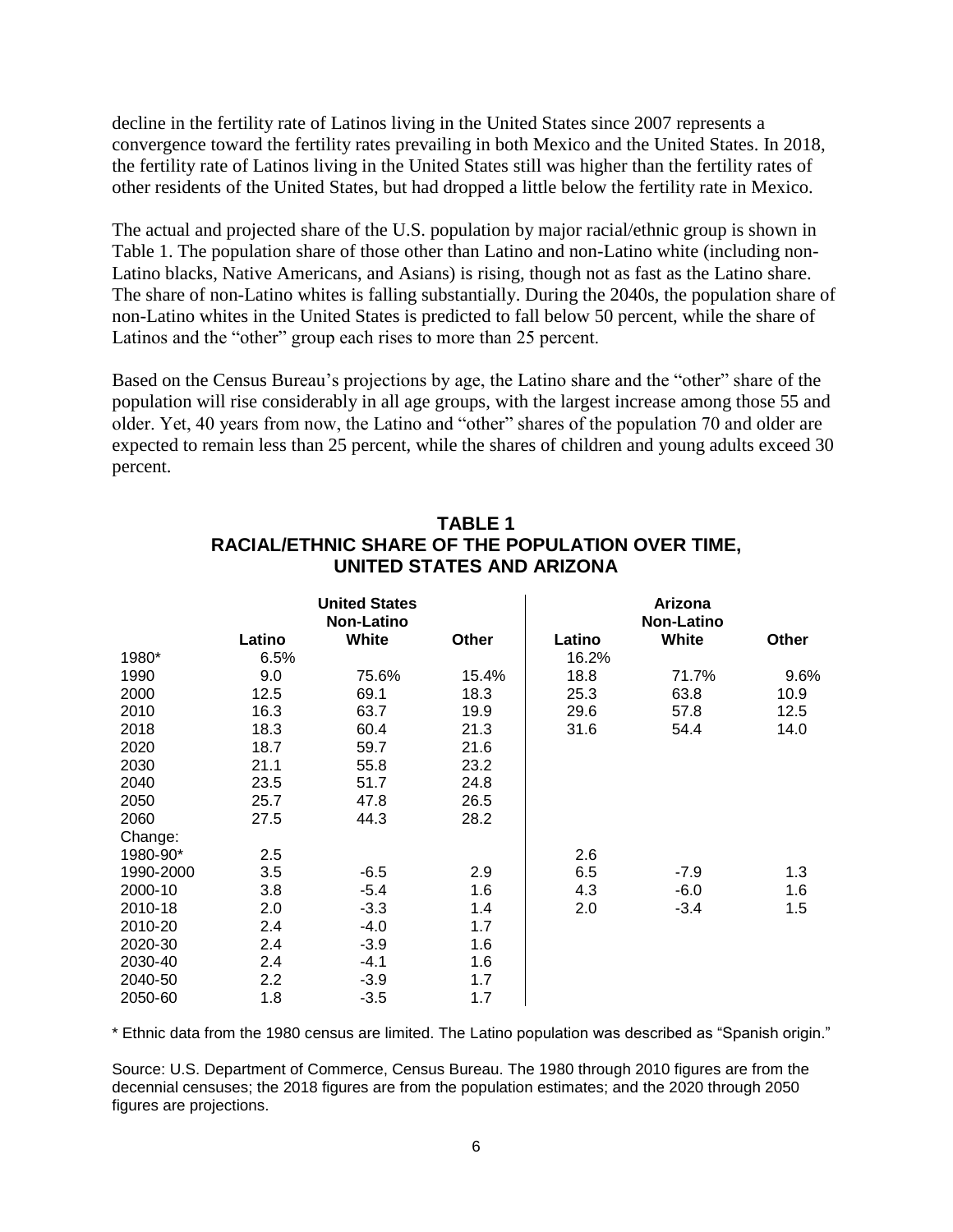#### **Arizona**

As in the nation, the Latino share of the Arizona population increased considerably from the 1990s into the 2000s, but the rate of growth in the share has slowed since the late 2000s. Arizona experienced a greater percent increase than the nation in the number of unauthorized immigrants between 1990 and 2007, but has had a greater percentage decrease since 2007. The "employer sanctions law" that took effect in mid-2007 contributed to the larger decline in Arizona.

The share of Latinos living in Arizona is much higher than in the nation, offset by lesser shares of both non-Latino whites and the "other" group, as seen in Table 1. In 1980, the Latino share was more than twice as high in Arizona (16.2 percent) as the nation (6.5 percent). The Latino share of the population rose much more in Arizona than the nation during the 1990s. Otherwise, the share in Arizona has not increased much more than the national share in recent decades.

#### **Calculation of Change Over Time**

The change over time in the share can be measured in two ways. Based on the 2010 and 2018 population shares, the percentage-point change in the national (18.27 percent minus 16.40 percent equals 1.87) and Arizona (31.60 percent minus 29.76 percent equals 1.84) shares was nearly the same. However, the calculation of the percent change in the shares results in a considerably lesser gain in Arizona, due to its much higher Latino share than the nation in 2010. Nationally, the change of 1.87 on a base of 16.40 equals an 11.4 percent increase, while in Arizona the change of 1.84 on a base of 29.76 equals only a 6.2 percent increase.

In this paper, both methods of expressing the change are used. The terminology distinguishes between the two methods: "percentage-point change" versus "percent change."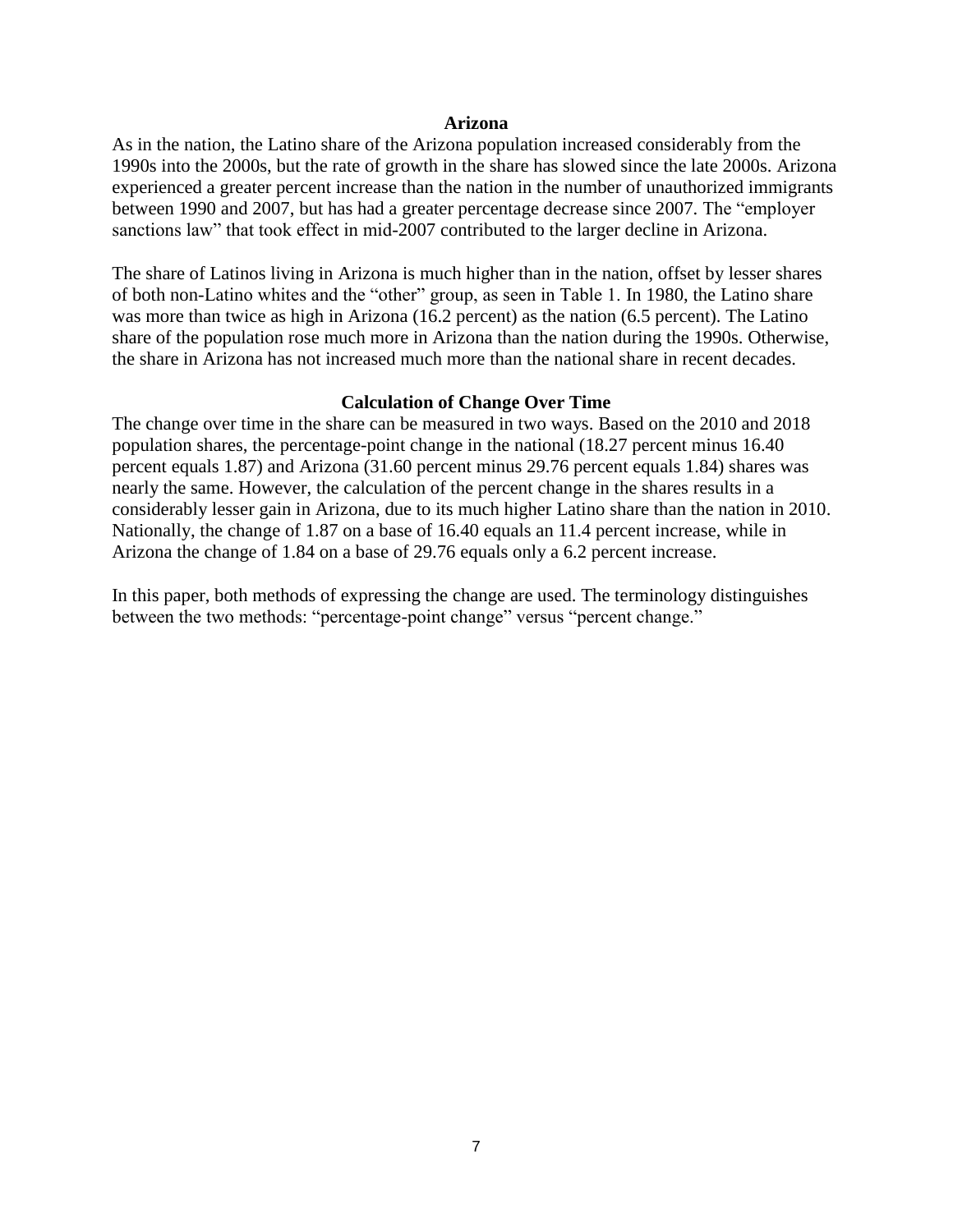#### **CHARACTERISTICS OF THE POPULATION IN 2018**

Most of the data presented in this section come from the American Community Survey (ACS) that is conducted annually by the U.S. Census Bureau. The latest data are for 2018. The Census Bureau produces tables by race/ethnicity only for selected topics, which dictates the content included in this section. Survey error is not a concern for the national data, but sampling error for small subsets of Arizona's population (for example, those between the ages of 20 and 24) is substantial.

#### **Age Distribution**

The age distribution of the U.S. population in 2018 is shown in Table 2. The distribution of Latinos is very different from that of non-Latino whites, with higher proportions of Latinos in each age group under the age of 45 and considerably lesser proportions of Latinos among those 55 and older. The age distribution of the "other" racial/ethnic group was between that of non-Latino whites and Latinos, but closer to that of Latinos.

Another way of examining the age distribution is the racial/ethnic share of the population by age group (see Table 3). In 2018, non-Latino whites accounted for less than half of the U.S. population under the age of 10, but the non-Latino share increased with age, particularly among those 45 and older, reaching 80 percent of those 85 and older. In contrast, Latinos accounted for more than one-fourth of the population younger than 15, but less than 8 percent of the population 85 and older.

#### **Arizona**

The age distribution of Arizona's residents differed from that of the nation in 2018, with lesser shares of those 30-to-64 years of age, particularly in the 45-to-64 age bracket, offset by considerably greater shares of those 65-to-84 years old and somewhat higher shares of those younger than 25. The difference between Arizona and the nation was particularly large among non-Latino whites, with much higher shares among those from 65-to-84 years of age, offset by lesser shares in each age group younger than 55.

The Latino population in Arizona was younger than its national counterpart, with greater shares in each age group younger than 30 and lesser shares in each older age group, particularly between 35-and-54 years old. The "other" population in Arizona also was younger than its national counterpart, with greater shares in each age group younger than 45 and lesser shares in each older age group, particularly between 55-and-64 years old.

Latinos outnumbered non-Latino whites among those younger than 20 in Arizona. In contrast, among those at least 85 years of age, the number of non-Latino whites was eight times more than the number of Latinos.

Based on the racial/ethnic share of the population by age group and relative to the nation, the non-Latino white share in Arizona in 2019 was much less among those younger than 55 but higher among those 65 and older. The Latino share in Arizona was higher than in the nation in every age group, but the differential was relatively small among those 65 and older (see Chart 1). The "other" share was smaller in Arizona than in the nation in all age groups.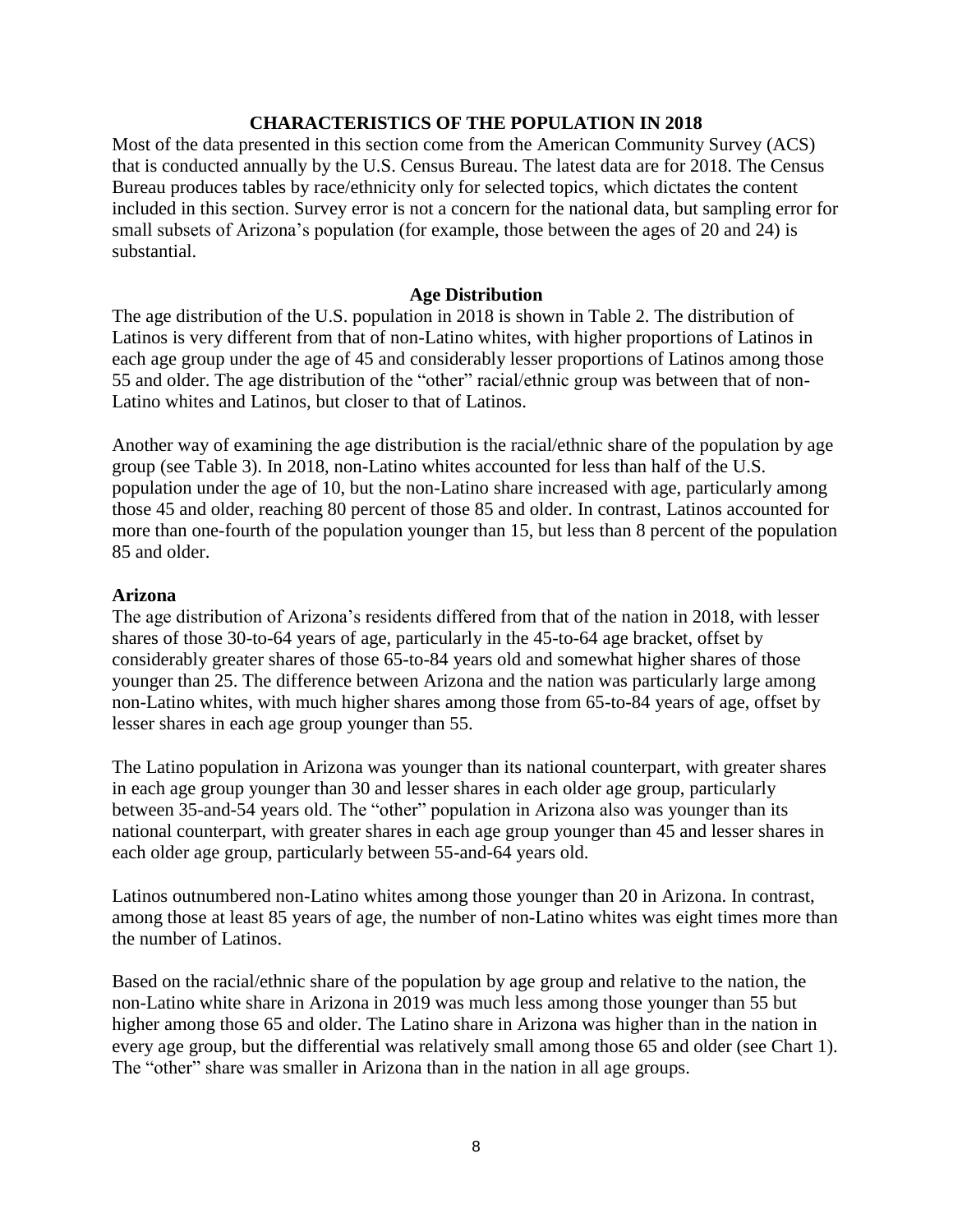# **TABLE 2 AGE DISTRIBUTION OF THE POPULATION BY RACE/ETHNICITY, UNITED STATES, 2018**

|              | <b>Non-Latino</b> |        |        |        |  |  |  |  |
|--------------|-------------------|--------|--------|--------|--|--|--|--|
| Age          | Total             | White  | Latino | Other  |  |  |  |  |
| <b>TOTAL</b> | 100.0%            | 100.0% | 100.0% | 100.0% |  |  |  |  |
| Less Than 5  | 6.0               | 4.9    | 8.6    | 6.9    |  |  |  |  |
| 5 to 9       | 6.1               | 5.0    | 8.4    | 7.0    |  |  |  |  |
| 10 to 14     | 6.5               | 5.4    | 9.2    | 7.4    |  |  |  |  |
| 15 to 19     | 6.6               | 5.7    | 8.4    | 7.4    |  |  |  |  |
| 20 to 24     | 6.6               | 5.9    | 8.1    | 7.5    |  |  |  |  |
| 25 to 29     | 7.1               | 6.4    | 8.1    | 8.2    |  |  |  |  |
| 30 to 34     | 6.7               | 6.3    | 7.6    | 7.4    |  |  |  |  |
| 35 to 44     | 12.7              | 11.9   | 14.4   | 13.5   |  |  |  |  |
| 45 to 54     | 12.7              | 13.1   | 11.7   | 12.4   |  |  |  |  |
| 55 to 64     | 12.9              | 15.0   | 8.2    | 11.1   |  |  |  |  |
| 65 to 74     | 9.3               | 11.6   | 4.5    | 7.0    |  |  |  |  |
| 75 to 84     | 4.8               | 6.1    | 2.1    | 3.1    |  |  |  |  |
| 85 and Older | 1.9               | 2.6    | 0.8    | 1.1    |  |  |  |  |

Source: U.S. Department of Commerce, Census Bureau, American Community Survey.

# **TABLE 3 RACIAL/ETHNIC SHARE OF THE POPULATION BY AGE, UNITED STATES, 2018**

| Age          | Non-Latino<br>White | Latino | Other |
|--------------|---------------------|--------|-------|
| <b>TOTAL</b> | 60.2%               | 18.3%  | 21.5% |
| Less Than 5  | 49.4                | 26.0   | 24.5  |
| 5 to 9       | 49.7                | 25.4   | 24.9  |
| 10 to 14     | 50.1                | 25.7   | 24.2  |
| 15 to 19     | 52.3                | 23.5   | 24.2  |
| 20 to 24     | 53.4                | 22.3   | 24.3  |
| 25 to 29     | 54.4                | 20.7   | 24.8  |
| 30 to 34     | 55.9                | 20.5   | 23.6  |
| 35 to 44     | 56.4                | 20.7   | 22.9  |
| 45 to 54     | 62.2                | 16.8   | 21.0  |
| 55 to 64     | 69.9                | 11.5   | 18.5  |
| 65 to 74     | 75.0                | 8.8    | 16.2  |
| 75 to 84     | 77.8                | 8.0    | 14.1  |
| 85 and Older | 80.1                | 7.4    | 12.5  |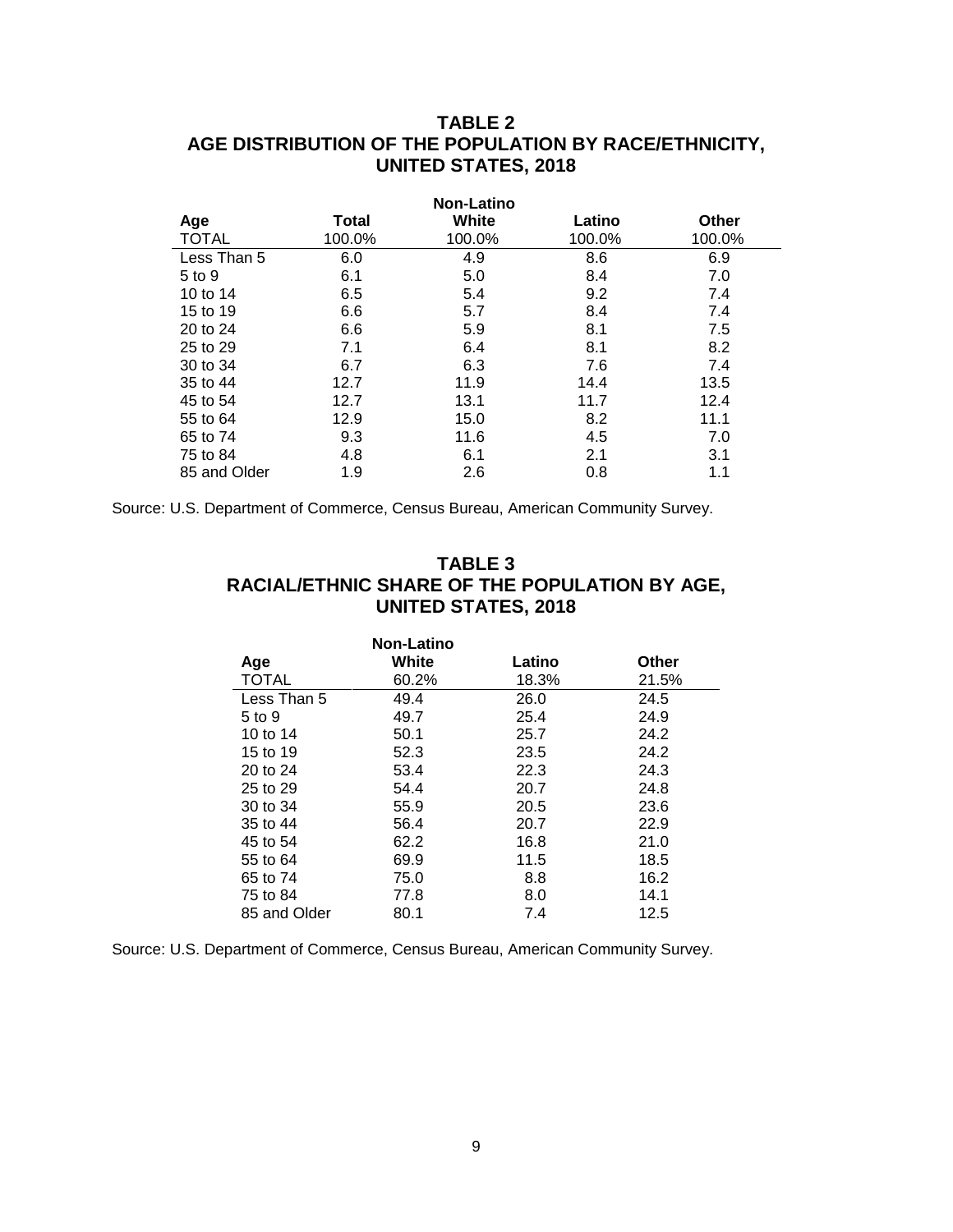

Source: U.S. Department of Commerce, Census Bureau, American Community Survey.

#### **Educational Attainment and Achievement**

Educational attainment data by race/ethnicity are available from the ACS only for the entire 25 and-older population. In 2018 nationally, the attainment of Latinos was considerably less than that of both non-Latino whites and the "other" group, as seen in Table 4. Compared to 7 percent of non-Latino whites and 13 percent of the "other" group, 30 percent of Latinos had not received a high school diploma or its equivalent. While 36 percent of non-Latino whites and 32 percent of the "other" group had earned at least a bachelor's degree, the figure for Latinos was 17 percent. Latino attainment was far less than in the rest of the population among both men and women.

Splitting the "other" group into its main components, the educational attainment of Latinos in 2018 was far less than that of Asians, less than blacks, and mixed versus Native Americans — Latinos had a much higher proportion with attainment of less than ninth grade, but a somewhat higher share with a bachelor's degree. The share who had earned at least a bachelor's degree is shown in Chart 2 by racial/ethnic group.

Educational achievement can be measured through test scores. The National Assessment of Educational Progress (NAEP, also known as the Nation's Report Card), administered by the National Center for Education Statistics, tests public-school fourth-grade and eighth-grade students from across the nation on reading and mathematics. The NAEP results for 2019 are shown in Table 5.

In each of the grades and subjects, the test scores of Latinos were lower than the scores of the entire population of test takers and considerably lower than the scores of non-Latino whites and Asians/Pacific Islanders. In contrast, Latinos scored a little higher than non-Latino blacks and Native Americans.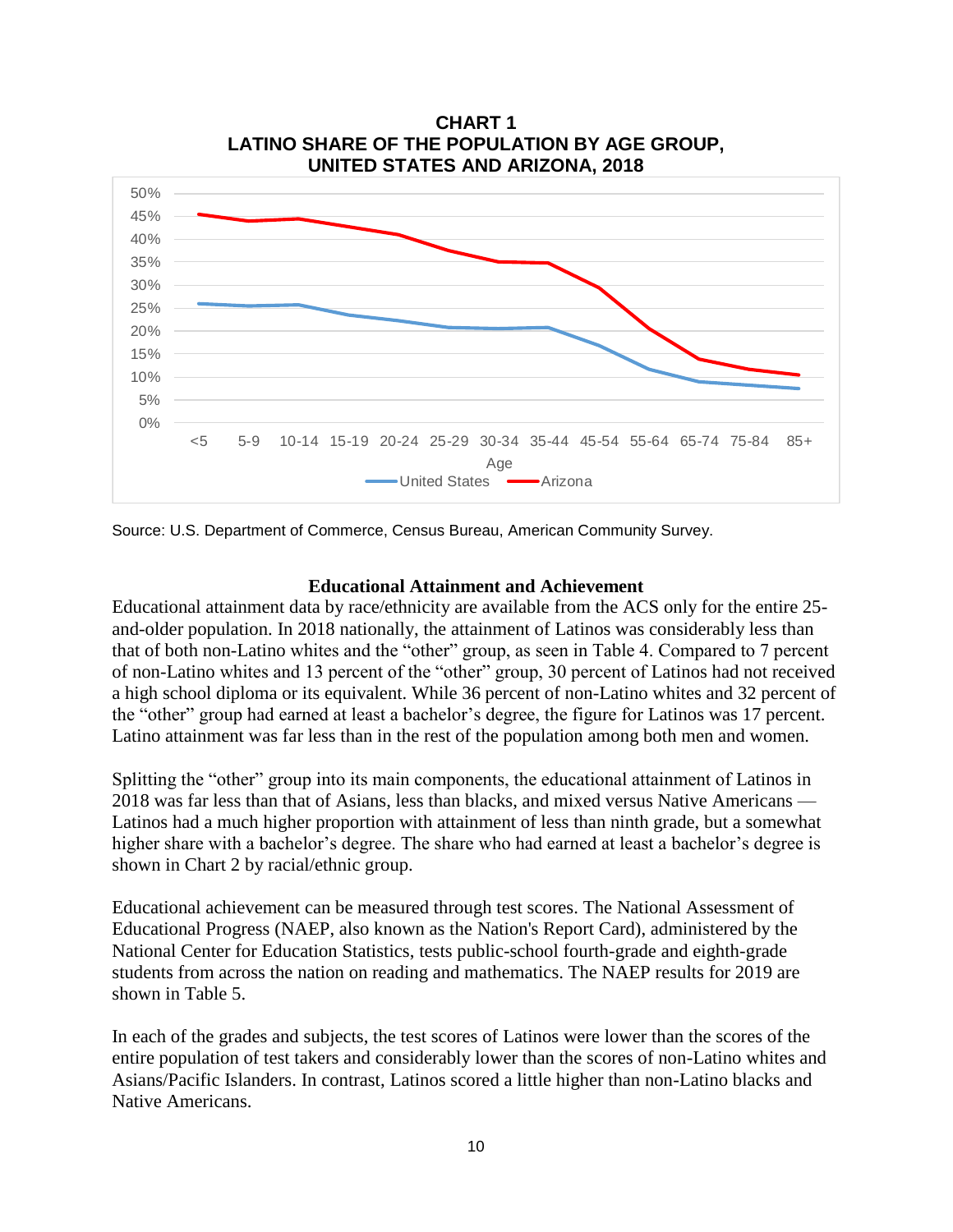# **TABLE 4 EDUCATIONAL ATTAINMENT OF THE POPULATION 25 YEARS OF AGE AND OLDER BY RACE/ETHNICITY, UNITED STATES, 2018**

|                                   | <b>Non-Latino</b> |        |        |              |  |
|-----------------------------------|-------------------|--------|--------|--------------|--|
|                                   | Total             | White  | Latino | <b>Other</b> |  |
| <b>TOTAL</b>                      | 100.0%            | 100.0% | 100.0% | 100.0%       |  |
| Less Than Ninth Grade             | 5.0               | 2.0    | 17.7   | 4.7          |  |
| Ninth-to-12th Grade, No Diploma   | 6.7               | 4.8    | 12.7   | 8.1          |  |
| High School Diploma or Equivalent | 26.9              | 26.8   | 28.2   | 25.9         |  |
| Some College                      | 20.3              | 20.8   | 17.8   | 20.5         |  |
| Associate Degree                  | 8.6               | 9.2    | 6.7    | 8.2          |  |
| Bachelor's Degree                 | 20.0              | 22.2   | 11.5   | 19.2         |  |
| Graduate Degree                   | 12.6              | 14.1   | 5.5    | 13.3         |  |

Source: U.S. Department of Commerce, Census Bureau, American Community Survey.

#### **CHART 2 SHARE OF THE 25-AND-OLDER POPULATION WITH AT LEAST A BACHELOR'S DEGREE BY RACE/ETHNICITY, UNITED STATES AND ARIZONA, 2018**



Source: U.S. Department of Commerce, Census Bureau, American Community Survey.

The educational attainment of Latinos is further below the overall figure than their achievement. For example, the proportion of Latinos 25 and older with at least a bachelor's degree was 15.6 percentage points, or 48 percent, less than that of the total population 25 and older, while the NAEP test scores were just 4-to-5 percent below the total population.

#### **Arizona**

For the population 25 and older, educational attainment in Arizona was less than the national average in 2018; a larger share of Arizonans had not earned a high school diploma or the equivalent and a lesser share had earned at least a bachelor's degree. The attainment of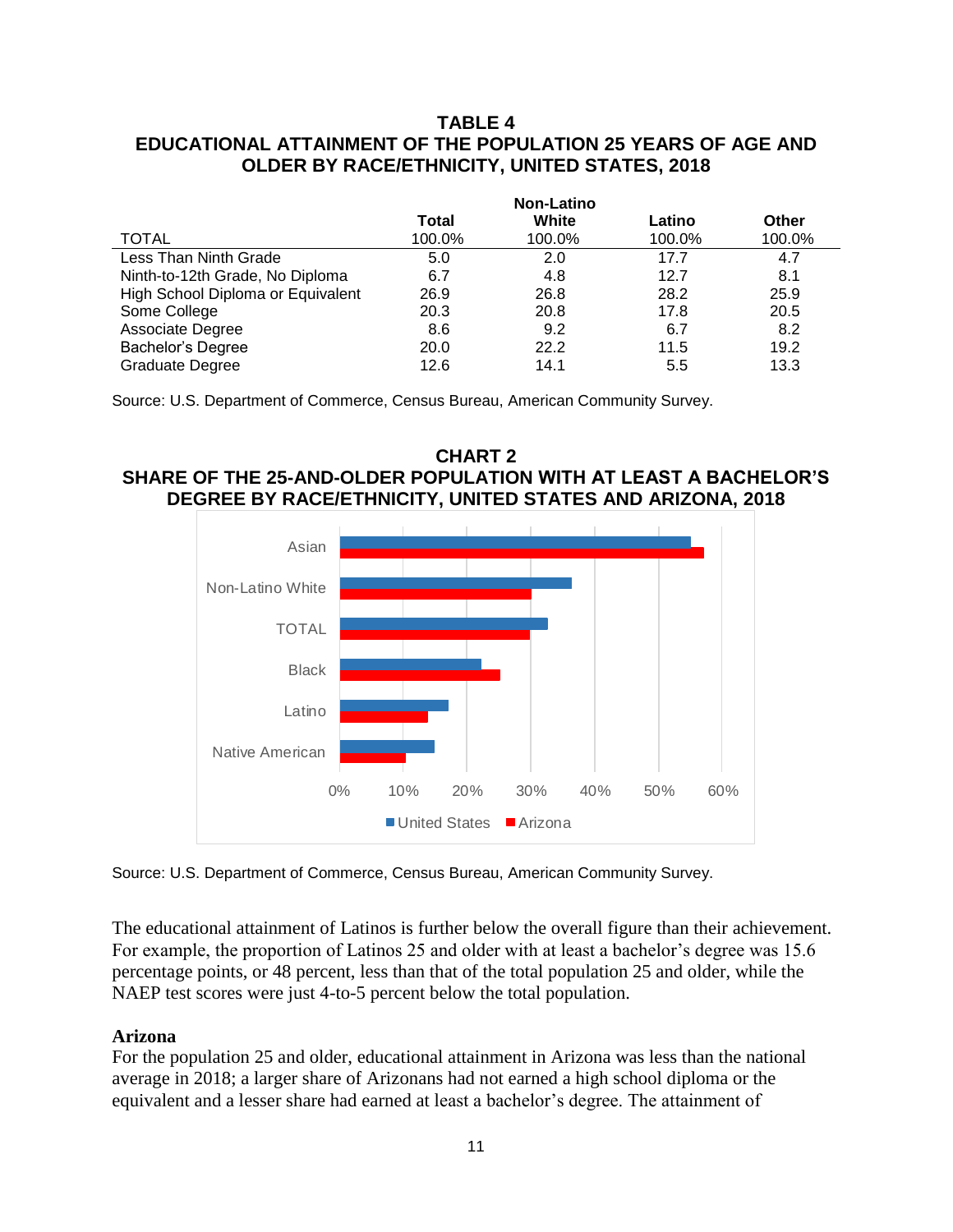# **TABLE 5 NATIONAL TEST SCORES, 2019**

| <b>Grade and</b>                               |       |        |              |              | <b>Asian/Pacific</b> | <b>Native</b> | <b>Two or More</b> |
|------------------------------------------------|-------|--------|--------------|--------------|----------------------|---------------|--------------------|
| <b>Subject</b>                                 | Total | Latino | <b>White</b> | <b>Black</b> | <b>Islander</b>      | American      | <b>Races</b>       |
| 4th Reading                                    | 219   | 209    | 230          | 204          | 237                  | 204           | 226                |
| 8th Reading                                    | 262   | 252    | 272          | 244          | 281                  | 248           | 267                |
| 4th Math                                       | 240   | 231    | 249          | 224          | 260                  | 227           | 244                |
| 8th Math                                       | 281   | 268    | 292          | 260          | 310                  | 262           | 286                |
| <b>Latino Score Less Score of Other Groups</b> |       |        |              |              |                      |               |                    |
| 4th Reading                                    | $-10$ |        | $-21$        | 5            | $-28$                | 5             | $-17$              |
| 8th Reading                                    | -10   |        | $-20$        | 8            | -29                  | 4             | -15                |
| 4th Math                                       | -9    |        | $-18$        |              | $-29$                | 4             | $-13$              |
| 8th Math                                       | $-13$ |        | -24          | 8            | -42                  | 6             | -18                |

Source: U.S. Department of Education, National Center for Education Statistics, National Assessment of Educational Progress.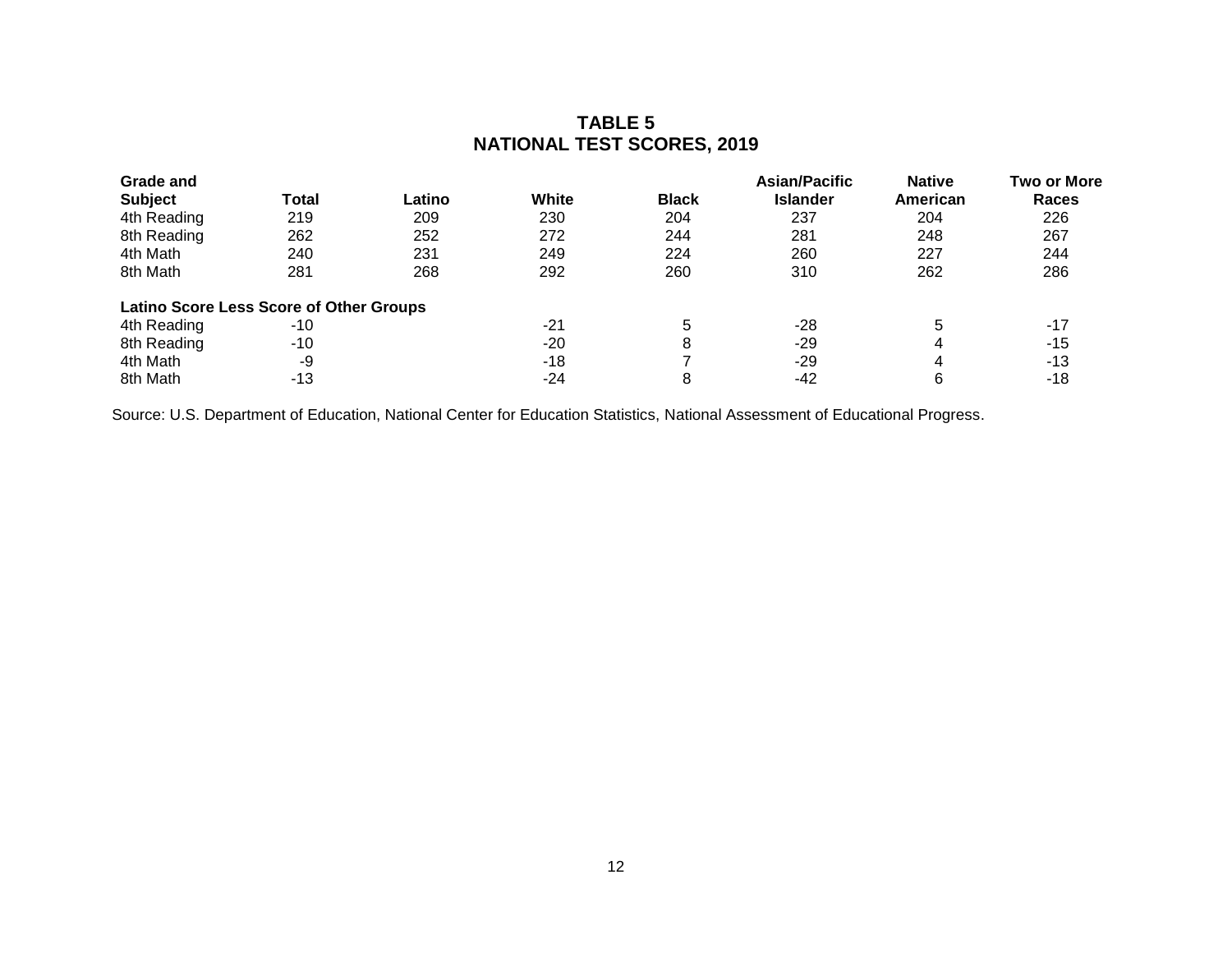non-Latino whites and the "other" group in Arizona was somewhat below their national counterparts, while the differential was greater among Latinos. In particular, a lesser share of Latinos in Arizona had earned at least a bachelor's degree than in the nation (see Chart 2).

Since only a small sample of students in each state take the NAEP test, the overall results by state are subject to considerable sampling error, with very considerable sampling error present by race/ethnicity. Results for any year need to be interpreted cautiously.

Of the entire population of test takers, test scores in 2019 in Arizona were a little lower than the national average in each grade and subject. Native Americans scored lower than their national counterparts in each grade and subject, while the comparison to the nation was mixed by grade and subject for each of the other racial/ethnic groups. For example, Latinos in Arizona scored slightly higher than the U.S. Latino average in eighth-grade math, but less in each of the other tests. As in the nation, Arizona's Latinos scored substantially lower than non-Latino whites and Asians/Pacific Islanders, but a little higher than non-Latino blacks and Native Americans.

# **Employment Status and Occupation**

Two analyses of employment status were made. The first was limited to those 16 and older and specifically focused on those employed in civilian jobs. The racial/ethnic groups were those used elsewhere in this paper: Latinos, non-Latino whites, and others. The second analysis combined those serving in the armed forces with those employed in civilian jobs, compared Latinos to all non-Latinos, and was not limited to those 16 and older. Since participation in the workforce varies by sex and age, employment status was examined by age and sex in each analysis.

**First Analysis**. The percentage of the U.S. population employed in a civilian job in 2018 is shown in Table 6. Those not employed in a civilian job include those unemployed, not active in the labor force, and serving in the armed forces.

Among men, the percentage employed was a little higher among Latinos than non-Latino whites in each age group from 20 through 69. The employment rate was noticeably lower in the "other" group among men from 16 to 69. Because of differences in the age distribution, particularly the much higher share of non-Latino whites of retirement age, the percentage employed among all males 16 and older was considerably higher for Latinos than for non-Latino whites.

Among females, the percentage of Latinas employed was lower than non-Latina whites in each age group and lower than in the "other" group in each age group 25 and older. Because of differences in the age distribution, the percentage employed among all females 16 and older was slightly higher for Latinas than for non-Latina whites.

**Second Analysis**. As seen in Table 7, the employment-to-population (E-P) ratio in 2018 among both Latinos and non-Latinos varied widely with age. The age distribution of Latinos was much different from that of non-Latinos, with a much higher share younger than 16 and a much lesser share 65 and older. Because of the large share of Latinos younger than 16, the overall E-P ratio for Latino males was slightly less than that of non-Latino males, even though the Latino E-P was higher than that of non-Latinos in each age group. Among women, the E-P ratios of Latinas were below the figures of non-Latinas in each of the age groups.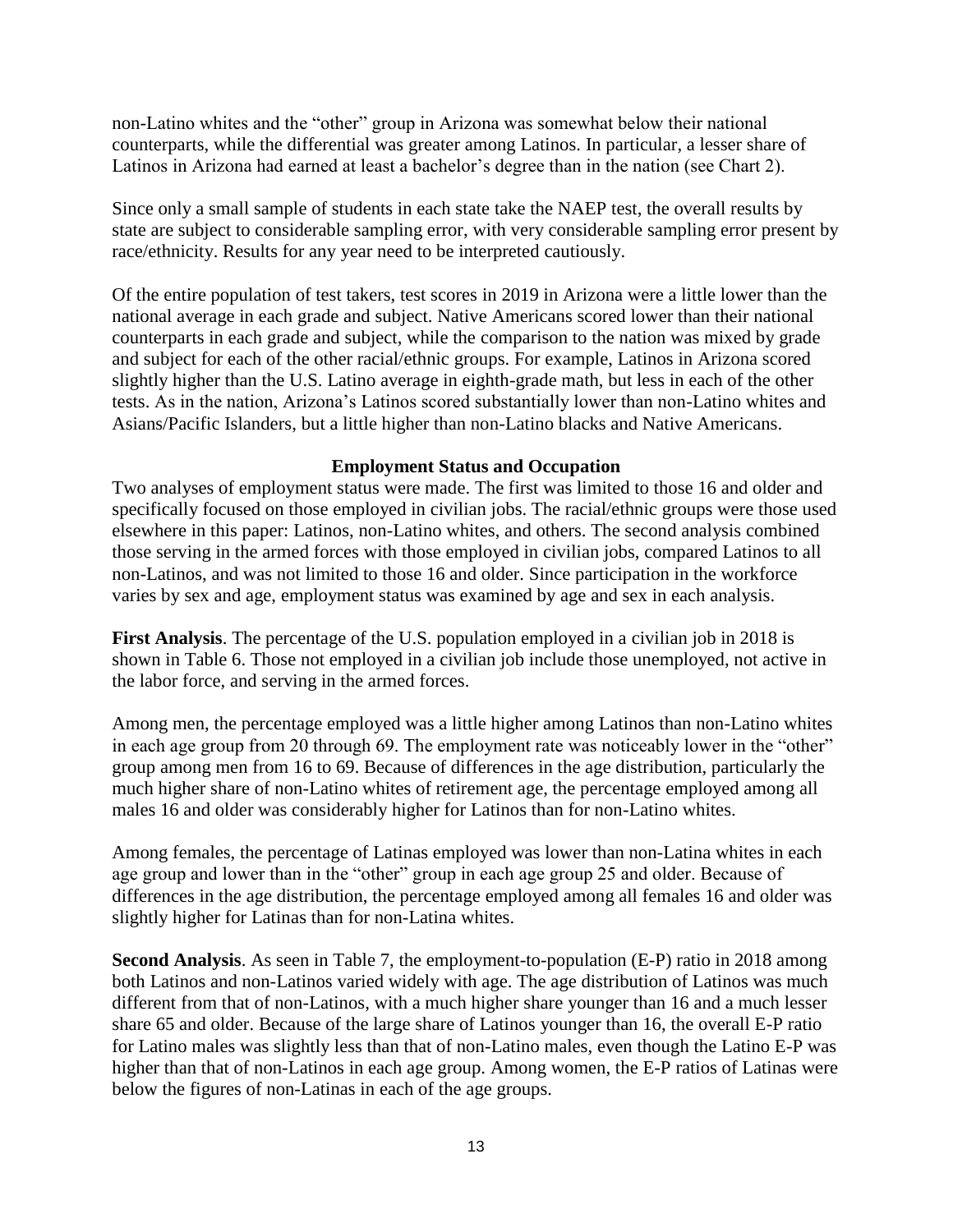# **TABLE 6 PERCENTAGE OF THE POPULATION 16 YEARS OF AGE AND OLDER EMPLOYED IN A CIVILIAN JOB BY SEX AND RACE/ETHNICITY, UNITED STATES. 2018**

|                    |              | <b>Non-Latino</b> |        |              |
|--------------------|--------------|-------------------|--------|--------------|
| Sex and Age        | <b>Total</b> | White             | Latino | <b>Other</b> |
| Male:              |              |                   |        |              |
| 16 to 19           | 30.2%        | 34.1%             | 29.2%  | 22.7%        |
| 20 to 24           | 65.6         | 68.5              | 69.7   | 55.6         |
| 25 to 54           | 83.1         | 84.8              | 85.2   | 76.5         |
| 55 to 64           | 68.0         | 69.4              | 71.3   | 60.4         |
| 65 to 69           | 35.9         | 36.4              | 36.8   | 32.8         |
| 70 and Older       | 14.1         | 14.5              | 12.7   | 12.5         |
| Total 16 and Older | 64.3         | 63.8              | 70.9   | 60.4         |
| Female:            |              |                   |        |              |
| 16 to 19           | 33.9         | 38.3              | 29.9   | 28.3         |
| 20 to 24           | 68.3         | 71.8              | 66.5   | 62.4         |
| 25 to 54           | 74.0         | 76.3              | 67.9   | 73.5         |
| 55 to 64           | 58.3         | 59.7              | 53.6   | 56.3         |
| 65 to 69           | 27.6         | 28.3              | 24.2   | 26.7         |
| 70 and Older       | 8.3          | 8.6               | 6.3    | 8.0          |
| Total 16 and Older | 55.5         | 54.8              | 56.0   | 57.2         |

Source: U.S. Department of Commerce, Census Bureau, American Community Survey.

# **TABLE 7 EMPLOYMENT-TO-POPULATION RATIO AND AGE DISTRIBUTION, UNITED STATES, 2018**

|               | <b>Employment-to-Population Ratio</b> |                   |                   | <b>Share of Total Population</b> |                   |                   |  |
|---------------|---------------------------------------|-------------------|-------------------|----------------------------------|-------------------|-------------------|--|
|               | Latino                                | <b>Non-Latino</b> | <b>Difference</b> | Latino                           | <b>Non-Latino</b> | <b>Difference</b> |  |
| <b>MALE</b>   |                                       |                   |                   |                                  |                   |                   |  |
| Total         | 51.4                                  | 51.6              | $-0.2$            |                                  |                   |                   |  |
| Less Than 16  | 0.0                                   | 0.0               | 0.0               | 28.2%                            | 18.9%             | 9.3               |  |
| 16 to 24      | 52.8                                  | 51.3              | 1.5               | 15.1                             | 11.8              | 3.3               |  |
| 25 to 64      | 83.5                                  | 79.3              | 4.2               | 50.3                             | 53.0              | $-2.7$            |  |
| 65 and Older  | 21.9                                  | 21.6              | 0.3               | 6.3                              | 16.3              | $-10.0$           |  |
| <b>FEMALE</b> |                                       |                   |                   |                                  |                   |                   |  |
| Total         | 40.7                                  | 45.9              | $-5.2$            |                                  |                   |                   |  |
| Less Than 16  | 0.0                                   | 0.0               | 0.0               | 27.5                             | 17.3              | 10.2              |  |
| 16 to 24      | 50.1                                  | 54.4              | $-4.3$            | 14.6                             | 10.8              | 3.8               |  |
| 25 to 64      | 65.5                                  | 71.1              | $-5.6$            | 49.5                             | 52.4              | $-2.9$            |  |
| 65 and Older  | 12.3                                  | 14.5              | $-2.2$            | 8.4                              | 19.5              | $-11.1$           |  |
| <b>TOTAL</b>  |                                       |                   |                   |                                  |                   |                   |  |
| Total         | 46.1                                  | 48.7              | $-2.6$            |                                  |                   |                   |  |
| Less Than 16  | 0.0                                   | 0.0               | 0.0               | 27.9                             | 18.1              | 9.8               |  |
| 16 to 24      | 51.5                                  | 52.8              | $-1.3$            | 14.9                             | 11.3              | 3.6               |  |
| 25 to 64      | 74.6                                  | 75.1              | $-0.5$            | 49.9                             | 52.7              | $-2.8$            |  |
| 65 and Older  | 16.5                                  | 17.6              | $-1.1$            | 7.4                              | 18.0              | $-10.6$           |  |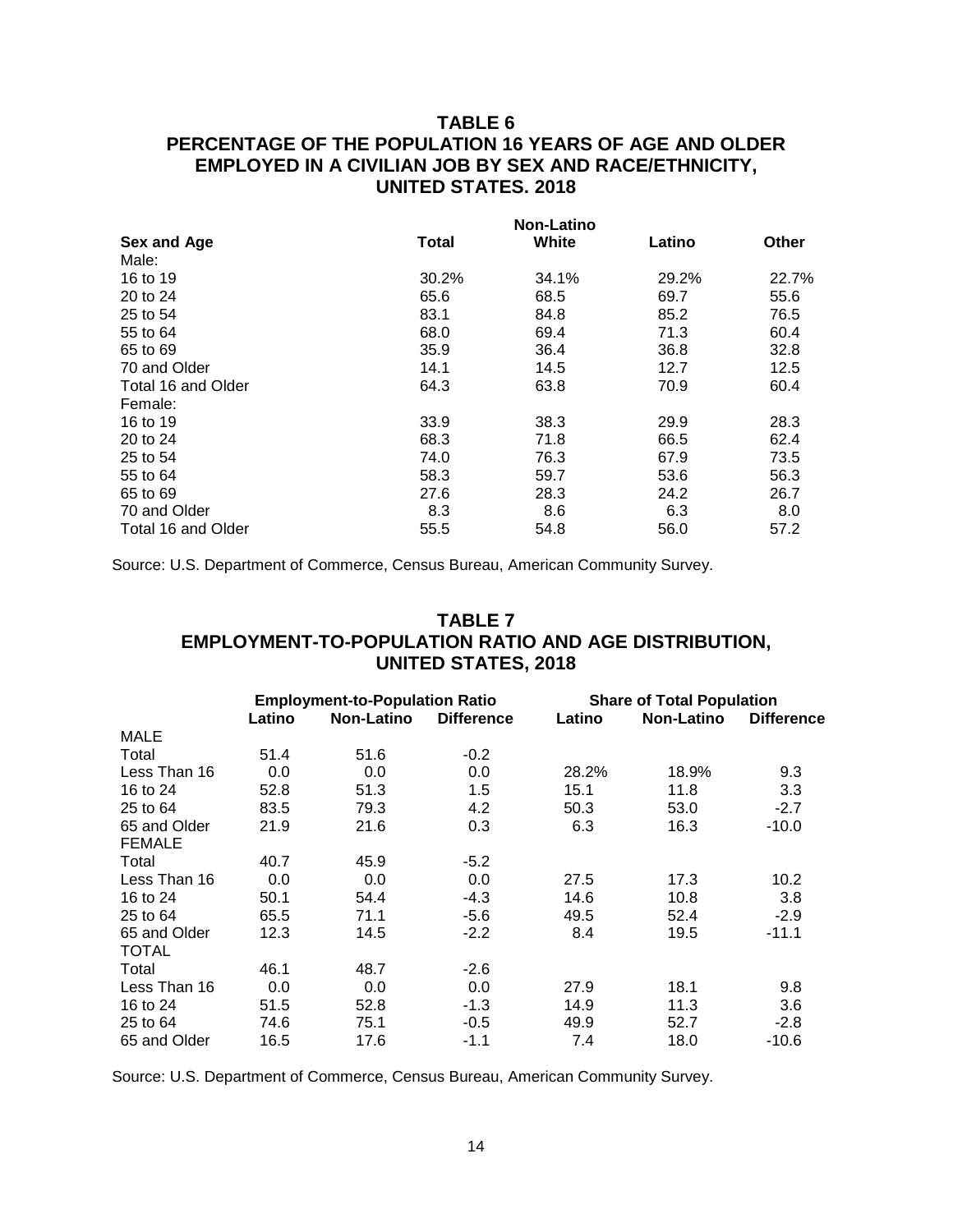Despite the higher employment rates among Latino men, Latinos accounted for only 17.5 percent of those employed in the United States in 2018, compared to a 18.3 percent share of the population as a result of the lower E-P ratio for Latinas than non-Latina women and the higher share of children in the Latino population.

**Occupational Mix**. Significant differences in the national occupational mix were present across the racial/ethnic groups in 2018, as seen in Table 8. In general, the first 11 occupational groups in the table (through health technologists and technicians) consist of "white-collar" occupations requiring postsecondary education that pay relatively well, while the remaining occupations generally require less education and pay less.

In each of the first 11 occupational groups in Table 8, the share of Latinos in 2018 was less than the share of both non-Latino whites and the "other" group. In several of the 11 groups, the Latino share was much less than the non-Latino white share, including each of the seven groups with a median annual wage exceeding \$65,000.

Of the remaining 14 occupational groups, the share of Latinos was higher than the share of non-Latino whites in 11 and higher than both non-Latino whites and the "other" group in seven. The Latino share was far higher than the non-Latino white share in the very low-paying groups of food preparation and serving; building and grounds cleaning and maintenance; and farming, fishing, and forestry, and also in the construction and extraction group.

# **Arizona**

**First Analysis**. In 2018, the share of the population employed was less in Arizona than the national average in each sex/age group category except for males younger than 25 and females between 20 and 24. Except among teenage females, the lower figures in Arizona were predominantly due to individual choice not to be in the labor force rather than due to unemployment.

As in the nation, the share employed generally was higher for Latinos than for non-Latinos among males in Arizona. Among females, the share employed was lower for Latinas than non-Latina whites in every age group and lower than for the "other" group among women 25 and older.

**Second Analysis**. The overall employment-to-population ratio in 2018 was lower in Arizona than the U.S. average among both Latinos and non-Latinos among both males and females. The age distribution of non-Latinos in Arizona was older than in the nation, but the age distribution of Arizona's Latinos was a little younger than their national counterparts. As in the nation, the Latino share of employment (30.9 percent) was a little less than the Latino share of population (31.6 percent).

**Occupational Mix**. The overall occupational mix in Arizona in 2018 was somewhat different than the national average, with lesser shares in most of the "white-collar" occupational groups. This was offset particularly by higher shares than in the nation in the food preparation and serving; building and grounds cleaning and maintenance; and office and administrative support groups.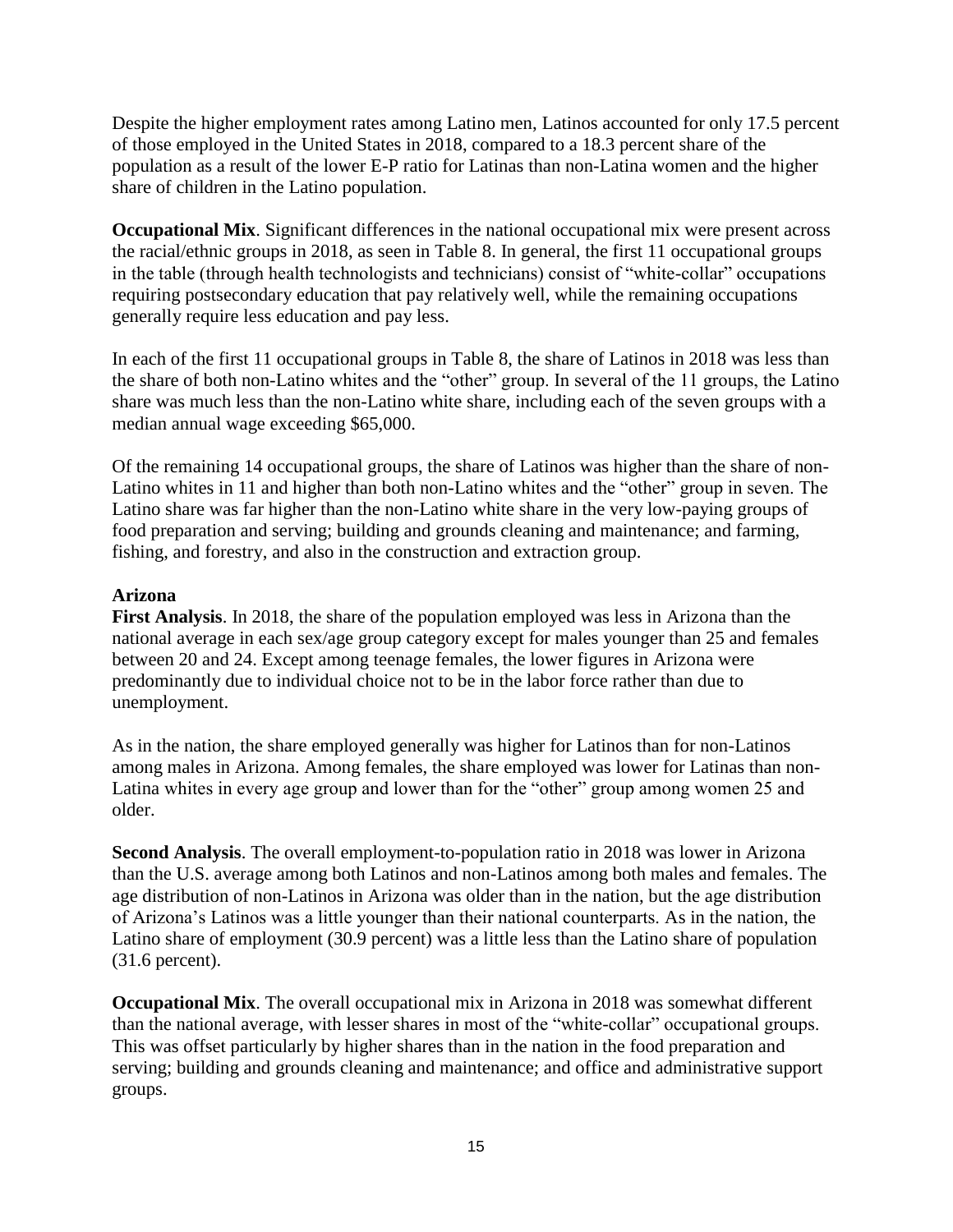# **TABLE 8 OCCUPATIONAL MIX OF THE POPULATION 16 YEARS OF AGE AND OLDER EMPLOYED IN A CIVILIAN JOB BY RACE/ETHNICITY, UNITED STATES, 2018**

|                                                |              | Non-<br>Latino |        |       | <b>Median</b><br>Annual |
|------------------------------------------------|--------------|----------------|--------|-------|-------------------------|
| <b>Occupational Group</b>                      | <b>Total</b> | White          | Latino | Other | Wage*                   |
| Total                                          |              |                |        |       | \$38,640                |
| Management                                     | 10.2%        | 11.9%          | 6.4%   | 8.0%  | 104,240                 |
| <b>Business and Financial Operations</b>       | 5.4          | 6.1            | 3.1    | 5.4   | 68,350                  |
| <b>Computer and Mathematical</b>               | 3.2          | 3.2            | 1.4    | 4.8   | 86,340                  |
| Architecture and Engineering                   | 1.9          | 2.1            | 1.0    | 1.9   | 80,170                  |
| Life, Physical, and Social Science             | 1.0          | 1.0            | 0.5    | 1.1   | 66,070                  |
| <b>Community and Social Service</b>            | 1.7          | 1.7            | 1.3    | 2.1   | 44,960                  |
| Legal                                          | 1.1          | 1.4            | 0.6    | 0.7   | 80,810                  |
| <b>Educational Instruction and Library</b>     | 6.0          | 6.8            | 3.8    | 5.2   | 49,700                  |
| Arts, Design, Entertainment, Sports, and Media | 2.0          | 2.4            | 1.4    | 1.6   | 49,290                  |
| Health Diagnosing and Treating Practitioners   | 4.1          | 4.6            | 1.7    | 4.6   | 80,990                  |
| <b>Health Technologists and Technicians</b>    | 2.0          | 2.0            | 1.5    | 2.5   | 44,700                  |
| <b>Healthcare Support</b>                      | 3.3          | 2.5            | 3.6    | 5.4   | 29,740                  |
| Firefighting and Other Protective Service      | 1.2          | 1.1            | 1.1    | 1.7   | 50,010                  |
| Law Enforcement                                | 0.9          | 1.0            | 0.8    | 1.0   | 55,760                  |
| Food Preparation and Serving                   | 5.7          | 4.7            | 8.4    | 6.4   | 23,070                  |
| Building and Grounds Cleaning and Maintenance  | 3.9          | 2.7            | 8.1    | 3.7   | 26,840                  |
| <b>Personal Care and Service</b>               | 2.9          | 2.7            | 2.8    | 3.4   | 24,420                  |
| Sales and Related                              | 10.1         | 10.6           | 9.4    | 9.2   | 28,180                  |
| Office and Administrative Support              | 11.3         | 11.4           | 10.6   | 11.7  | 35,760                  |
| Farming, Fishing, and Forestry                 | 0.7          | 0.5            | 1.9    | 0.2   | 25,380                  |
| <b>Construction and Extraction</b>             | 5.2          | 4.6            | 10.2   | 2.4   | 46,010                  |
| Installation, Maintenance, and Repair          | 3.0          | 3.2            | 3.4    | 2.0   | 45,540                  |
| Production                                     | 5.7          | 5.1            | 7.3    | 5.9   | 35,070                  |
| Transportation                                 | 3.9          | 3.5            | 4.4    | 4.7   | $***$                   |
| <b>Material Moving</b>                         | 3.8          | 3.0            | 5.5    | 4.6   | $***$                   |

\* Of all workers, regardless of race/ethnicity.

\*\* The median wage for transportation and material moving combined is \$32,730.

Source: U.S. Department of Commerce, Census Bureau, American Community Survey (employment) and U.S. Department of Labor, Bureau of Labor Statistics, Occupational Employment Statistics (median wage).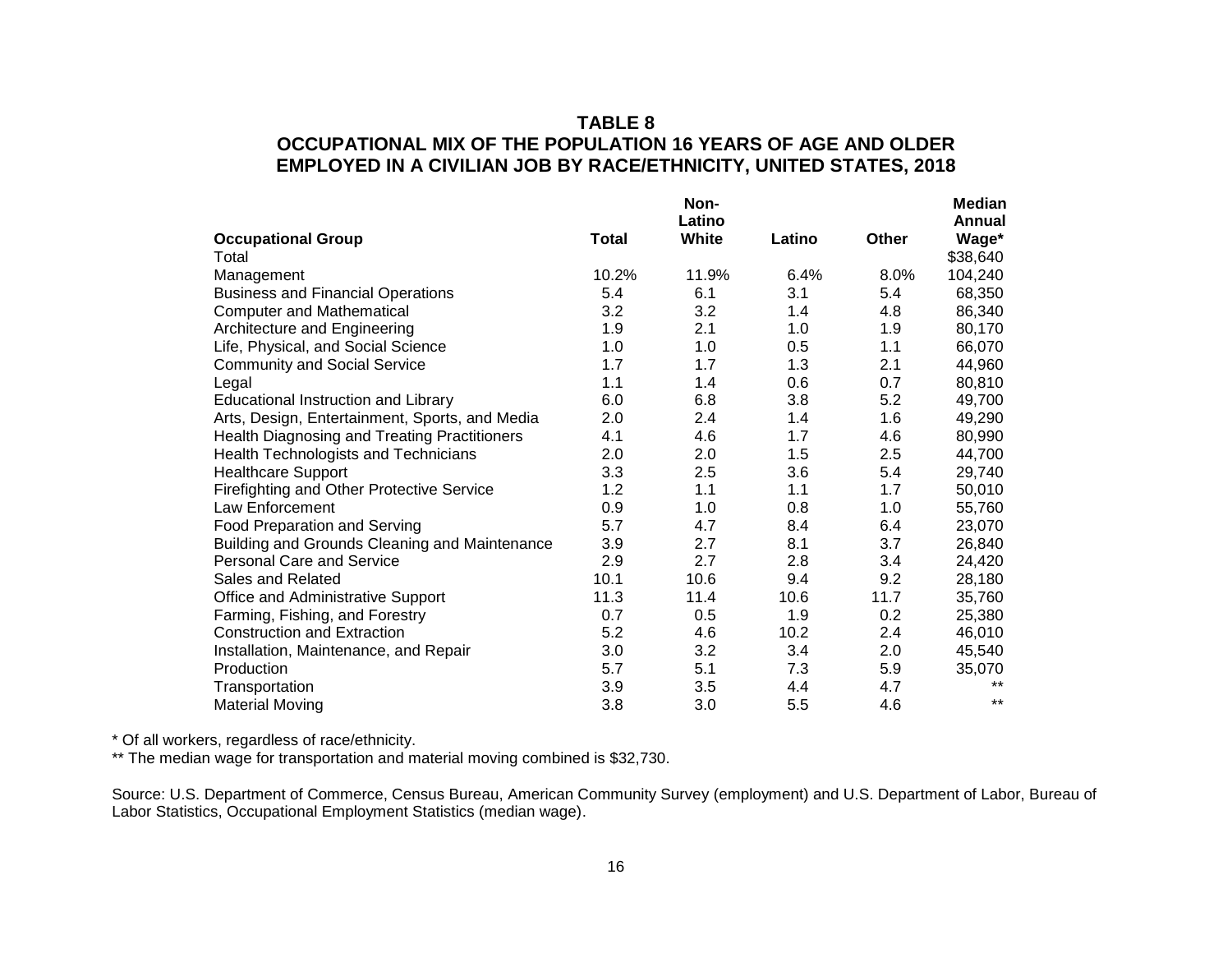As in the nation, the share of Arizona's Latinos employed in each of the "white-collar" occupational groups was less than the shares of non-Latino whites and the "other" group, with much lower shares in several of the groups. Relative to Latinos nationally, a higher proportion of Latinos in Arizona were employed in the building and grounds cleaning and maintenance; office and administrative support; food preparation and serving; and installation, maintenance, and repair groups, offset by lesser shares in the production; and construction and extraction groups (see Chart 3).

#### **Earnings, Income, and Poverty**

The Census Bureau reports various measures of earnings and income from the ACS. Earnings are reported for those 16 and older with earnings, but only the median is reported. Average individual income, which includes earnings and other sources of income — such as dividend income and public assistance — can be calculated for those 15 and older by dividing aggregate income by the number of individuals 15 and older. Per capita income is reported by the Census Bureau, calculated as aggregate income divided by the entire population.

The Census Bureau also reports median household income. Average household income can be calculated by dividing aggregate income by the number of households. Poverty rates are provided for those individuals for whom the poverty status could be determined, by sex and age.





Source: U.S. Department of Commerce, Census Bureau, American Community Survey.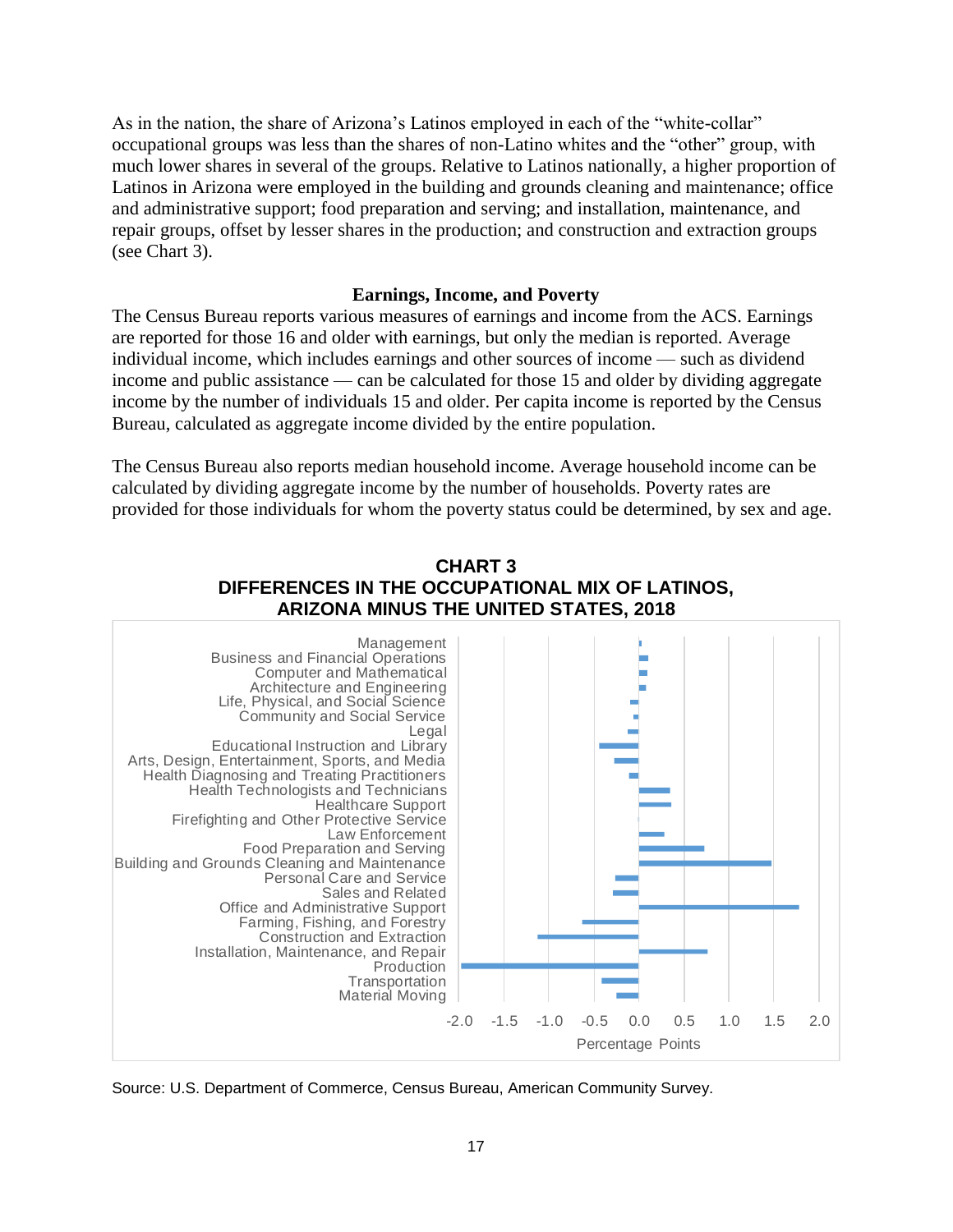The earnings and income figures for the nation in 2018 are summarized in Table 9. A significant difference between males and females was present in the median earnings of individuals. The overall median of Latinos was 32 percent less than that of non-Latino whites, with a differential of 37 percent among men working full time and year round and 31 percent among women working full time and year round. Among the factors accounting for the much lower earnings of Latinos is the much lesser educational attainment of Latinos — earnings rise substantially with attainment. The very different occupational mix of Latinos, tied to the lesser educational attainment, also contributes. In addition, the average age of the Latino workforce is younger than the average age of non-Latino whites — earnings rise strongly with age.

Latinos were further below non-Latino whites in two measures of individual income: mean income of individuals of age 15 and older and per capita income. Due to the larger share of the Latino population who are children, per capita income was especially low relative to non-Latino whites. The differential in household income, though still substantial, was smaller for households headed by Latinos compared to non-Latino whites. A number of factors likely account for the smaller differential, including the much higher proportion of households of retirement age whose median income is substantially less than that of households headed by someone between the ages of 25 and 64 — of non-Latino whites than Latinos.

In 2018, the lesser earnings of Latinos combined with the lesser share of the Latino population who worked resulted in Latinos having a much lesser share of the nation's aggregate income (11.1 percent) than employment (17.5 percent) and population (18.3 percent).

|                                                             | Total    | Non-<br>Latino<br>White | Latino   | Lautr<br>Share of<br>Non-<br>Latino<br>White |
|-------------------------------------------------------------|----------|-------------------------|----------|----------------------------------------------|
| Median Earnings, Individuals Age 16 and Older With Earnings |          |                         |          |                                              |
| <b>TOTAL</b>                                                | \$35.291 | \$40,072                | \$27,368 | 68.3%                                        |
| Male                                                        | 41,119   | 47,407                  | 31,414   | 66.3                                         |
| Full-Time, Year-Round                                       | 52.004   | 60,350                  | 37.873   | 62.8                                         |
| Other                                                       | 12,222   | 12.369                  | 12.875   | 104.1                                        |
| Female                                                      | 30.048   | 31,975                  | 22.492   | 70.3                                         |
| Full-Time, Year-Round                                       | 42.238   | 46.675                  | 32.113   | 68.8                                         |
| Other                                                       | 11,543   | 11,815                  | 11,017   | 93.2                                         |
| <b>Per Capita Income</b>                                    | 33.831   | 40.027                  | 20.590   | 51.4                                         |
| Mean Income of Individuals Age 15 and Older                 | 41,560   | 47.289                  | 27,895   | 59.0                                         |
| <b>Household Income*</b>                                    |          |                         |          |                                              |
| Mean                                                        | 87,864   | 94,972                  | 69,150   | 72.8                                         |
| Median                                                      | 61,937   | 67,937                  | 51.404   | 75.7                                         |

# **TABLE 9 EARNINGS AND INCOME BY RACE/ETHNICITY, UNITED STATES, 2018**

**Latino**

\* Race/ethnicity determined from the household head.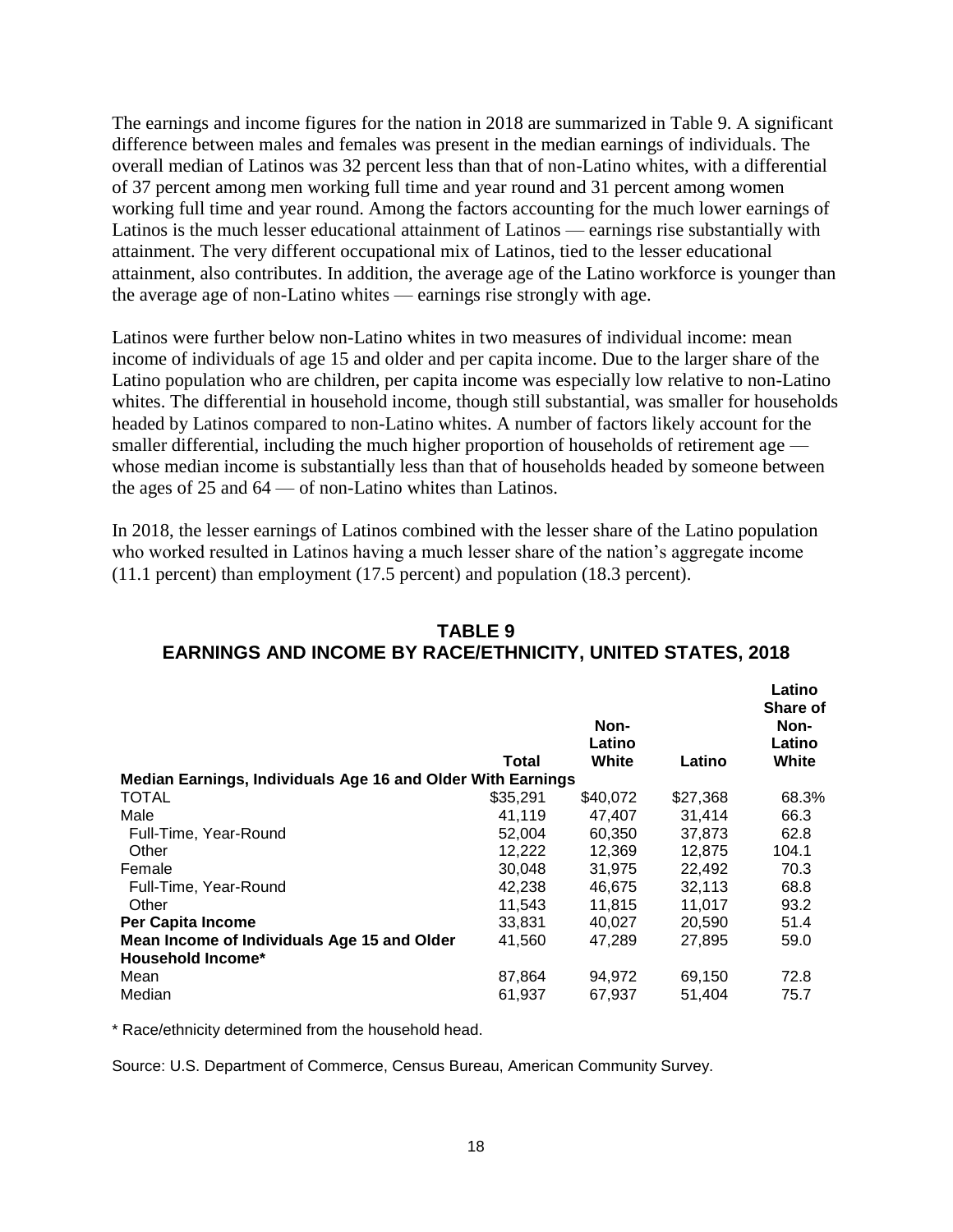Poverty rates by age for the nation are shown in Table 10. Poverty rates in 2018 were highest for very young adults and for children, particularly those younger than five. The overall poverty rate for non-Latino whites was substantially lower than for Latinos and the "other" group. Relative to the rest of the population, poverty rates of Latinos were especially high for those 65 and older but were relatively low among those 18-to-24 years old.

#### **Arizona**

Earnings and incomes in Arizona generally were less than the national average in 2018. This is partially due to the state's lower cost of living; the latest living-cost data for 2017 show a differential of 3.6 percent. However, median earnings in Arizona were further below the national average than the cost of living — 8 percent below average overall and among men working full time and year round and 5 percent below average among women working full time and year round.

Among non-Latino whites, median earnings in Arizona were only slightly below the national average. The same was true of Latinos — the overall median earnings figure was only 2 percent below the national Latino average, with a differential of 5 percent for men working full time and year round and 1 percent for women working full time and year round.

Per capita income and the mean income of those 15 and older were between 9 and 10 percent below the national average in Arizona. The differential was smaller for non-Latino whites (3-to-5 percent) than for Latinos (approximately 9 percent). Household incomes also were below the national average in Arizona, by 4 percent for the median and 8 percent for the mean. Mean household income for Latinos in Arizona was further below their national peers than for non-Latinos, but the reverse was true for median household income.

As in the nation, the lesser earnings of Arizona's Latinos in 2018 combined with the lesser share of the Latino population who worked resulted in Latinos having a much lesser share of the state's aggregate income (19.3 percent) than employment (30.9 percent) or population (31.6 percent).

| <b>Age Group</b> | Total | <b>Non-Latino White</b> | Latino | <b>Other</b> |
|------------------|-------|-------------------------|--------|--------------|
| <b>TOTAL</b>     | 13.1% | 9.5%                    | 18.8%  | 18.5%        |
| Less Than 5      | 19.5  | 12.0                    | 26.5   | 27.1         |
| 5 to 17          | 17.5  | 10.4                    | 25.2   | 24.1         |
| 18 to 24         | 20.6  | 19.3                    | 19.0   | 25.3         |
| 25 to 34         | 12.4  | 9.5                     | 15.5   | 16.4         |
| 35 to 44         | 10.9  | 7.9                     | 16.4   | 13.5         |
| 45 to 54         | 9.6   | 7.6                     | 12.4   | 13.4         |
| 55 to 64         | 10.6  | 8.6                     | 13.6   | 16.5         |
| 65 to 74         | 8.8   | 6.6                     | 17.3   | 14.3         |
| 75 and Older     | 10.4  | 8.4                     | 19.0   | 16.9         |

# **TABLE 10 POVERTY RATES BY AGE AND RACE/ETHNICITY, UNITED STATES, 2018**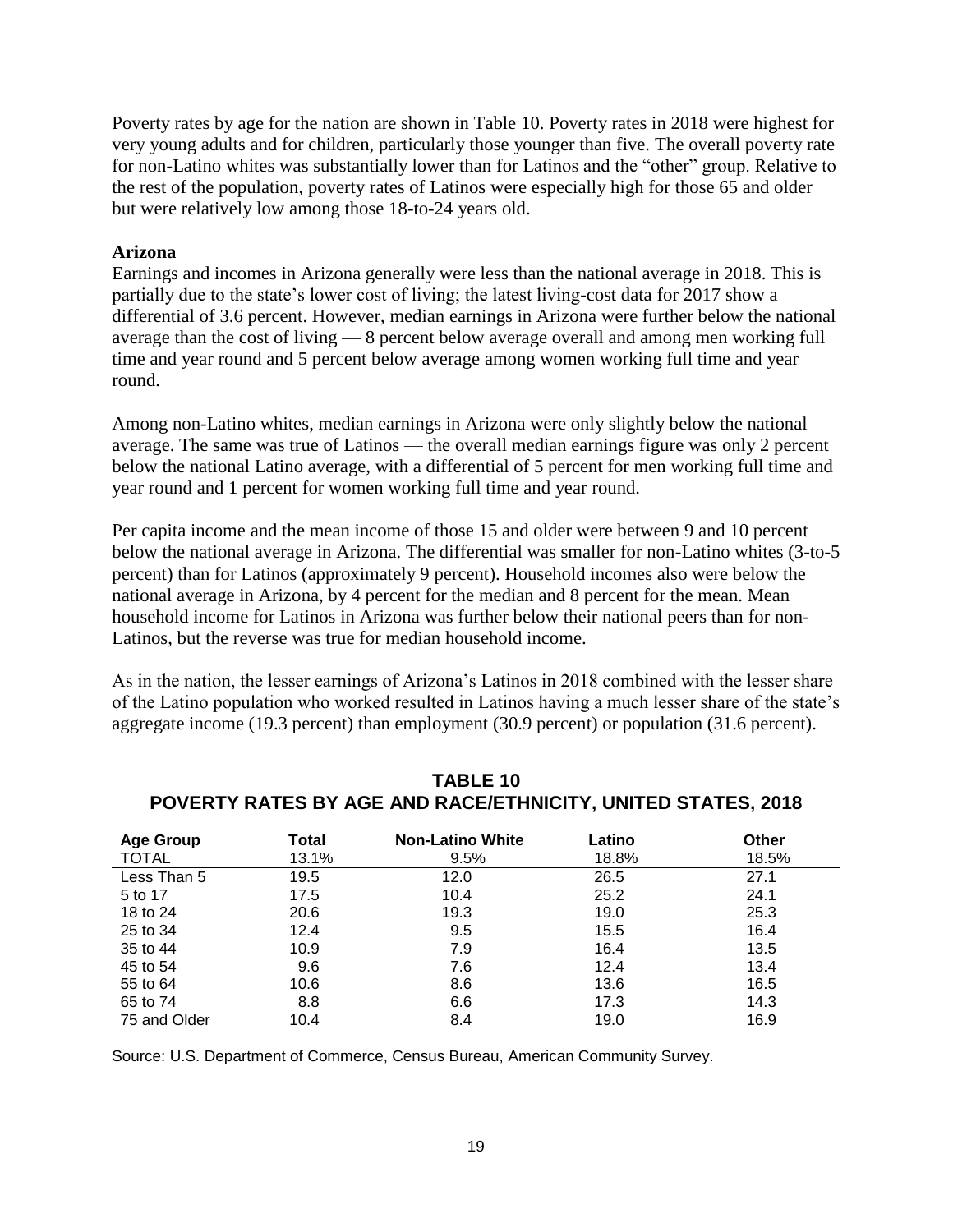The overall poverty rate in Arizona in 2018 was 14.0 percent, higher than the national average of 13.1 percent. The poverty rate in Arizona was particularly higher than the national average among children; Arizona's rate was less than the nation among those 18 to 24 and 65 and older. Among non-Latino whites, the poverty rate in Arizona was less than the national average overall and in most age groups. In contrast, the poverty rate in Arizona was higher among Latinos, and considerably higher in the "other" group, than among their national counterparts. However, the poverty rate of Latinos 65 and older was lower in Arizona than the nation.

#### **Nativity and Mobility**

Nativity data by race/ethnicity are available for two age groups: younger than 18, and 18 and older. Among children nationally in 2018, the percentage not born in the United States was lowest for non-Latino whites and highest for the "other" group, as seen in Table 11. Regardless of race/ethnicity, most of the foreign-born children had not yet become U.S. citizens.

The proportion of adults not born in the United States was higher in each racial/ethnic group than for children, with the lowest figure for non-Latino whites and the highest figure for Latinos. The proportion of these individuals who had become U.S. citizens was considerably less for Latinos (40 percent) than for non-Latino whites (64 percent) and the "other" group (61 percent).

The mobility statistics compare where people were living in 2018 versus the prior year. More than 83 percent of each racial/ethnic group were living in the same dwelling unit. Mobility within the same county was slightly higher for Latinos and the "other" group than for non-Latino whites, likely related to their younger age profile. Just 1 percent of Latinos and the "other" group had moved from abroad; the figure was 0.3 percent for non-Latino whites.

#### **Arizona**

Compared to the nation, lesser proportions of Latinos and the "other" group living in Arizona were born outside the United States, among both children and adults. For Latinos, the foreignborn share of children was 3.1 percent in Arizona and 5.5 percent nationally; for adults, the comparison was 36.5-versus-45.7 percent.

#### **TABLE 11 PROPORTION OF THE POPULATION FOREIGN BORN BY RACE/ETHNICITY, UNITED STATES, 2018**

| <b>Non-Latino</b>          |              |       |        |              |
|----------------------------|--------------|-------|--------|--------------|
|                            | <b>Total</b> | White | Latino | <b>Other</b> |
| <b>Younger Than 18</b>     |              |       |        |              |
| <b>TOTAL</b>               | 3.4%         | 1.1%  | 5.5%   | 6.0%         |
| <b>Naturalized Citizen</b> | 0.9          | 0.3   | 1.0    | 2.0          |
| Not a Citizen              | 2.5          | 0.8   | 4.5    | 4.0          |
| 18 and Older               |              |       |        |              |
| <b>TOTAL</b>               | 16.7         | 4.7   | 45.7   | 30.3%        |
| <b>Naturalized Citizen</b> | 8.7          | 3.0   | 18.2   | 18.4         |
| Not a Citizen              | 8.0          | 1.7   | 27.5   | 11.9         |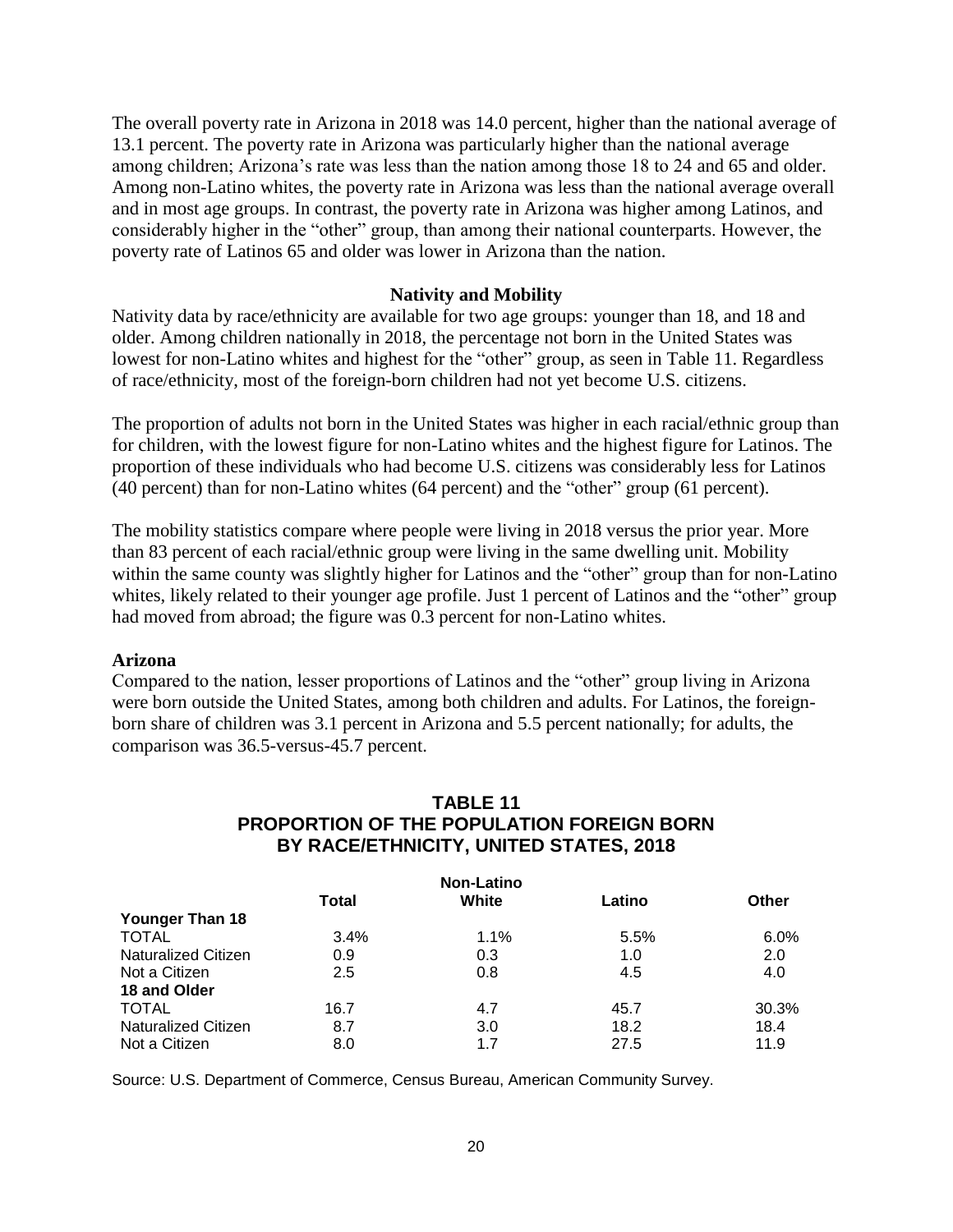Mobility in Arizona was higher than the national average, with greater shares moving within the same county and moving from another U.S. state, in each of the racial/ethnic groups. The proportion of Latinos making an interstate move was less than for the other groups.

#### **Household Type and Size**

The average household size in 2018 varied considerably by racial/ethnic group in the United States, from 2.38 for non-Latino whites to 3.05 for the "other" group to 3.99 for Latinos. The household type also varied. As seen in Table 12, a lesser share of Latinos was living in nonfamily households — individuals living alone or with unrelated individuals — than the other groups. Relative to non- Latino whites, the proportion of married-couple family households was lower for Latinos, while the share of family households headed by a single adult was much higher among Latinos. However, compared to the "other" group, Latinos had a greater share of married-couple households and only a slightly higher share of households headed by a single adult.

#### **Arizona**

Compared to the nation, the average household size in Arizona was lower for non-Latino whites, slightly higher for Latinos, and considerably higher in the "other" group. Among Latinos, the share living in each household type was nearly the same in Arizona as the national average. In contrast, a somewhat higher share of non-Latino whites lived in nonfamily households in Arizona than the nation while a somewhat higher share of the "other" group lived in family households in Arizona than the nation.

#### **Housing Characteristics**

Homeownership nationally in 2018 was significantly higher for non-Latino whites (72 percent) than for Latinos and the "other" group (each 47 percent). A higher proportion of non-Latino whites (69 percent) than Latinos (51 percent) and the "other" group (49 percent) lived in detached single-family dwellings, offset by lesser shares of non-Latino whites living in attached housing units, including condominiums, townhouses, and apartments.

# **TABLE 12 PROPORTION OF HOUSEHOLDS BY TYPE BY RACE/ETHNICITY, UNITED STATES,2018**

|                          |        | <b>Non-Latino</b> |        |              |
|--------------------------|--------|-------------------|--------|--------------|
|                          | Total  | White             | Latino | <b>Other</b> |
| <b>TOTAL</b>             | 100.0% | 100.0%            | 100.0% | 100.0%       |
| <b>FAMILY TOTAL</b>      | 65.2   | 63.7              | 75.3   | 63.4         |
| <b>Married Couple</b>    | 47.9   | 51.2              | 47.5   | 36.9         |
| Male Head                | 4.9    | 3.9               | 8.7    | 5.8          |
| Female Head              | 12.4   | 8.6               | 19.1   | 20.8         |
| NONFAMILY TOTAL          | 34.8   | 36.3              | 24.7   | 36.6         |
| Living Alone             | 28.0   | 29.2              | 18.5   | 30.5         |
| Living With Nonrelatives | 6.8    | 7.1               | 6.2    | 6.1          |

Note: Race/ethnicity was determined from the household head.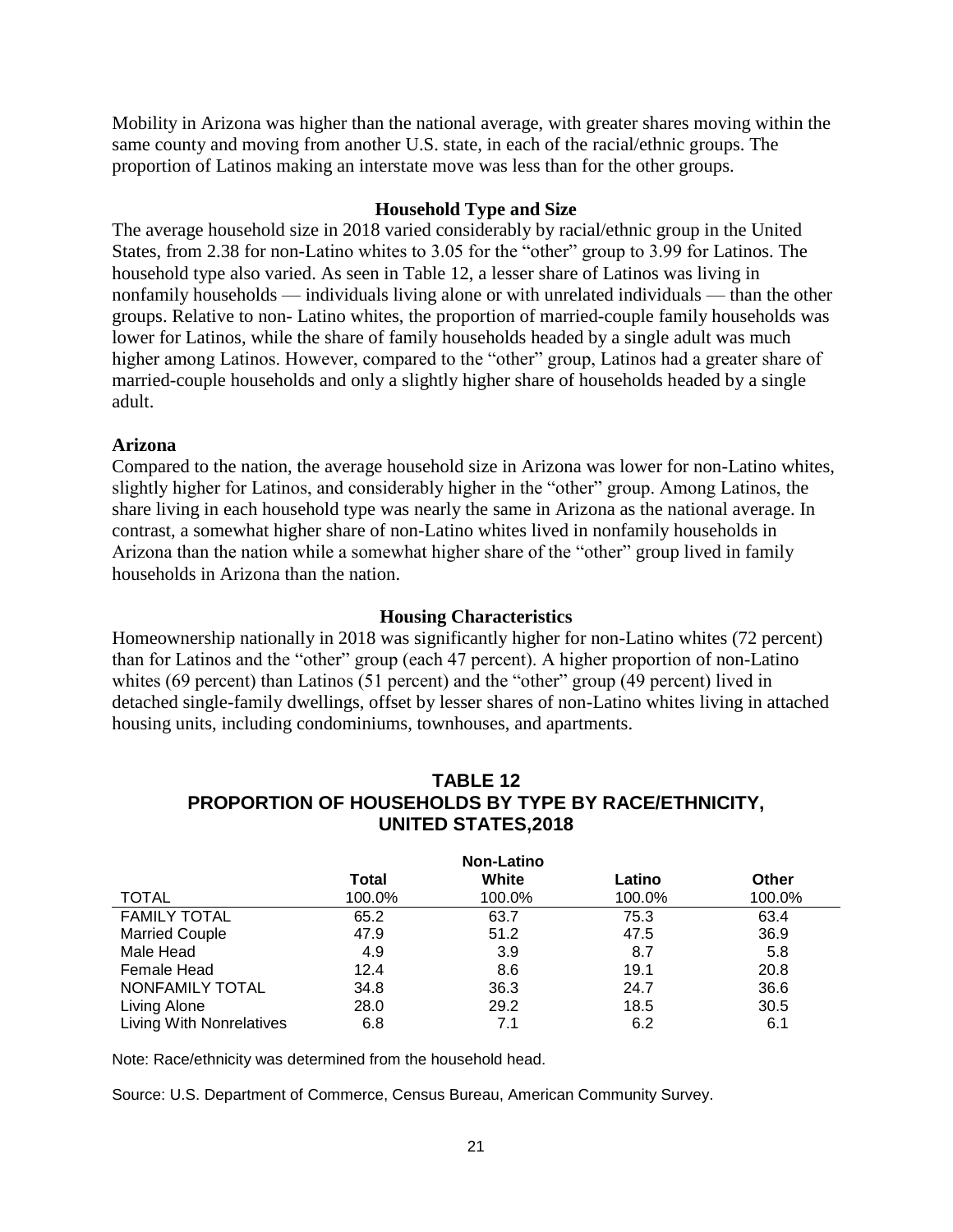# **Arizona**

Relative to the nation, homeownership in Arizona in 2018 was marginally lower among non-Latino whites, somewhat higher in the "other" group, and higher among Latinos. Still, the Latino share of 54 percent was considerably less than the non-Latino white share of 72 percent.

Compared to the nation, in each racial/ethnic group, a higher proportion of Arizonans lived in mobile homes/manufactured housing. The share of Latinos and the "other" group living in detached single-family housing in Arizona was considerably higher than the U.S. average, offset by lower shares living in each type of attached housing. Still, the share living in detached singlefamily dwellings in Arizona was higher for non-Latino whites (69 percent) than Latinos (64 percent) and the "other" group (57 percent).

#### **Other Characteristics**

The ACS provides information by race/ethnicity for three other diverse topics: the share of individuals with access to a computer at home, the share with health insurance by age, and the proportion receiving nutrition assistance (food stamps).

For each racial/ethnic group, computer access nationally in 2018 was between 94 and 95 percent. However, the proportion of those with a computer but without Internet access varied somewhat, from 5.0 percent of non-Latino whites to 9.3 percent of Latinos.

The proportion receiving food stamps nationally in 2018 was the same for Latinos and the "other" group at 19 percent, considerably higher than the 8 percent of non-Latino whites. The proportion with health insurance varied by racial/ethnic group: 94 percent of non-Latino whites, 91 percent of the "other" group, and 82 percent of Latinos. In each racial/ethnic group, health insurance coverage was lowest among young adults and highest among those 65 and older. Compared to non-Latino whites, the coverage for Latinos was only a little lower among children and senior citizens but was considerably lower for those between 18-and-64 years of age.

#### **Arizona**

Relative to the nation, computer access in Arizona was higher for non-Latino whites, about the same for Latinos, and lower for the "other" group. The share of Arizonans receiving food stamps was about the same for Latinos and slightly less for the other groups. The proportion with health insurance was the same in Arizona as the nation for Latinos and non-Latino whites, but a little lower in Arizona for the "other" group. Coverage in each racial/ethnic group was lower in Arizona than the nation for children. Among Latinos, coverage was higher in Arizona than the nation particularly among young adults (see Chart 4).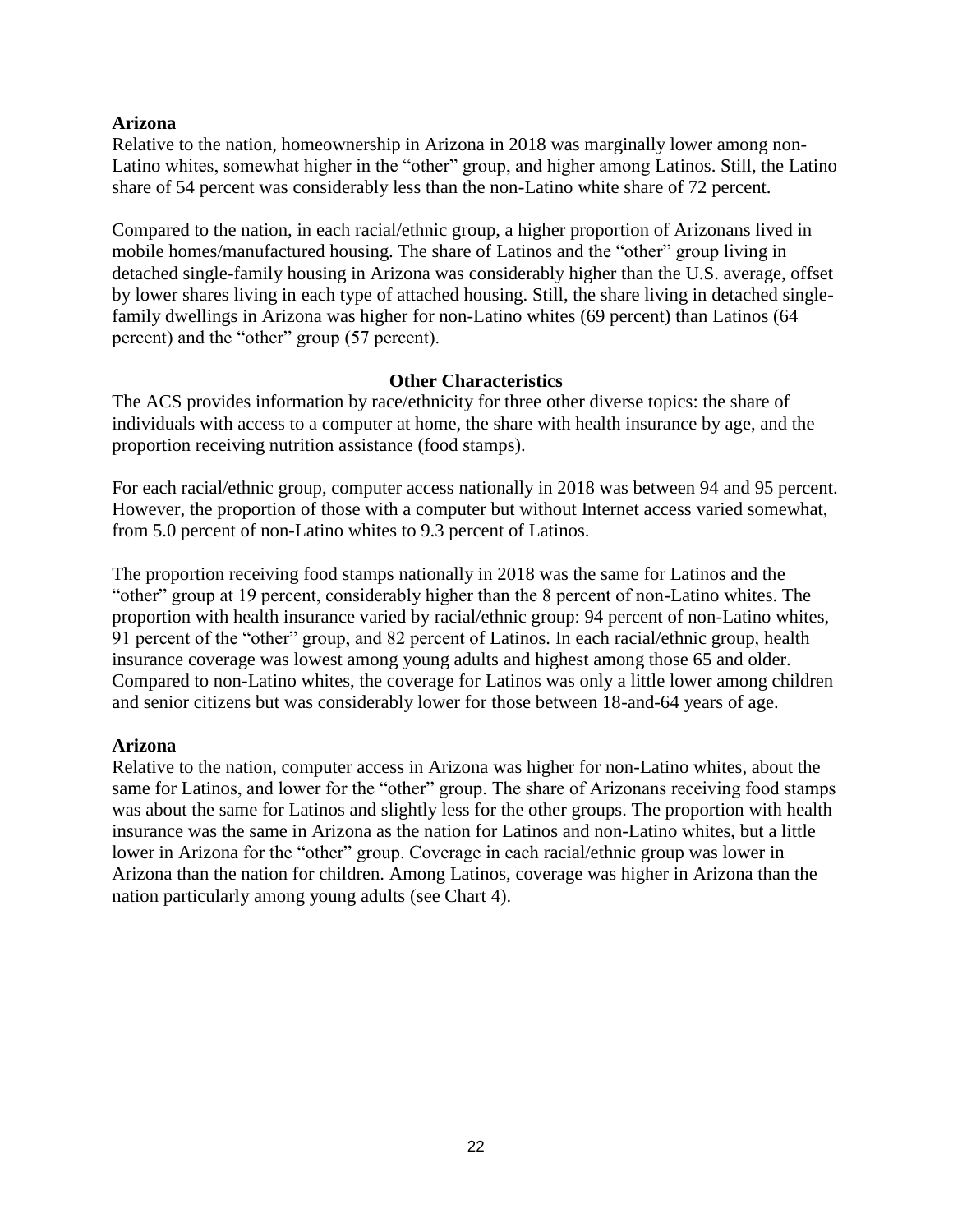

**CHART 4 PROPORTION OF THE LATINO POPULATION WITH HEALTH INSURANCE, UNITED STATES AND ARIZONA, 2018**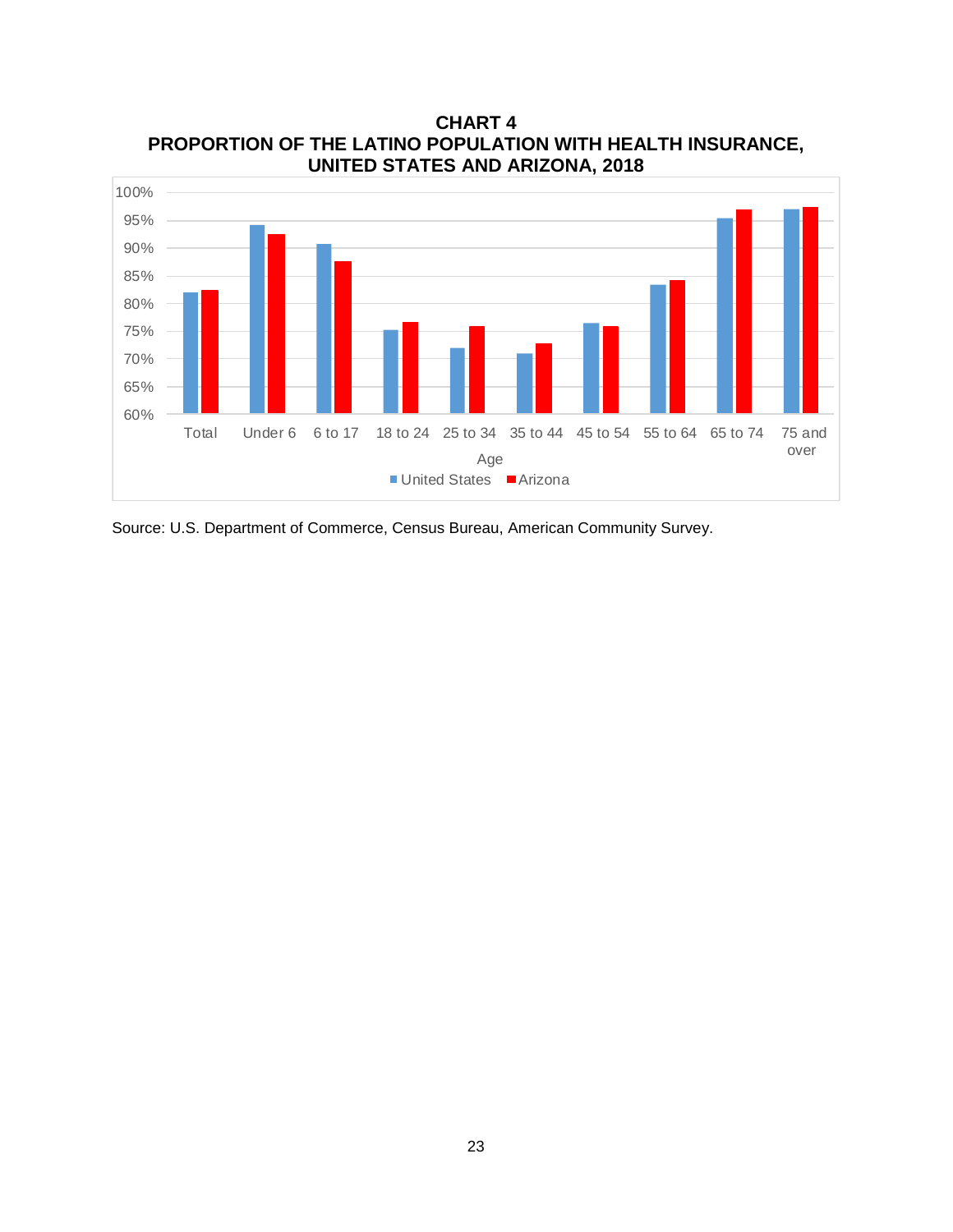# **CHANGE IN THE CHARACTERISTICS OF THE POPULATION BETWEEN 2010 AND 2018**

Most of the data presented in this section come from the American Community Survey. While the ACS goes back to 2005, various modifications to the survey made in the early years affect comparisons to later years. Thus, the latest data for 2018 are compared to the data for 2010 in this section. When comparing data from different years, survey error generally is not a concern for the national data, but the sampling error for subsets of Arizona's population may be considerable.

#### **Age Distribution**

Overall between 2010 and 2018, the share of the U.S. population younger than 25 declined. Decreases in the younger-than-25 share occurred in each of the racial/ethnic groups, especially among Latinos younger than 10 years old (see Table 13). Decreases also occurred among those 35-to-54 years old, with a large drop in the 45-to-54 age group due to the aging of the babyboom generation. While the share in the 35-to-44 group fell in each racial/ethnic group, the percentage-point change in the 45-to-54 age group varied considerably from a very large decrease among non-Latino whites to an increase among Latinos.

The shares of those 55 and older increased, particularly in the 65-to-74 age group as the oldest baby-boomers aged into this age group. Increases occurred in each of the racial/ethnic groups, with Latinos having the largest increase in the 55-to-64 age group but the smallest rise in the 65 to-74 group.

The non-Latino white share of the population decreased in every age group. The Latino share increased in every age group except 30 to 34 and the "other" group's share rose in every age group.

#### **TABLE 13 PERCENTAGE-POINT CHANGE IN THE AGE DISTRIBUTION OF THE POPULATION BY RACE/ETHNICITY, UNITED STATES, 2010 TO 2018**

| <b>Non-Latino</b> |         |         |         |         |  |
|-------------------|---------|---------|---------|---------|--|
| Age               | Total   | White   | Latino  | Other   |  |
| Less Than 5       | $-0.5%$ | $-0.3%$ | $-1.5%$ | $-1.0%$ |  |
| 5 to 9            | $-0.5$  | $-0.5$  | $-1.1$  | $-0.6$  |  |
| 10 to 14          | $-0.2$  | $-0.4$  | 0.2     | $-0.4$  |  |
| 15 to 19          | $-0.6$  | $-0.6$  | $-0.5$  | $-1.1$  |  |
| 20 to 24          | $-0.4$  | $-0.4$  | $-0.5$  | $-0.4$  |  |
| 25 to 29          | 0.4     | 0.3     | $-0.3$  | 1.0     |  |
| 30 to 34          | 0.3     | 0.4     | $-0.6$  | 0.3     |  |
| 35 to 44          | $-0.6$  | $-0.9$  | $-0.1$  | $-0.6$  |  |
| 45 to 54          | $-1.8$  | $-2.6$  | 0.9     | $-1.2$  |  |
| 55 to 64          | 1.0     | 1.1     | 1.8     | 1.3     |  |
| 65 to 74          | 2.3     | 3.0     | 1.2     | 1.9     |  |
| 75 to 84          | 0.5     | 0.8     | 0.4     | 0.6     |  |
| 85 and Older      | 0.1     | 0.2     | 0.2     | 0.2     |  |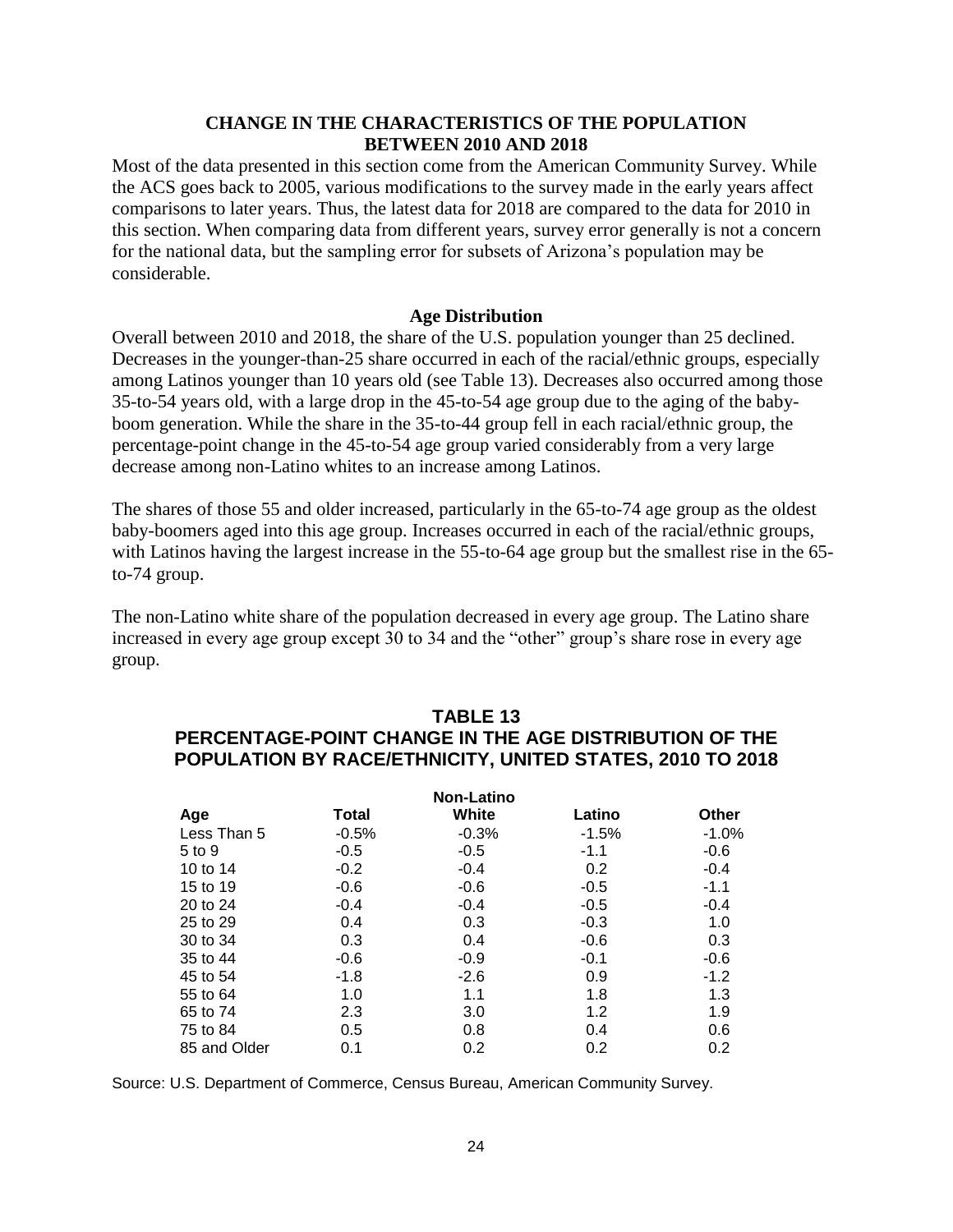# **Arizona**

Relative to the nation, Arizona experienced a larger decline in age-group share among those younger than 10 and a larger increase among those in the 75-to-84 age group. The former occurred across the racial/ethnic groups while the latter was due almost entirely to non-Latino whites. Among Latinos, the share in the 10-to-14 age group fell in Arizona but rose slightly nationally, while the share in the 20-to-29 age group increased in Arizona but decreased nationally.

As in the nation, the non-Latino white share of the population decreased in every age group in Arizona. The Latino share and the "other" group's share rose in every age group. In Chart 5, the 2010-to-2018 percentage-point change in the Latino share by age in Arizona is compared to the national average.

# **Educational Attainment and Achievement**

Educational attainment among those 25 and older in the United States rose between 2010 and 2018, with declines in the shares with some college or lesser attainment and gains in the shares with an associate degree, a bachelor's degree, and a graduate degree. This pattern generally prevailed in each of the racial/ethnic groups, as seen in Table 14. Based on the percentage-point change, the greatest improvement at the low end of the attainment scale occurred among Latinos, but Latino gains in the bachelor's degree or more category lagged behind most of the other groups, as seen in Chart 6.

The NAEP has been administered in odd-numbered years since 2003; the tests were given at irregular intervals prior to that, with the earliest of the test results from 1990. Nationally since the



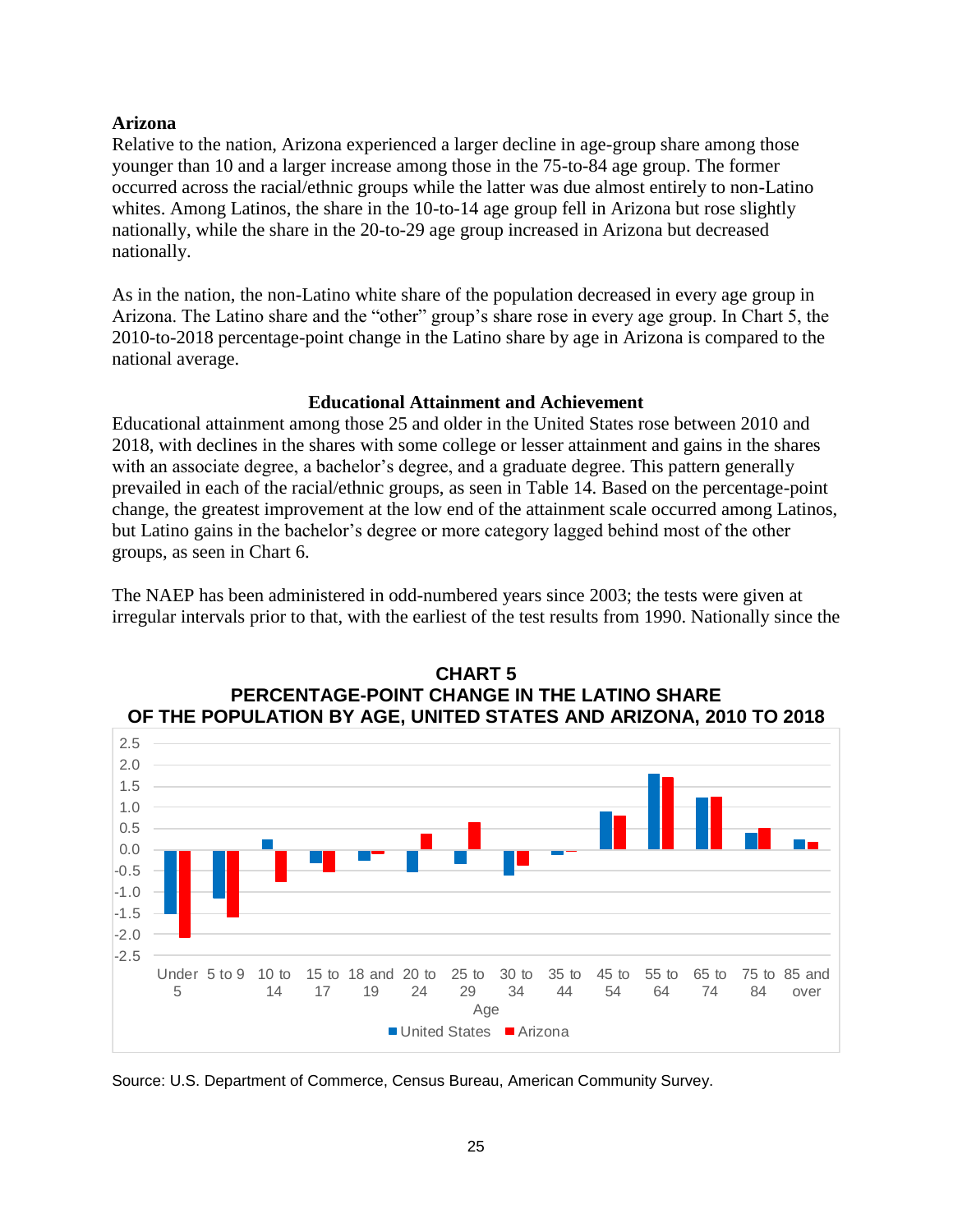# **TABLE 14 PERCENTAGE-POINT CHANGE IN THE EDUCATIONAL ATTAINMENT OF THE POPULATION 25 YEARS OF AGE AND OLDER BY RACE/ETHNICITY, UNITED STATES, 2010 TO 2018**

|                                   | <b>Non-Latino</b> |         |         |              |
|-----------------------------------|-------------------|---------|---------|--------------|
|                                   | Total             | White   | Latino  | <b>Other</b> |
| Less Than Ninth Grade             | $-1.1%$           | $-0.9%$ | $-4.9%$ | $-1.3%$      |
| Ninth-to-12th Grade, No Diploma   | -1.6              | $-1.5$  | $-2.6$  | $-2.5$       |
| High School Diploma or Equivalent | -1.6              | $-2.5$  | 1.8     | $-1.1$       |
| Some College                      | $-1.0$            | $-1.1$  | 0.6     | $-1.3$       |
| Associate Degree                  | 1.0               | 1.1     | 1.2     | 0.9          |
| Bachelor's Degree                 | 2.2               | 2.5     | 2.6     | 2.3          |
| <b>Graduate Degree</b>            | 2.2               | 2.4     | 1.3     | 3.1          |

Source: U.S. Department of Commerce, Census Bureau, American Community Survey.

# **CHART 6 PERCENTAGE-POINT CHANGE IN THE SHARE OF THE 25-AND-OLDER POPULATION WITH AT LEAST A BACHELOR'S DEGREE BY RACE/ETHNICITY, UNITED STATES AND ARIZONA, 2010 TO 2018**

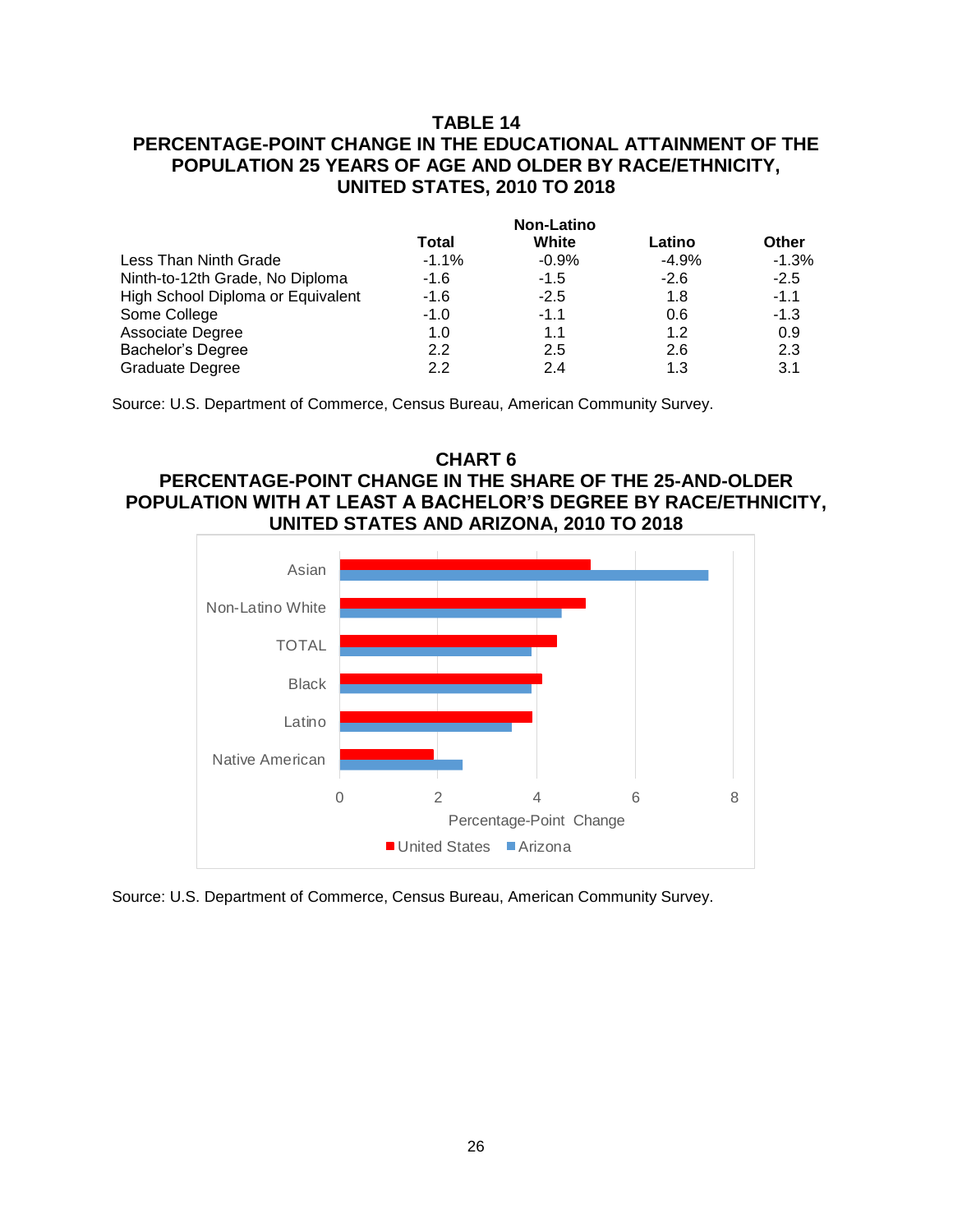early 2000s, the test results of Latinos have improved relative to both non-Latino whites and Native Americans, particularly in reading. Little change has occurred in Latino results relative to non-Latino blacks and Asians.

#### **Arizona**

Overall, the percentage-point gain in educational attainment in Arizona was not quite as strong as the national average between 2010 and 2018. Arizona had a lesser decrease in the share without a high school diploma and a lesser gain in the share with a college degree. As in the nation, Latinos in Arizona had the strongest gain in the share graduating from high school but lagged behind all groups except Native Americans in the increase in share with at least a bachelor's degree.

Overall, NAEP test scores in Arizona declined relative to the nation during the 2000s. Since then, Arizona's test scores have improved relative to the nation, with the results surpassing those of the 1990s on some of the tests. Due to the erratic nature of the test scores by year by race/ethnicity in Arizona — due to sampling error — trends in the relationship between Latinos and other racial/ethnic groups cannot be discerned.

#### **Employment Status and Occupation**

The improving economy between 2010 (just after the end of the recession) and 2018 caused a large increase nationally in the percentage of the population employed and a significant decrease in the percentage of the population unemployed among each racial/ethnic group, each age group, and each sex. The proportion not in the labor force dropped a little in each age group for each sex, but due to the aging of the population, the not-in-the-labor-force share of the entire population 16 and older rose, almost entirely due to non-Latino whites.

As seen in Table 15, the overall increase in the percentage employed was less among non-Latino whites than Latinos and the "other" group, but this was in part due to the differences in the age distribution across the racial/ethnic groups. By age group, Latinas generally had the greatest gains among females, but the "other" group generally posted the greatest gains among men.

Based on the entire population and including those in the armed forces, the Latino share of employment rose 17.0 percent between 2010 and 2018, more than the 11.4 percent gain in the share of population. The greater increase in the employment share was a result of the larger gains in the employment-to-population ratio among Latinos than non-Latinos.

Between 2010 and 2018 nationally, the overall occupational mix shifted to higher shares in the business and finance; computer and mathematical; healthcare support; and material moving occupational groups. In each of these occupational groups, the share increased in each of the three racial/ethnic groups, though the Latino increase was relatively small in the computer and mathematical group.

Offsetting the rising shares in these occupational groups were decreasing shares in the personal care; sales; and especially the office and administrative support groups. The Latino share did not fall as much as the non-Latino share in the latter two groups. In other occupational groups food preparation and serving; building and grounds cleaning and maintenance; and production —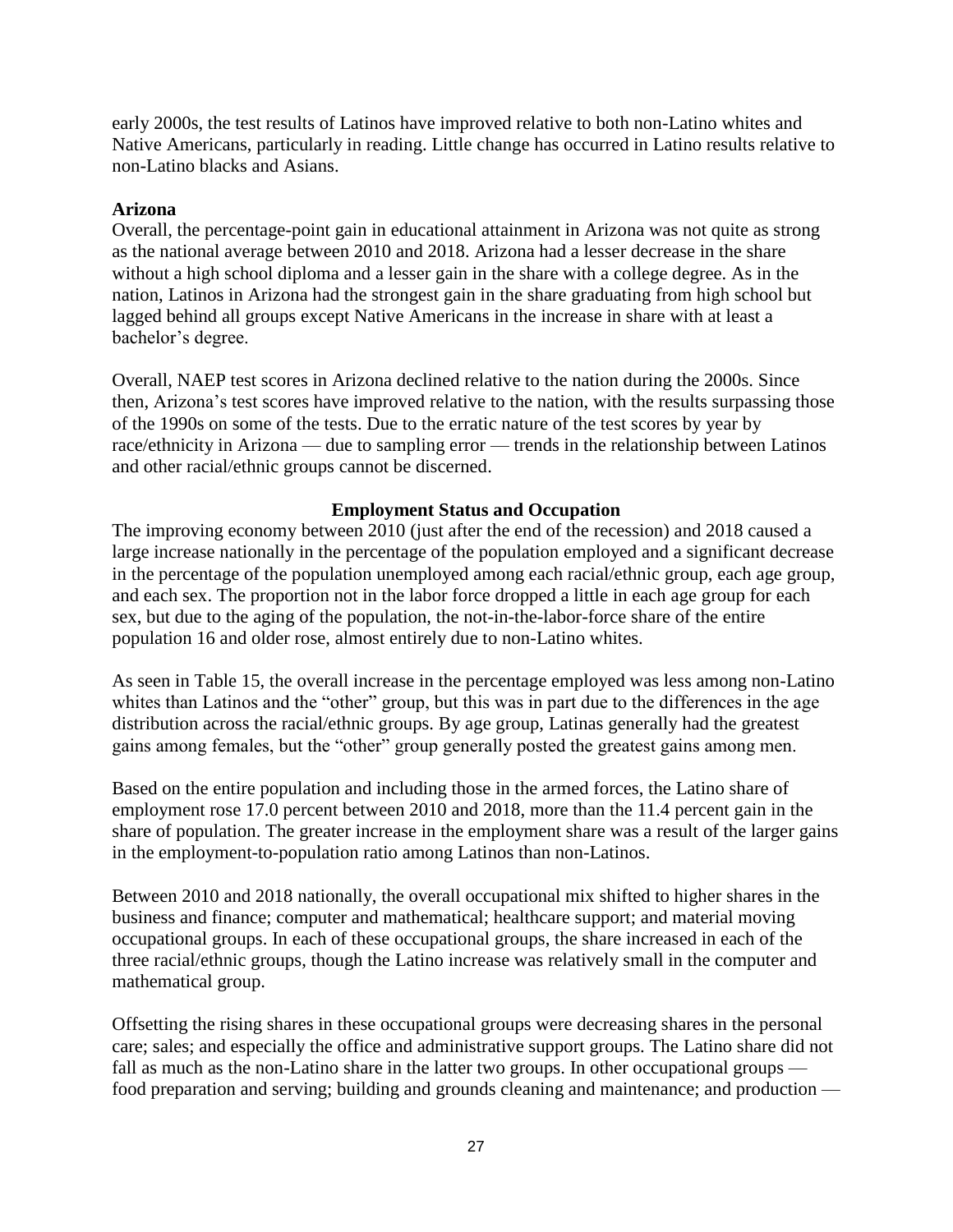# **TABLE 15**

# **PERCENTAGE-POINT CHANGE IN THE POPULATION 16 YEARS OF AGE AND OLDER EMPLOYED IN A CIVILIAN JOB BY SEX AND RACE/ETHNICITY, UNITED STATES, 2010 TO 2018**

|                             | <b>Non-Latino</b> |        |       |  |
|-----------------------------|-------------------|--------|-------|--|
| <b>Total</b><br>Sex and Age | White             | Latino | Other |  |
| Male:                       |                   |        |       |  |
| Total 16 and Older<br>3.3   | 1.9               | 4.8    | 6.6   |  |
| 5.9<br>16 to 19             | 6.4               | 4.9    | 6.6   |  |
| 6.8<br>20 to 24             | 6.7               | 4.5    | 10.4  |  |
| 25 to 54<br>5.3             | 4.4               | 6.0    | 8.5   |  |
| 5.0<br>55 to 64             | 4.7               | 8.3    | 5.4   |  |
| 3.2<br>65 to 69             | 3.2               | 3.3    | 3.8   |  |
| 70 and Older<br>1.9         | 2.2               | 1.3    | 1.0   |  |
| Female:                     |                   |        |       |  |
| Total 16 and Older<br>2.3   | 1.1               | 4.9    | 4.2   |  |
| 5.8<br>16 to 19             | 4.9               | 7.0    | 8.1   |  |
| 7.5<br>20 to 24             | 6.0               | 10.7   | 10.0  |  |
| 25 to 54<br>4.3             | 4.0               | 5.7    | 5.6   |  |
| 2.9<br>55 to 64             | 2.6               | 5.6    | 4.0   |  |
| 3.2<br>65 to 69             | 3.0               | 4.6    | 4.1   |  |
| 1.9<br>70 and Older         | 2.1               | 1.4    | 1.6   |  |

Source: U.S. Department of Commerce, Census Bureau, American Community Survey.

the Latino share fell much more than the non-Latino share. In contrast, the Latino share rose in the construction and extraction group, compared to a small decline among non-Latinos, and rose by more than non-Latinos in the management group.

#### **Arizona**

As in the nation, the improving economy between 2010 and 2018 led to a large increase in Arizona in the percentage of the population employed and a significant decrease in the percentage of the population unemployed among each racial/ethnic group, each age group, and each sex. The share of the population not in the labor force generally decreased more in Arizona than nationally by age group and sex, yet the increase in the not-in-the-labor-force share of the entire population 16 and older rose slightly more in Arizona due to the greater shift of non-Latino whites to the 65-and-older age group.

Based on the entire population and including those in the armed forces, the Latino share of Arizona's employment rose 17.0 percent between 2010 and 2018 — the same as the nation and more than the 6.2 percent gain in the Latino share of Arizona's population.

The shift in the overall occupational mix between 2010 and 2018 was somewhat different in Arizona than the nation, with lesser gains or larger declines in most of the "white-collar" occupational groups. Among the other occupational groups, Arizona experienced an increase in share relative to the nation especially in the food preparation and serving; and building and grounds cleaning and maintenance groups.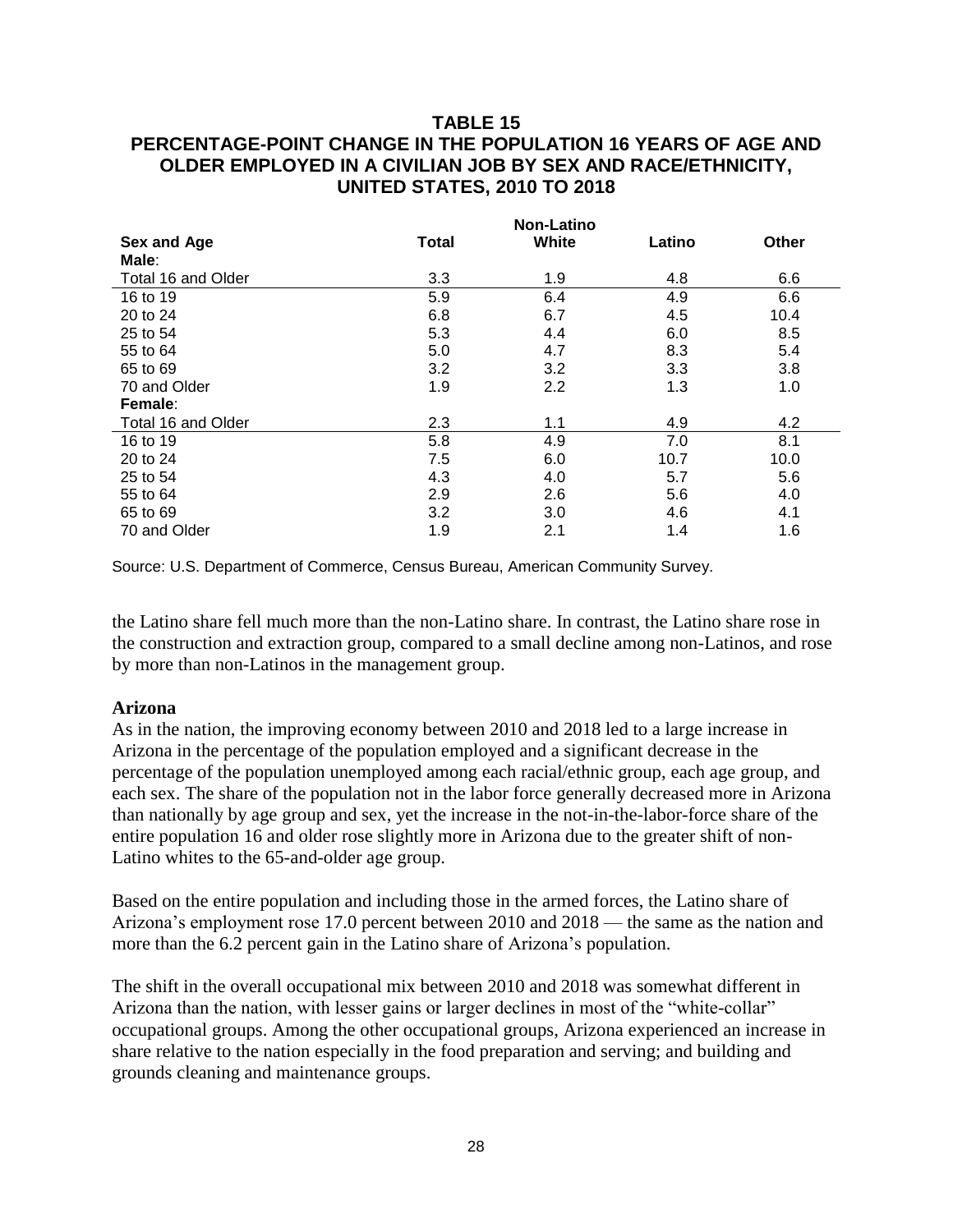The share of Latinos in the educational instruction group fell substantially in Arizona, by more than non-Latinos in Arizona and Latinos nationally. Unlike in the nation, Arizona's Latinos did not experience sizable declines in share in the food preparation and serving; and building and grounds cleaning and maintenance groups or an increase in the share in the construction and extraction group (see Chart 7).

#### **Earnings, Income, and Poverty**

Due to the improving economy between 2010 and 2018, inflation-adjusted gains in earnings and incomes occurred nationally, as summarized in Table 16. In each measure, the percent change was greater for Latinos than for non-Latino whites. Between 2010 and 2018, the Latino share of the nation's aggregate income rose 19.3 percent, more than the gain in the share of population (11.4 percent) and the rise in employment (17.0 percent).

Poverty rates also fell between 2010 and 2018 due to the economic cycle. The decrease was greatest among young adults and children; poverty rates rose among those 55 and older.

The decline in the poverty rate was not as great for non-Latino whites as for the rest of the population, whether measured as a percent change or a percentage-point change. The poverty rate of Latinos dropped 5.9 percentage points, from 24.7-to-18.8 percent, between 2010 and

#### **CHART 7 DIFFERENCES IN THE CHANGE IN THE OCCUPATIONAL MIX OF LATINOS, ARIZONA MINUS THE UNITED STATES, 2010 TO 2018**



Source: U.S. Department of Commerce, Census Bureau, American Community Survey.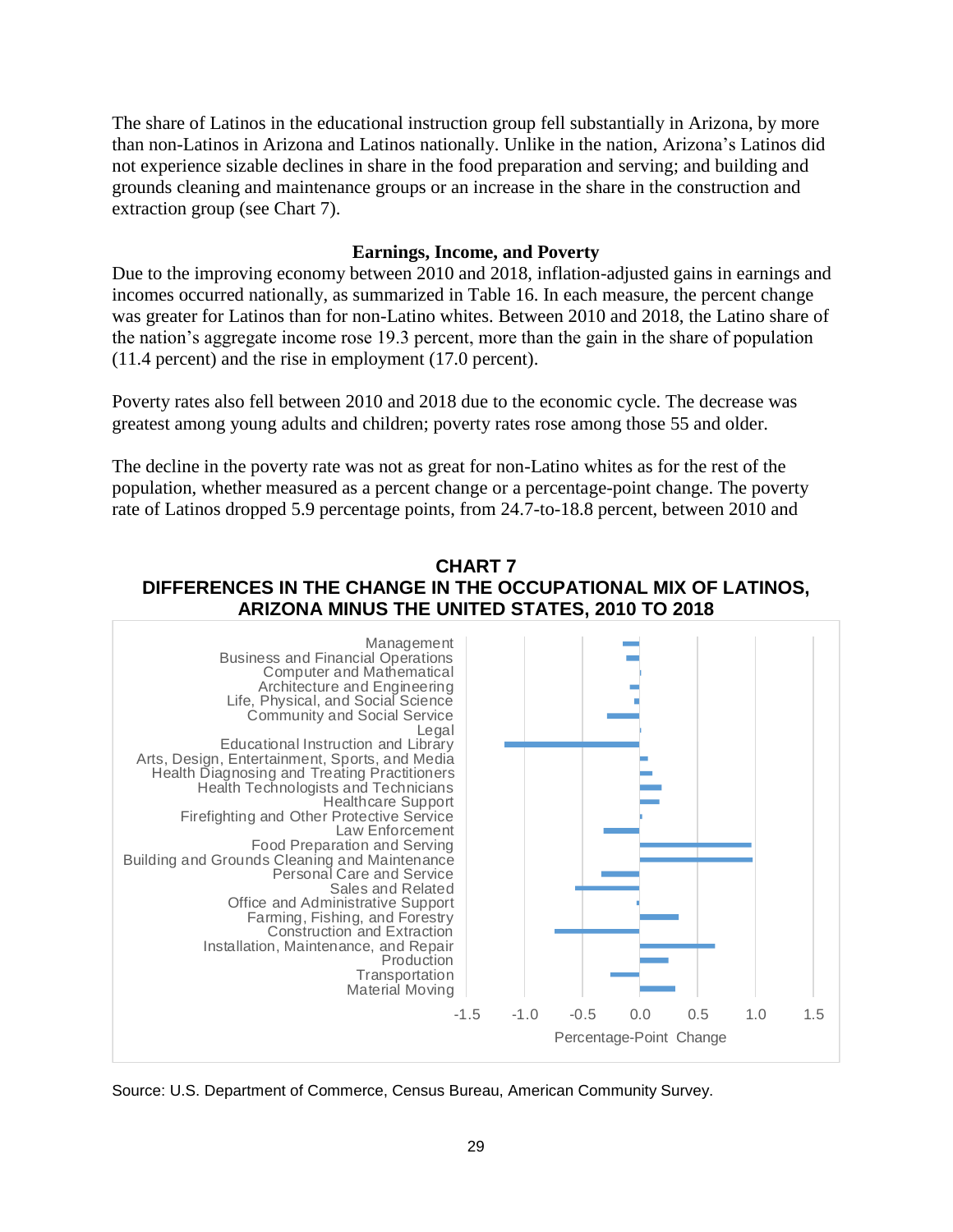# **TABLE 16 INFLATION-ADJUSTED PERCENT CHANGE IN EARNINGS AND INCOME BY RACE/ETHNICITY, UNITED STATES, 2010 TO 2018**

|                                                             | <b>Total</b> | Non-<br>Latino<br>White | Latino | Latino<br><b>Versus</b><br>Non-<br>Latino<br>White |
|-------------------------------------------------------------|--------------|-------------------------|--------|----------------------------------------------------|
| Median Earnings, Individuals Age 16 and Older With Earnings |              |                         |        |                                                    |
| <b>TOTAL</b>                                                | 6.3%         | 10.1%                   | 13.7%  | 3.6                                                |
| Male                                                        | 7.6          | 5.4                     | 20.8   | 15.4                                               |
| Full-Time, Year-Round                                       | $-2.7$       | 2.2                     | 7.0    | 4.8                                                |
| Other                                                       | $-3.2$       | $-4.6$                  | $-0.2$ | 4.4                                                |
| Female                                                      | 8.3          | 7.3                     | 9.1    | 1.8                                                |
| Full-Time, Year-Round                                       | 0.6          | 3.3                     | 3.4    | 0.1                                                |
| Other                                                       | 0.0          | $-1.1$                  | 5.8    | 6.9                                                |
| <b>Per Capita Income</b>                                    | 13.0         | 13.0                    | 21.1   | 8.1                                                |
| Mean Income of Individuals Age 15 and Older                 | 11.3         | 11.5                    | 17.1   | 5.6                                                |
| <b>Household Income*</b>                                    |              |                         |        |                                                    |
| Mean                                                        | 12.0         | 12.3                    | 14.2   | 1.9                                                |
| Median                                                      | 7.7          | 9.2                     | 11.4   | 2.2                                                |
|                                                             |              |                         |        |                                                    |

\* Race/ethnicity determined from the household head.

Source: U.S. Department of Commerce, Census Bureau, American Community Survey.

2018. All age groups experienced a decrease; the largest drop was among young adults and children.

#### **Arizona**

The real percent increase in median earnings between 2010 and 2018 was considerably smaller in Arizona than the nation, overall and for both Latinos and non-Latino whites. The differential in the growth rate between Arizona and the nation was not as large based on per capita income and the mean income of those 15 and older. The per capita income of Latinos rose more in Arizona than the nation.

Mean household income rose only a bit less in Arizona than the nation and median household income advanced more in Arizona than the nation. Relative to the nation, households headed by Latinos outperformed households headed by non-Latino whites on both measures in Arizona.

Unlike the nation, the gain between 2010 and 2018 in the Latino share of Arizona's aggregate income (16.7 percent) was a bit less than the increase in the employment share (17.0 percent), but was considerably more than the increase in the share of the population (6.2 percent).

The decline in poverty rates between 2010 and 2018 was somewhat larger in Arizona than the nation, but this largely resulted from the much more severe recession in Arizona that caused a greater increase in poverty rates during the late 2000s. As in the nation, the amount of decline between 2010 and 2018 was considerably greater for Latinos than non-Latino whites.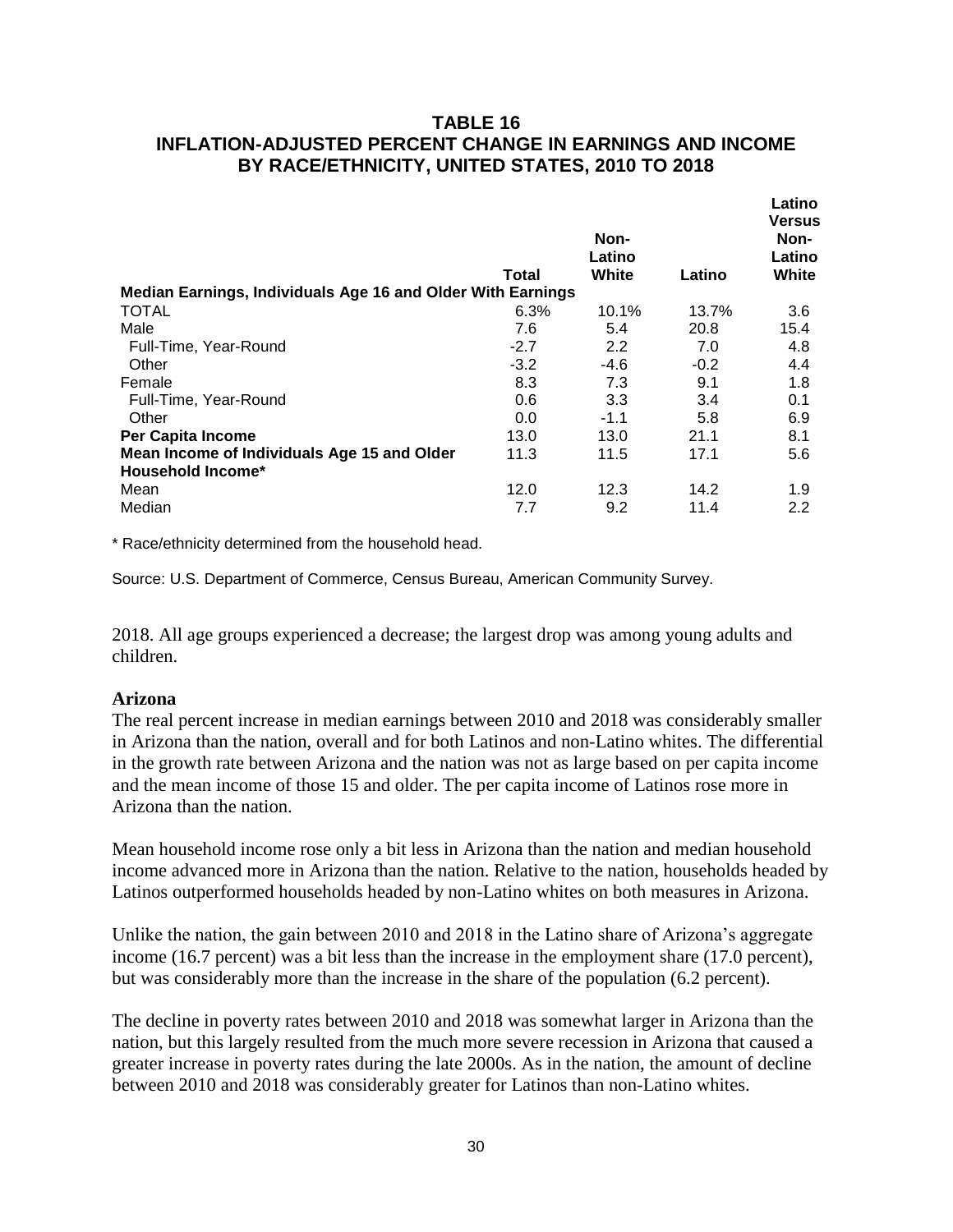#### **Nativity and Mobility**

Between 2010 and 2018 nationally, the proportion of Latinos — both children and adults — who were not U.S. citizens decreased. The share of adult naturalized citizens increased for both Latinos and the "other" group. Otherwise, there was little change in the nativity statistics between 2010 and 2018, as seen in Table 17.

The primary change in mobility between 2010 and 2018 was a reduction in the share of households moving from one dwelling to another in the same county, offset by an increase in the share of households not moving. Each of the racial/ethnic groups experienced this shift, but it was greatest among Latinos.

#### **Arizona**

Changes in nativity between 2010 and 2018 were about the same in Arizona as the nation. The magnitude of the shift in mobility away from moving within the same county was greater in Arizona than the nation. Arizona also experienced an increase in the share moving to Arizona from another state, tied to the improvement in economic conditions, but this was almost entirely among the non-Latino white population.

#### **Household Type and Size**

Average household size declined nationally between 2010 and 2018, slightly for non-Latino whites, moderately for the "other" group, and substantially for Latinos. The change in the share of households by type was not significant, especially for non-Latino whites. The share of Latinos and the "other" group living in family households declined somewhat.

#### **Arizona**

The decline in household size in Arizona was somewhat greater than the national average among non-Latino whites and the "other" group, but not as large among Latinos. The change in the share of households by type was nearly the same in Arizona as the U.S. average among non-Latino whites and Latinos, but there was little shift to nonfamily households in the "other" group in Arizona.

#### **TABLE 17 PERCENTAGE-POINT CHANGE IN THE PROPORTION OF THE POPULATION FOREIGN BORN BY RACE/ETHNICITY, UNITED STATES, 2010 TO 2018**

| <b>Non-Latino</b>          |              |         |         |              |
|----------------------------|--------------|---------|---------|--------------|
|                            | <b>Total</b> | White   | Latino  | <b>Other</b> |
| Younger Than 18            |              |         |         |              |
| <b>TOTAL</b>               | $-0.4%$      | $0.0\%$ | $-2.5%$ | 0.2%         |
| <b>Naturalized Citizen</b> | 0.1          | $-0.1$  | 0.1     | 0.2          |
| Not a Citizen              | $-0.5$       | 0.1     | $-2.6$  | 0.0          |
| 18 and Older               |              |         |         |              |
| <b>TOTAL</b>               | 0.9          | 0.2     | -6.3    | $1.8\%$      |
| <b>Naturalized Citizen</b> | 1.5          | 0.3     | 2.2     | 2.1          |
| Not a Citizen              | $-0.6$       | $-0.1$  | $-8.5$  | $-0.3$       |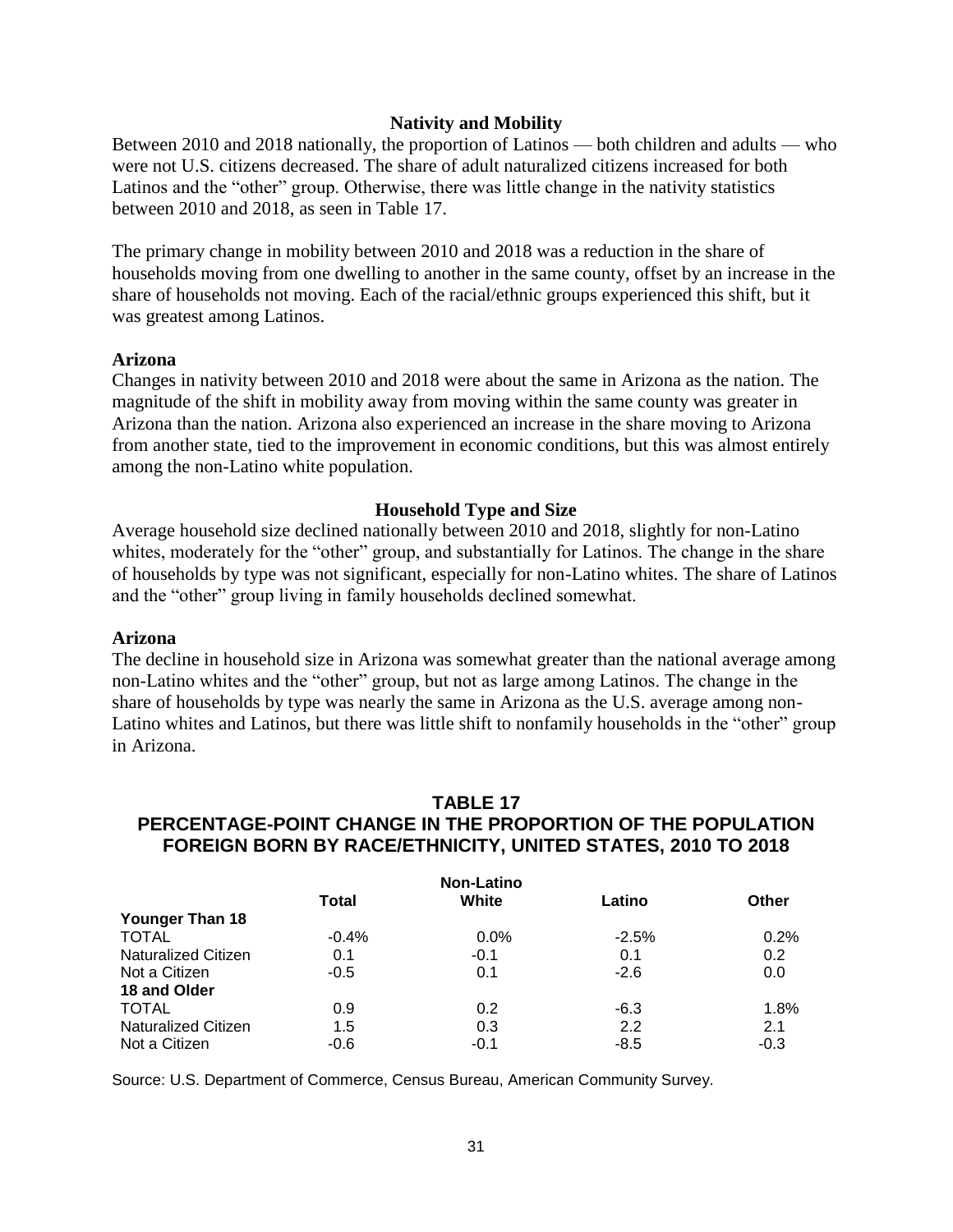#### **Housing Characteristics**

Little change in homeownership occurred between 2010 and 2018 nationally. A slight increase in the share living in apartments occurred in the non-Latino white and "other" groups, but the share of Latinos living in single-family detached houses increased marginally.

#### **Arizona**

Relative to the nation, homeownership rates fell a little in Arizona between 2010 and 2018 among Latinos, but rose a bit in the other groups. The shift in housing type in Arizona was similar to the national average except that no increase in the apartment share occurred among non-Latino whites in Arizona.

#### **Other Characteristics**

The first year of data from the ACS on computer access was 2013. Over the next five years, the proportion with a computer with broadband access to the Internet rose substantially in each racial/ethnic group nationally.

With the improvement in economic conditions between 2010 and 2018, the share of the population receiving food stamps fell in each racial/ethnic group. The share with health insurance climbed between 2010 and 2018 in each racial/ethnic group, with Latinos experiencing the greatest gain. Increases were substantial among those between the ages of 18 and 34 and much smaller for children and senior citizens, in each racial/ethnic group.

#### **Arizona**

The increase between 2013 and 2018 in the share of the population that had a computer with broadband access to the Internet was about the same in Arizona as the national average among non-Latino whites and the "other" group, but Arizona Latinos experienced a greater increase than their national counterparts.

The 2010-to-2018 decline in the share of the population receiving food stamps was considerably greater in Arizona than the nation in each racial/ethnic group. The 2010-to-2018 increase in health insurance coverage in Arizona was about the same as the national average for non-Latino whites and the "other" group. Latinos in Arizona did not have as large an increase as their national counterparts but their gain still exceeded that of the other racial/ethnic groups.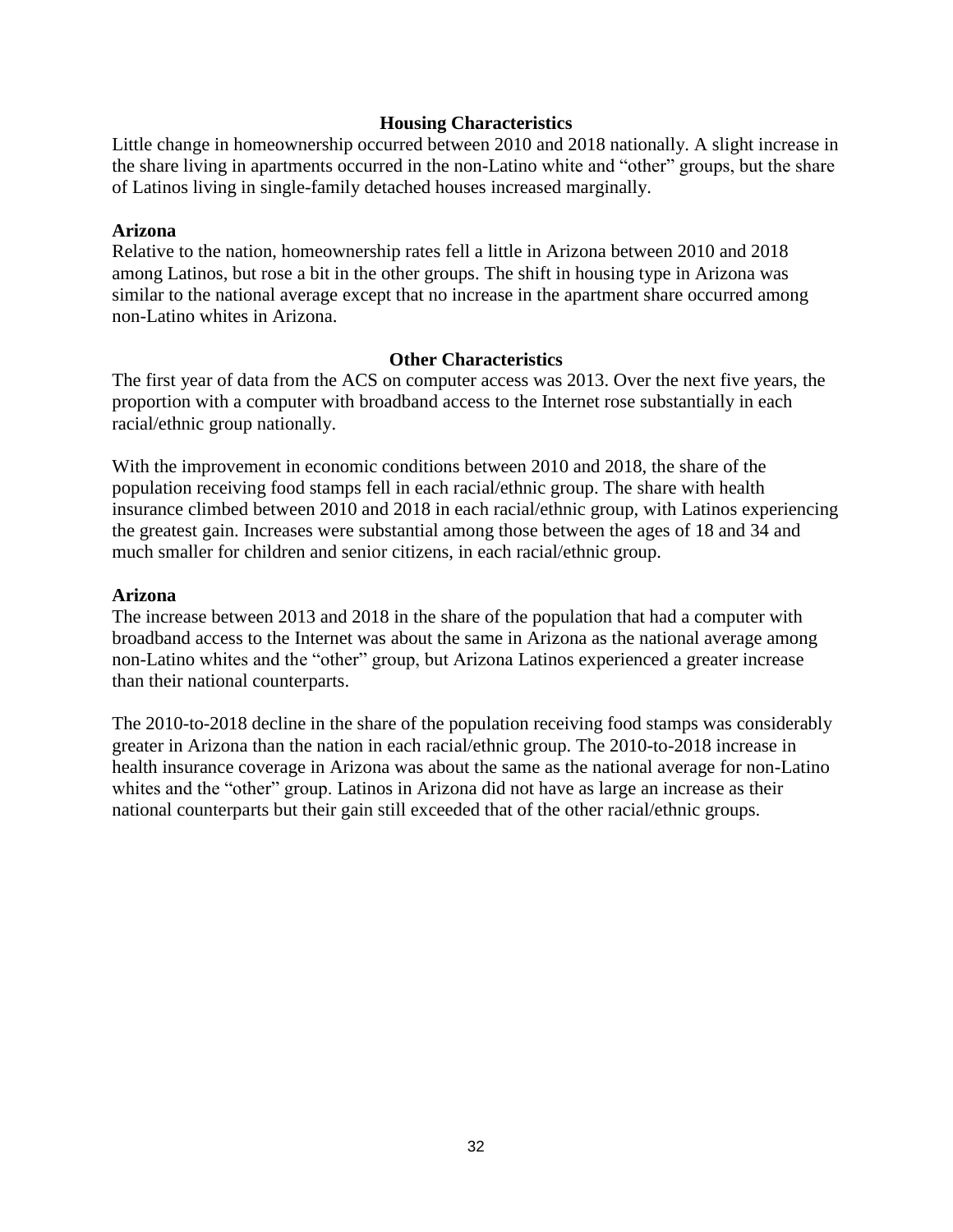# **SIMULATING THE ECONOMIC IMPACT OF RAISING THE EDUCATIONAL ATTAINMENT OF LATINOS**

The focus of this section is to estimate the economic effects that would result from increasing the share of Latino workers who have earned a bachelor's degree. The increase is assumed to come from an unspecified policy initiative that encourages some Latino workers with some college as their maximum educational attainment to complete a bachelor's degree.

The educational attainment, as well as the earnings, of the Latino workforce are below those of the total workforce, and the differences are even larger when compared to non-Latino whites, as illustrated in Tables 4 and 9.

Educational attainment and earnings are closely correlated. Nationally in 2018, the median earnings of those 25 and older with a bachelor's degree was 49 percent more than those whose maximum attainment was some college. Thus, one part of the economic impact of a policy initiative would be the "direct" effect of the higher wages realized by an individual who completes a bachelor's degree.

A larger benefit results from the "spillover" effects of increasing the percentage of workers with university degrees. The more educated workforce leads to increases in productivity among all workers due to the sharing of knowledge and skills across workers and from shifts in the industrial mix to knowledge-based activities. These productivity gains translate into higher output and earnings for all workers.

The spillover effect is calculated using Enrico Moretti's estimates of the gain in earnings by educational attainment.<sup>2</sup> Moretti quantified the social return to education (benefits beyond those accruing to individuals who enhance their educational attainment), estimating the effect on the earnings of all workers from increasing the proportion of the workforce with a university degree. According to Moretti, a 1-percentage-point increase in the share of college graduates in the workforce raises wages throughout the workforce, by1.9 percent among those with less than a high school diploma, 1.6 percent among high school graduates, 1.2 percent among those with some college, and 0.4 percent among college graduates.

The total effect from an increase in educational attainment is the sum of the direct effect and the spillover effect.

The effects of the policy simulation increase over time and rely on a series of assumptions. The first assumption is that the most efficient policy would encourage the completion of a university degree among some of the Latino workers with some college as their maximum educational attainment. A second key assumption is the pace at which more university graduates could be produced and retained.

Calendar year 2019 is assumed to be the base year of the simulation, with the first effects of the policy change occurring in 2020. As in previous sections, most of the data presented in this

 $\overline{\phantom{a}}$ <sup>2</sup> Enrico Moretti, "Estimating the Social Return to Higher Education: Evidence From Longitudinal and Repeated Cross-Sectional Data," Journal of Econometrics, 2004 (accessible from [http://economist.asu.edu/p3/education\)](http://economist.asu.edu/p3/education).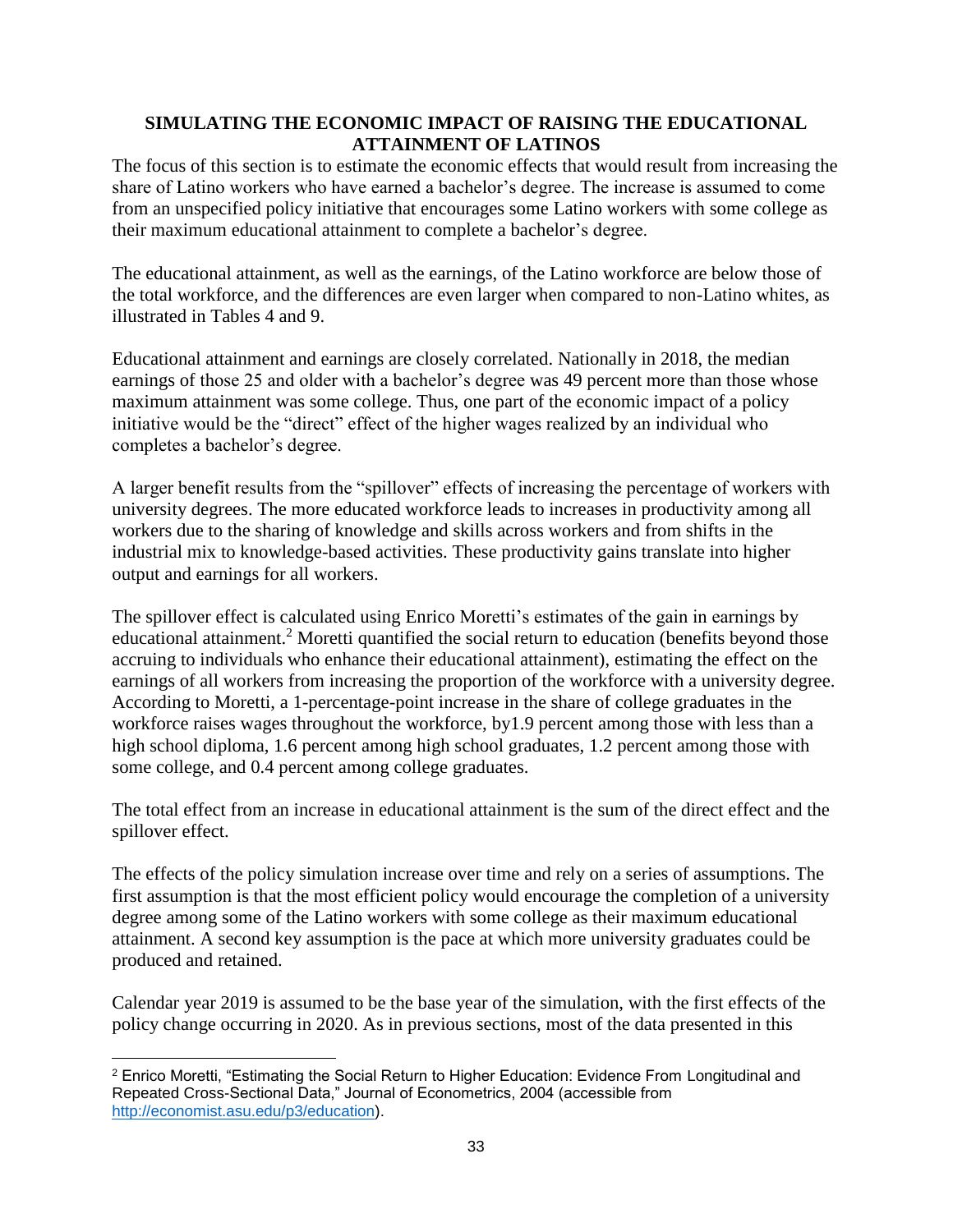section come from the American Community Survey, supplemented with data from the U.S. Bureau of Economic Analysis (BEA) and IHS Markit, a private-sector company that produces economic projections for the nation and for states.

The simulation is run through calendar year 2050 for both the United States and Arizona. Since both educational attainment and earnings of non-Latino whites will continue increasing during this time, it is unrealistic to assume that educational attainment and earnings of Latinos and non-Latino whites will converge during this timeframe; instead, the earnings and educational disparities will be reduced.

#### **Arizona**

Currently (2019), the proportion of Arizona's Latino workforce with at least a bachelor's degree is 22.5 percentage points below the non-Latino white average, with the differential projected to increase with time, as seen in Chart 8.

The simulation assumes that the percentage of Latino workers with a bachelor's degree will increase by one-fifth of 1 percent per year beyond the existing trend increase, which is 0.43 percent per year. Thus, the total increase in the share of Latino workers with at least a bachelor's degree is projected to be 0.63 percent per year, surpassing the trend increase of non-Latino whites (0.57 percent).

With the above policy assumptions, the educational gap between Latinos and non-Latino whites with at least a bachelor's degree, currently at 22.5 percent, would potentially decrease to 21.2 percent in 2039, the 20th year of the simulation, and to 20.5 percent by 2050. Without the policy





Source: Calculated by authors.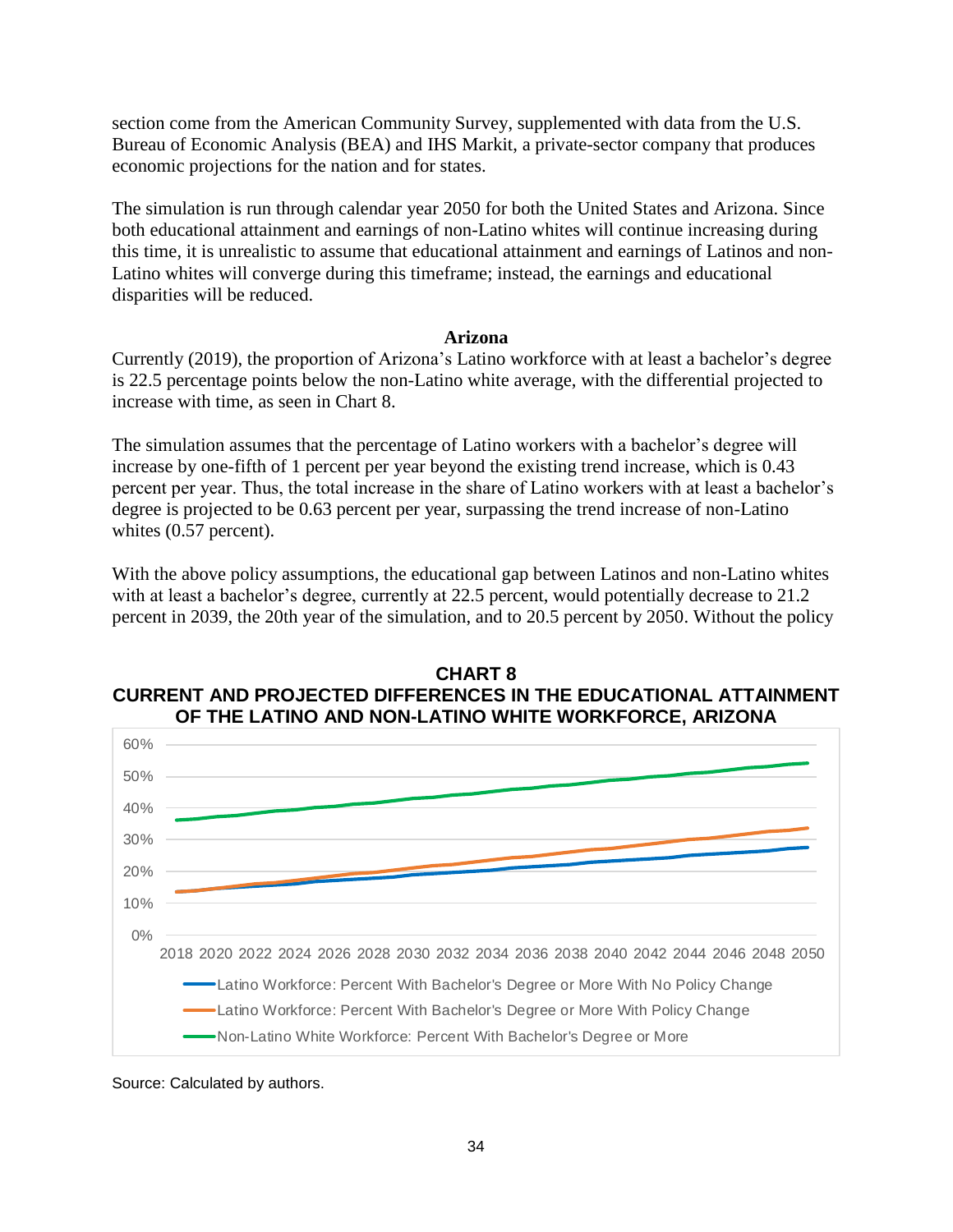intervention, the differences would have been 25.2 percent in 2039 and 26.7 percent in 2050, as seen in Table 18.

The results of the simulation are highlighted in Table 19, showing the likely effects in the first year (2020), the 20th year (2039), and the last year (2050) of the simulation. Over time, the direct effects become an increasingly larger share of the total effects as the number of people earning bachelor's degrees due to the initiative grows and as the earnings of these individuals increase with the number of years of work experience.

At the end of the simulation in 2050, the number of Latinos earning a bachelor's degree due to the policy initiative exceeds 160,000, accounting for 2.9 percent of the entire workforce. The total impact of the initiative is \$11.7 billion, with an increase in state government general fund revenue of \$613 million. Thus, over the span of 31 years, the general fund cost of the policy initiative could approach \$600 million with the state still experiencing a net gain in revenue.

# **TABLE 18 SIMULATED EDUCATIONAL ATTAINMENT PROJECTIONS, ARIZONA**

|                 | Latino<br><b>Workforce:</b><br><b>Percent With</b><br><b>Bachelor's</b><br>Degree or<br><b>More With No</b><br><b>Policy</b><br>Change: * | Latino<br><b>Workforce:</b><br><b>Percent With</b><br><b>Bachelor's</b><br>Degree or<br><b>More With</b><br><b>Policy</b><br>Change | <b>Non-Latino</b><br>White<br><b>Workforce:</b><br><b>Percent With</b><br><b>Bachelor's</b><br>Degree or<br>More | Latino<br><b>Educational</b><br><b>Attainment</b><br><b>Gap Without</b><br><b>Policy</b><br>Change * | Latino<br><b>Educational</b><br><b>Gap With</b><br><b>Policy</b><br>Change * |
|-----------------|-------------------------------------------------------------------------------------------------------------------------------------------|-------------------------------------------------------------------------------------------------------------------------------------|------------------------------------------------------------------------------------------------------------------|------------------------------------------------------------------------------------------------------|------------------------------------------------------------------------------|
| Baseline (2019) | 14.2%                                                                                                                                     | 14.2%                                                                                                                               | 36.6%                                                                                                            | 22.5%                                                                                                | 22.5%                                                                        |
| Year 1 (2020)   | 14.6                                                                                                                                      | 14.8                                                                                                                                | 37.2                                                                                                             | 22.6                                                                                                 | 22.4                                                                         |
| Year 20 (2039)  | 22.8                                                                                                                                      | 26.8                                                                                                                                | 48.0                                                                                                             | 25.2                                                                                                 | 21.2                                                                         |
| Year 31 (2050)  | 27.6                                                                                                                                      | 33.8                                                                                                                                | 54.3                                                                                                             | 26.7                                                                                                 | 20.5                                                                         |

\* Obtained by subtracting Latino shares from non-Latino white shares.

# **TABLE 19 SIMULATION RESULTS, ARIZONA**

|                | <b>Effect in Millions in Constant Dollars</b> |               |                  |        |                     |
|----------------|-----------------------------------------------|---------------|------------------|--------|---------------------|
|                | Number of                                     |               |                  |        | <b>General Fund</b> |
|                | Latinos*                                      | <b>Direct</b> | <b>Spillover</b> | Total  | Revenue**           |
| Year 1 (2020)  | 2.346                                         | \$21          | \$86             | \$107  | \$6                 |
| Year 20 (2039) | 79.482                                        | 1.044         | 3.822            | 4.866  | 256                 |
| Year 31 (2050) | 160.257                                       | 2.620         | 9.038            | 11,658 | 613                 |

\* Earning a bachelor's degree due to the initiative.

\*\* The source is the Arizona Joint Legislative Budget Committee; revenues as a share of earnings are projected at 5.26 percent based on the recent years' average.

Source (Tables 18 and 19): Calculated by authors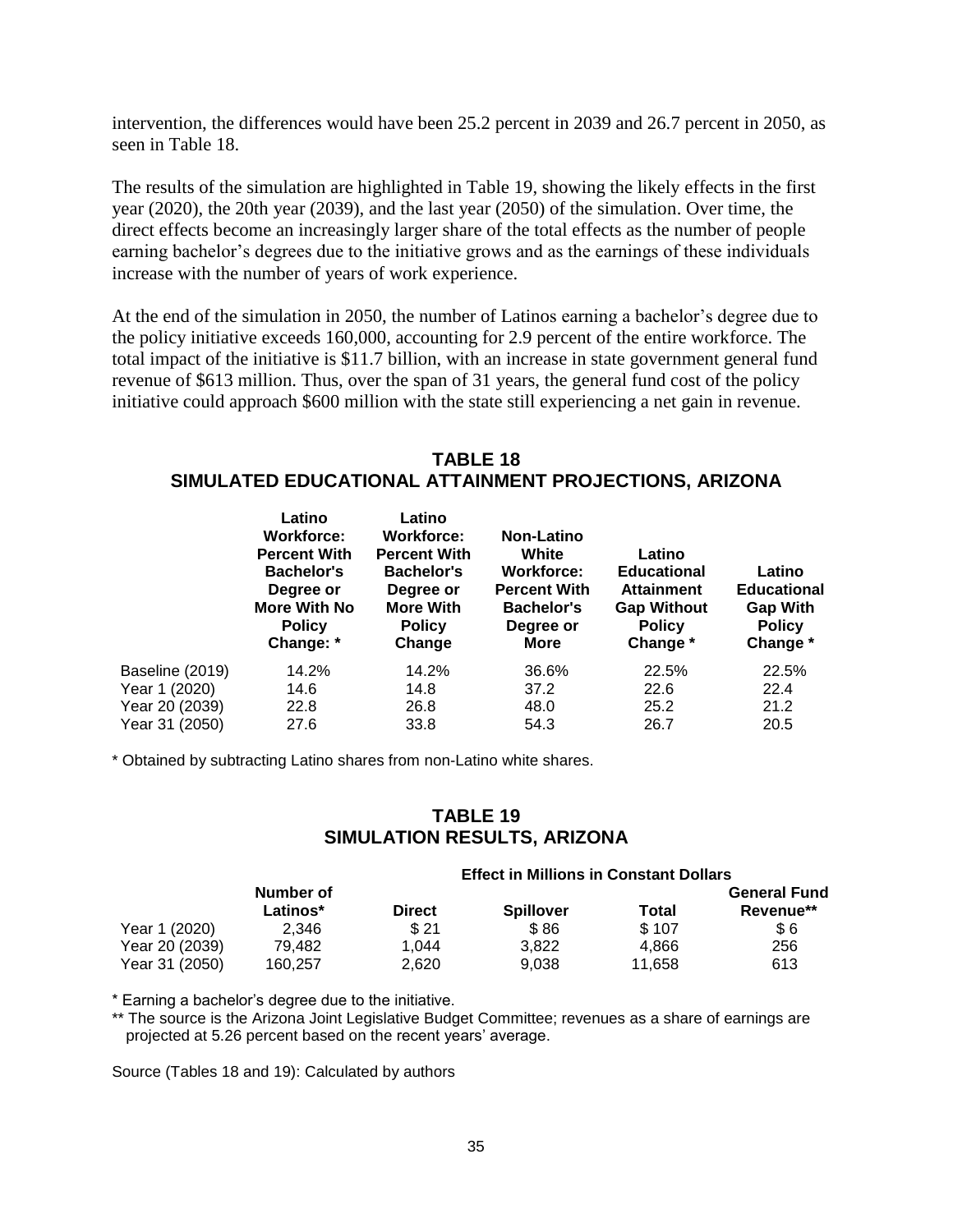#### **United States**

Currently (2019), the proportion of the nation's Latino workforce with at least a bachelor's degree is 19.5 percentage points below the non-Latino white proportion, with the differential projected to increase with time, as seen in Chart 9.

The simulation starts with the same assumption as the Arizona model: that the percentage of Latino workers with a bachelor's degree will increase by one-fifth of 1 percent per year beyond the existing trend increase, which is 0.49 percent per year. Thus, the total increase in the share of Latino workers with at least a bachelor's degree is projected to be 0.69 percent per year, surpassing the trend increase of non-Latino whites (0.62 percent).

The simulation suggests that the educational gap between Latinos and non-Latino whites with at least a bachelor's degree, currently at 19.5 percent, would decrease to 18.0 percent in 2039, the 20th year of the simulation, and to 17.1 percent by 2050. Without the policy intervention, the differences would have been 21.0 percent in 2039 and 23.3 percent in 2050.

The results of the nationwide simulation are highlighted in Table 21, showing the likely effects in the first year (2020), the 20th year (2039), and the last year (2050) of the simulation. At the end of the simulation in 2050, the number of Latinos earning a bachelor's degree due to the policy initiative exceeds 2.5 million, accounting for 1.6 percent of the entire workforce. The total impact of the initiative is \$184 billion, with an increase in federal tax revenue of \$31.7 billion. Thus, over the span of 31 years, the federal cost of the policy initiative could approach \$31 billion with the nation still experiencing a net gain in tax revenue.





Source: Calculated by authors.